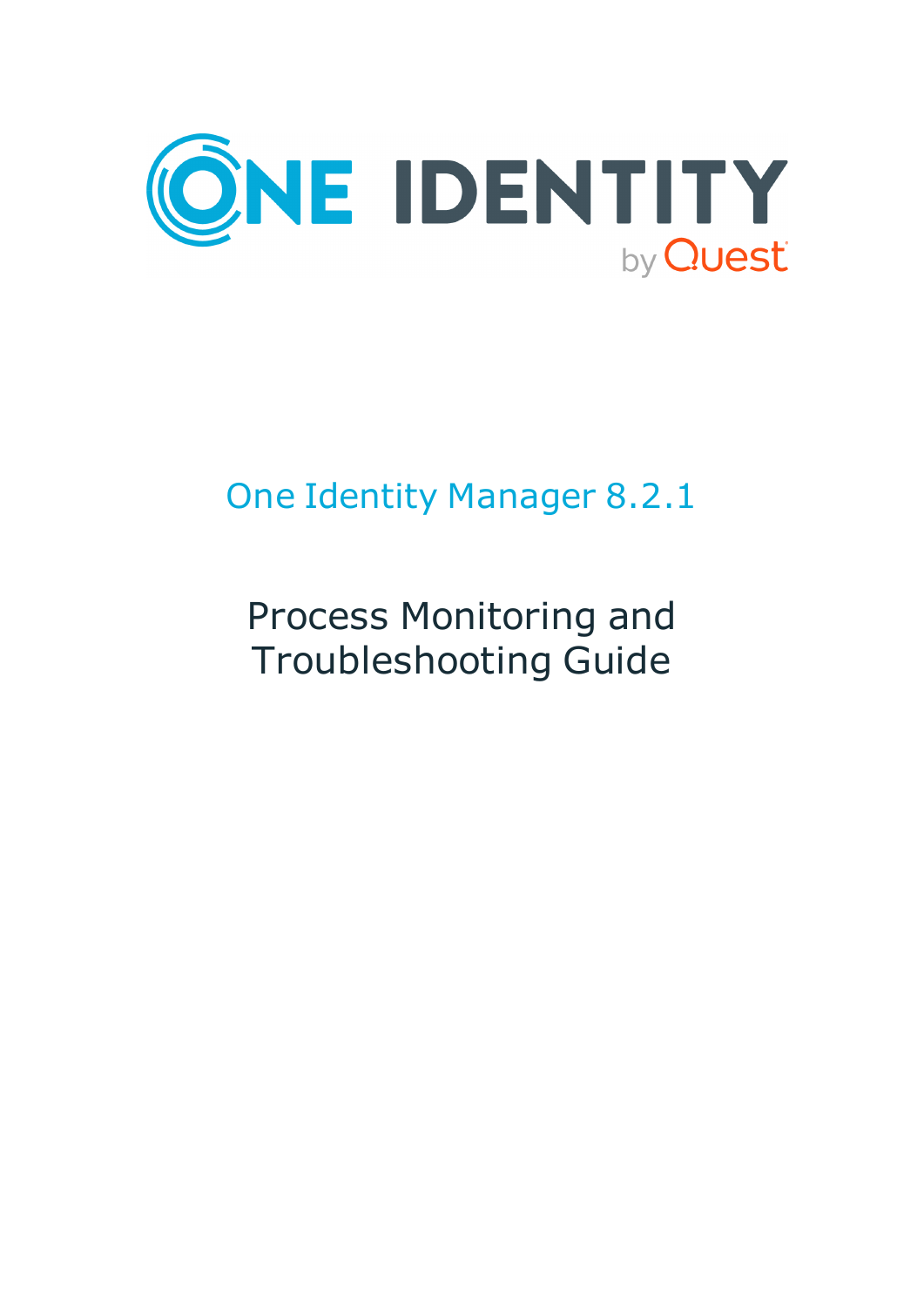#### **Copyright 2022 One Identity LLC.**

#### **ALL RIGHTS RESERVED.**

This guide contains proprietary information protected by copyright. The software described in this guide is furnished under a software license or nondisclosure agreement. This software may be used or copied only in accordance with the terms of the applicable agreement. No part of this guide may be reproduced or transmitted in any form or by any means, electronic or mechanical, including photocopying and recording for any purpose other than the purchaser's personal use without the written permission of One Identity LLC .

The information in this document is provided in connection with One Identity products. No license, express or implied, by estoppel or otherwise, to any intellectual property right is granted by this document or in connection with the sale of One Identity LLC products. EXCEPT AS SET FORTH IN THE TERMS AND CONDITIONS AS SPECIFIED IN THE LICENSE AGREEMENT FOR THIS PRODUCT, ONE IDENTITY ASSUMES NO LIABILITY WHATSOEVER AND DISCLAIMS ANY EXPRESS, IMPLIED OR STATUTORY WARRANTY RELATING TO ITS PRODUCTS INCLUDING, BUT NOT LIMITED TO, THE IMPLIED WARRANTY OF MERCHANTABILITY, FITNESS FOR A PARTICULAR PURPOSE, OR NON-INFRINGEMENT. IN NO EVENT SHALL ONE IDENTITY BE LIABLE FOR ANY DIRECT, INDIRECT, CONSEQUENTIAL, PUNITIVE, SPECIAL OR INCIDENTAL DAMAGES (INCLUDING, WITHOUT LIMITATION, DAMAGES FOR LOSS OF PROFITS, BUSINESS INTERRUPTION OR LOSS OF INFORMATION) ARISING OUT OF THE USE OR INABILITY TO USE THIS DOCUMENT, EVEN IF ONE IDENTITY HAS BEEN ADVISED OF THE POSSIBILITY OF SUCH DAMAGES. One Identity makes no representations or warranties with respect to the accuracy or completeness of the contents of this document and reserves the right to make changes to specifications and product descriptions at any time without notice. One Identity does not make any commitment to update the information contained in this document.

If you have any questions regarding your potential use of this material, contact:

One Identity LLC. Attn: LEGAL Dept 4 Polaris Way Aliso Viejo, CA 92656

Refer to our Web site ([http://www.OneIdentity.com](http://www.oneidentity.com/)) for regional and international office information.

#### **Patents**

One Identity is proud of our advanced technology. Patents and pending patents may apply to this product. For the most current information about applicable patents for this product, please visit our website at [http://www.OneIdentity.com/legal/patents.aspx](http://www.oneidentity.com/legal/patents.aspx).

#### **Trademarks**

One Identity and the One Identity logo are trademarks and registered trademarks of One Identity LLC. in the U.S.A. and other countries. For a complete list of One Identity trademarks, please visit our website at [www.OneIdentity.com/legal](http://www.oneidentity.com/legal). All other trademarks are the property of their respective owners.

#### **Legend**

**WARNING: A WARNING icon highlights a potential risk of bodily injury or property damage, for which industry-standard safety precautions are advised. This icon is often associated with electrical hazards related to hardware.**

**CAUTION: A CAUTION icon indicates potential damage to hardware or loss of data if** A **instructions are not followed.**

One Identity Manager Process Monitoring and Troubleshooting Guide Updated - 27 April 2022, 02:06 Version - 8.2.1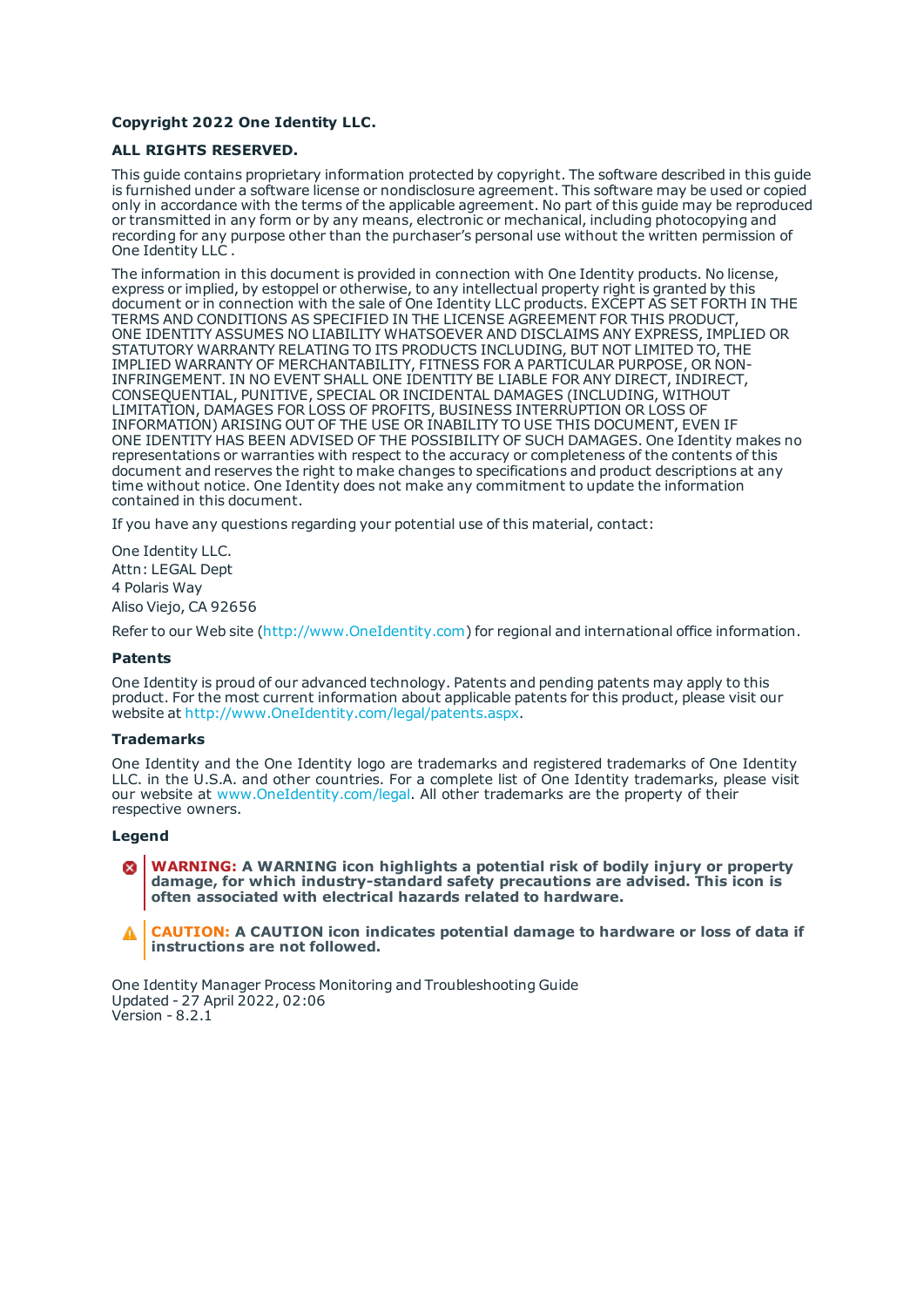## **Contents**

| Helpful keyboard shortcuts for working with Job Queue Info 11 |  |
|---------------------------------------------------------------|--|
|                                                               |  |
|                                                               |  |
|                                                               |  |
|                                                               |  |
|                                                               |  |
|                                                               |  |
|                                                               |  |
|                                                               |  |
|                                                               |  |
|                                                               |  |
|                                                               |  |
|                                                               |  |
|                                                               |  |
|                                                               |  |
| Support for error localization in One Identity Manager 25     |  |
|                                                               |  |
|                                                               |  |
|                                                               |  |
|                                                               |  |
|                                                               |  |
|                                                               |  |
|                                                               |  |



One Identity Manager 8.2.1 Process Monitoring and Troubleshooting Guide  $\begin{vmatrix} 3 \end{vmatrix}$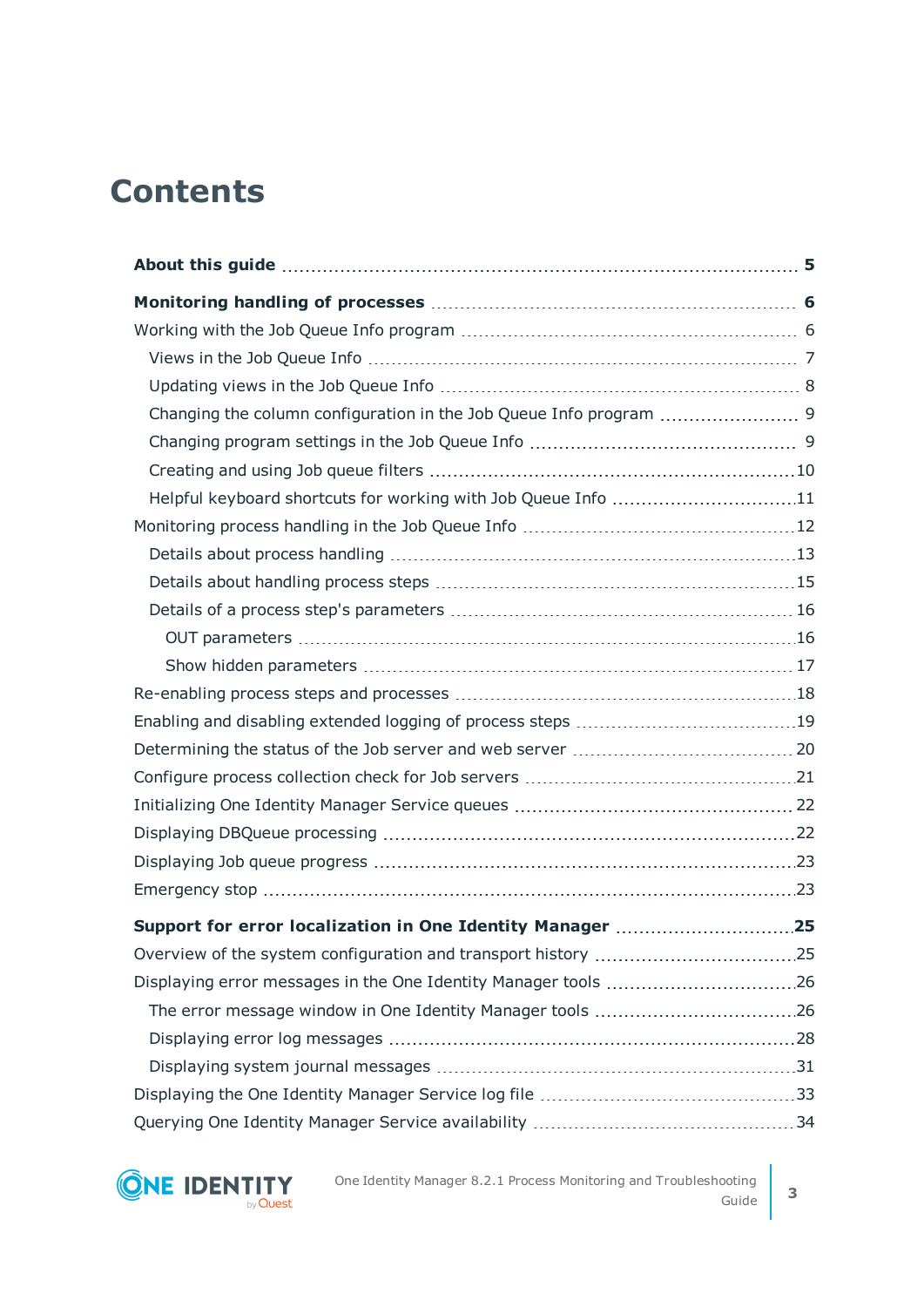| Configuring retention times of messages in the system journal  40                  |    |
|------------------------------------------------------------------------------------|----|
|                                                                                    |    |
|                                                                                    |    |
| Logging information about OAuth 2.0/OpenID Connect authentication 42               |    |
|                                                                                    |    |
|                                                                                    |    |
|                                                                                    |    |
| Prerequisites for displaying the One Identity Manager Service log file 47          |    |
|                                                                                    |    |
| Authentication method for displaying the One Identity Manager Service log file  49 |    |
|                                                                                    |    |
|                                                                                    |    |
| Outputting custom messages in the One Identity Manager Service log file 51         |    |
| Logging One Identity Manager Service messages in the event view  52                |    |
|                                                                                    |    |
|                                                                                    |    |
| Output of extended return values from individual process components 54             |    |
| Configuring notification behavior for DBQueue Processor initialization             | 55 |
|                                                                                    |    |
| Appendix: One Identity Manager configuration files 57                              |    |
|                                                                                    |    |
|                                                                                    |    |
|                                                                                    |    |
|                                                                                    |    |
|                                                                                    |    |
|                                                                                    |    |

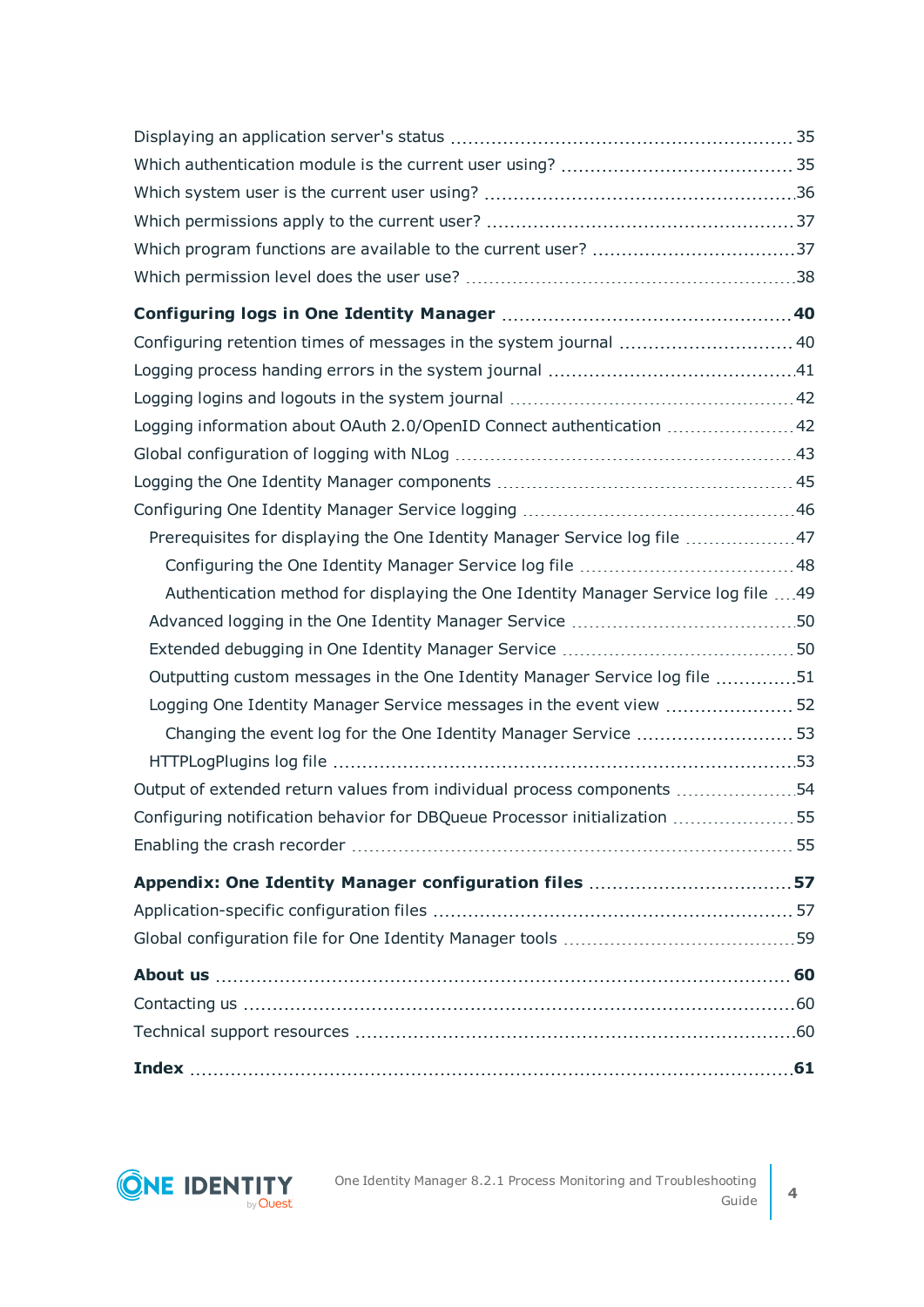# **About this guide**

<span id="page-4-0"></span>One Identity Manager describes the various methods of monitoring processing and of localizing errors in *One Identity Manager Process Monitoring and Troubleshooting Guide*. It also explains advanced log configuration in One Identity Manager.

It is assumed that you understand the concept and the architecture of One Identity Manager. It is also assumed that you are thoroughly familiar with the One Identity Manager tools.

You can find additional notes about error localization and troubleshooting in the other One Identity Manager guides.

### **Available documentation**

You can access One Identity Manager documentation in the Manager and in the Designer by selecting the **Help** > **Search** menu item. The online version of One Identity Manager documentation is available in the Support portal under Technical [Documentation](https://support.oneidentity.com/identity-manager/technical-documents). You will find videos with additional information at [www.YouTube.com/OneIdentity.](http://www.youtube.com/OneIdentity)

### **Detailed information about this topic**

- [Monitoring](#page-5-0) handling of processes on page 6
- Support for error [localization](#page-24-0) in One Identity Manager on page 25
- [Configuring](#page-39-0) logs in One Identity Manager on page 40

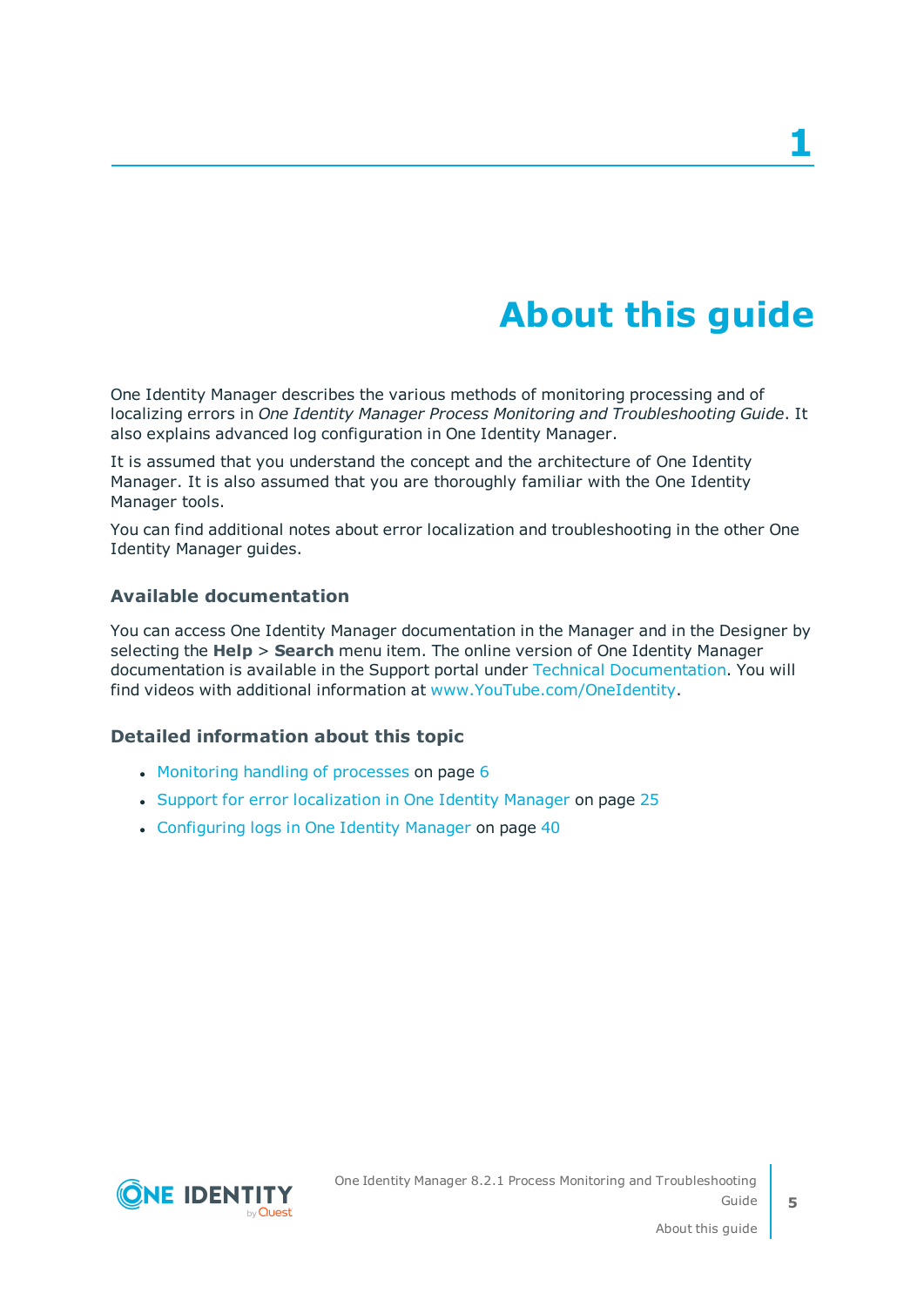# <span id="page-5-0"></span>**Monitoring handling of processes**

The Job Queue Info program helps you check the current status of the services running in the One Identity Manager network. It enables a detailed and comprehensive overview of the requests in the Job queue and various One Identity Manager Service requests on the servers. This program makes it easier to work with processes, supplies status information during run-time and allows errors to be quickly recognized and debugged.

### **Detailed information about this topic**

- Working with the Job Queue Info [program](#page-5-1) on page  $6$
- [Monitoring](#page-11-0) process handling in the Job Queue Info on page 12
- $\bullet$  Details about process [handling](#page-12-0) on page 13
- Details about [handling](#page-14-0) process steps on page 15
- Details of a process step's [parameters](#page-15-0) on page 16
- $\cdot$  [Re-enabling](#page-17-0) process steps and processes on page 18
- Enabling and disabling [extended](#page-18-0) logging of process steps on page 19
- [Determining](#page-19-0) the status of the Job server and web server on page 20
- [Configure](#page-20-0) process collection check for Job servers on page 21
- Displaying DBQueue [processing](#page-21-1) on page 22
- [Displaying](#page-22-0) Job queue progress on page 23
- [Emergency](#page-22-1) stop on page 23

## <span id="page-5-1"></span>**Working with the Job Queue Info program**

The Job Queue Info program has several views for the layout of processes and process steps in the Job queue. In the Job Queue Info program, you can:

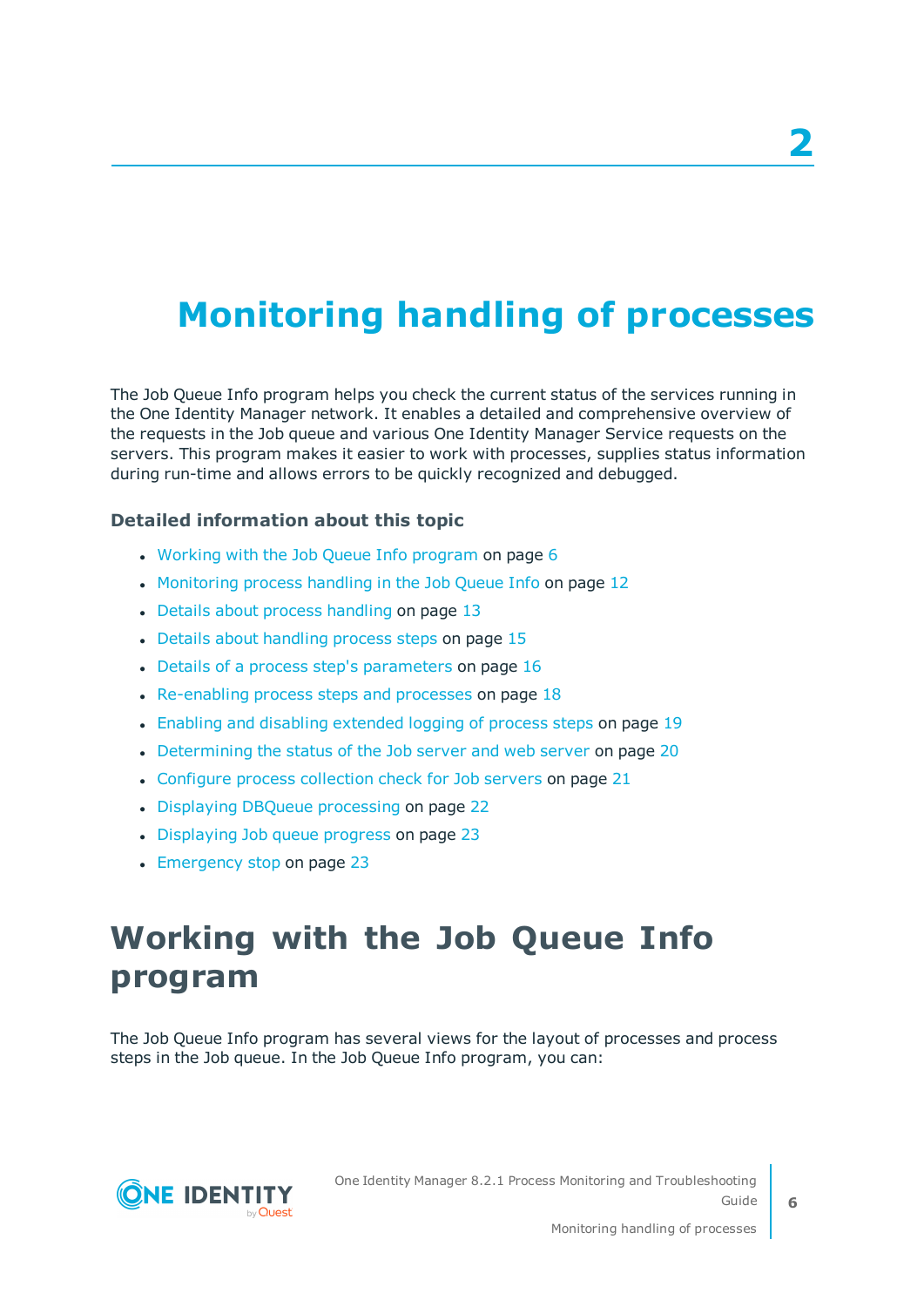- Monitor handling of Job queue processes.
- Monitor processing of the DBQueue.
- Monitor the status of the Job server and web server.
- Display the One Identity Manager Service log file.
- Display the system journal.

Some of the functions in Job Queue Info, for example certain menu items or key combinations, can only be used if the current user has the corresponding program functionality. For more information about controlling permissions with program functions, see the *One Identity Manager Authorization and Authentication Guide*.

### <span id="page-6-0"></span>**Views in the Job Queue Info**

The Job Queue Info has several views for displaying and editing processes and process steps in the Job queue.

**Table 1: Job Queue Info views**

| <b>View</b>               | <b>Description</b>                                                                                                                                                                                                                                                                                                                                                                                                                           |
|---------------------------|----------------------------------------------------------------------------------------------------------------------------------------------------------------------------------------------------------------------------------------------------------------------------------------------------------------------------------------------------------------------------------------------------------------------------------------------|
| Job queue                 | This view shows the contents of the Job queue grouped by processes. In the<br>first level of the hierarchy, all the processes are shown with a process<br>count. If a process node is opened, all the processes are shown with start<br>times. The complete process with its hierarchy is displayed under a process<br>node. Each process step contains its success and failure branches as sub<br>elements.                                 |
| Job server                | This view shows the Job queue contents sorted by executing servers. At the<br>first hierarchy level, all Job servers are displayed, with their counts of the<br>different processes, that exist in the Job queue for the Job server. If a Job<br>server node is opened, the process tasks are listed and the number of<br>process step per process task is shown. The process steps are listed by<br>start time under the process task node. |
| <b>Process</b><br>History | The view show processes that are already finished. The flow of process<br>handling is displayed in the order of the processes. You can limit the list of<br>processes in the process history to only processes with errors in the<br>program settings. If you select a failed process step, the entire error<br>message is shown in a tooltip.                                                                                               |
| <b>Base</b><br>objects    | The process history entries and the current Job queue entries are<br>summarized here in this view for the object being processed. If an error<br>occurs during processing and the process handling is stopped (Frozen or<br><b>Overlimit</b> status), you can analyze the previous processing sequence in<br>this view. Once all processes have been successfully handled for this object<br>the error messages are removed from the view.   |

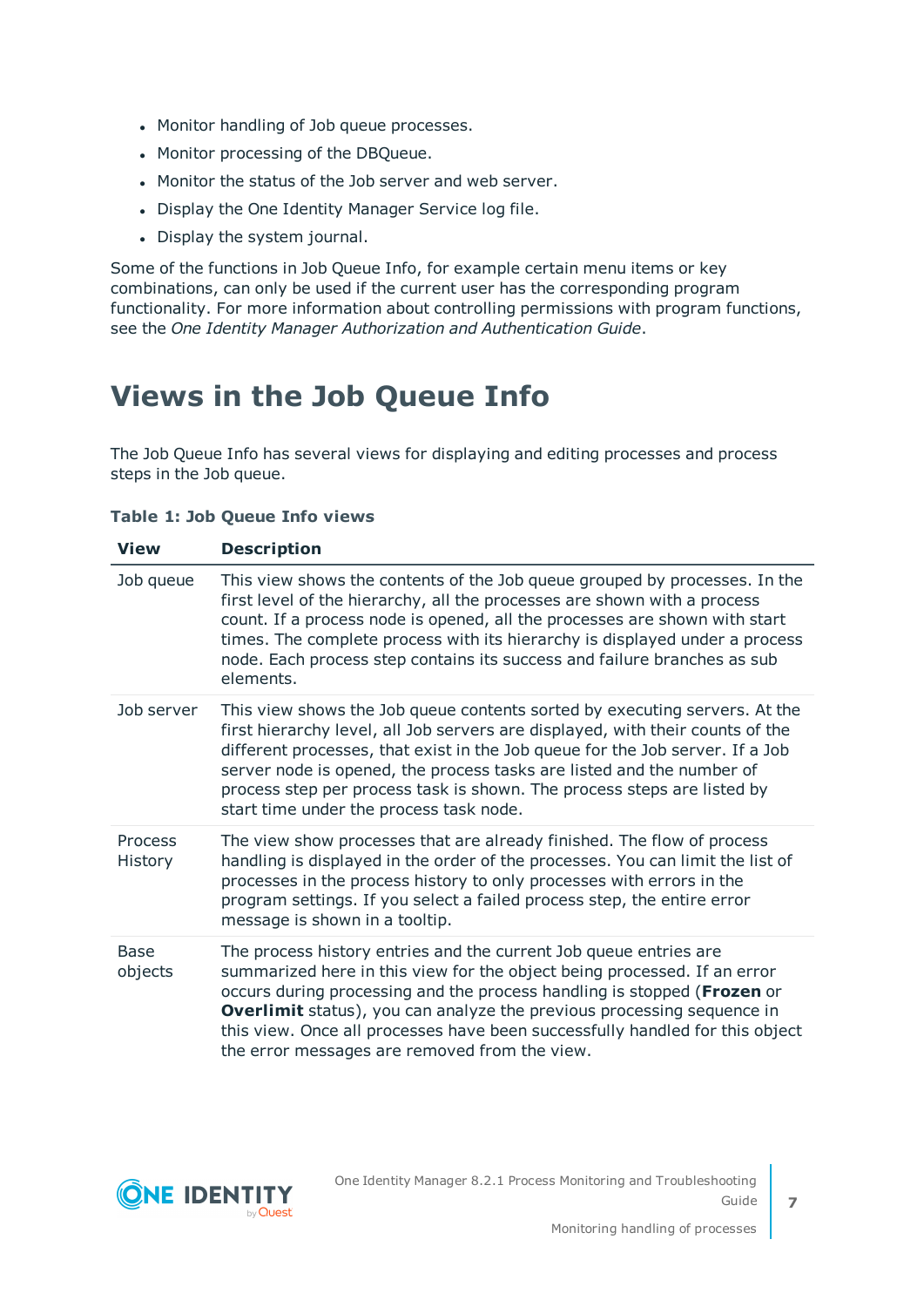| <b>View</b>         | <b>Description</b>                                                                                                                                                                                                                                                                                                 |
|---------------------|--------------------------------------------------------------------------------------------------------------------------------------------------------------------------------------------------------------------------------------------------------------------------------------------------------------------|
| Process             | This view gives an overview of how process steps are linked within a<br>process. In this way, the handling sequence of individual process steps for<br>large processes can be monitored better. After selecting a process, all its<br>process steps are displayed.                                                 |
| Process<br>step     | In this view detailed information is displayed for each process step. The<br>view shows the data structure for a process step at compilation time. After<br>selecting a process step, specific information from the Job queue is mapped<br>as well as each parameter of the selected process step with its values. |
|                     | Parameters After selecting a process step, the passing parameters of the process step<br>are displayed with their names and their values. If the selected node does<br>not represent a process step, the parameter view is cleared.                                                                                |
| Affected<br>objects | This view shows all objects that are affected by a process step.                                                                                                                                                                                                                                                   |
| Progress            | This view displays the number of entries in the Job queue is queried. The<br>current value is represented by a number and inserted, at the same time,<br>into a bar graph. The process step progress state is shown in different<br>colors.                                                                        |
| Server<br>state     | This view gives you a faster overview of all the Job servers and Web<br>servers available in the network.                                                                                                                                                                                                          |
| <b>DBQueue</b>      | Calculation tasks in the DBQueue used for DBQueue Processor processing<br>are displayed in this view. The number, sort order and name of the queued<br>requests are displayed.                                                                                                                                     |
| System<br>journal   | Displays entries in the system journal.                                                                                                                                                                                                                                                                            |

### <span id="page-7-0"></span>**Updating views in the Job Queue Info**

To update the views in the Job Queue Info, choose **F5**. If the view focus is on a base object then the whole display is updated and the hierarchy tree is closed. This update refreshes the contents of all views.This update also refreshes the contents of other views.

The views can only ever display a snap-shot of the queue because the contents of the Job queue is continually changing. Therefore, when a node is opened or the view is updated, the necessary information may have already been deleted from the Job queue. If this is the case, the corresponding entry in the hierarchical display is deleted or the corresponding element is not shown.

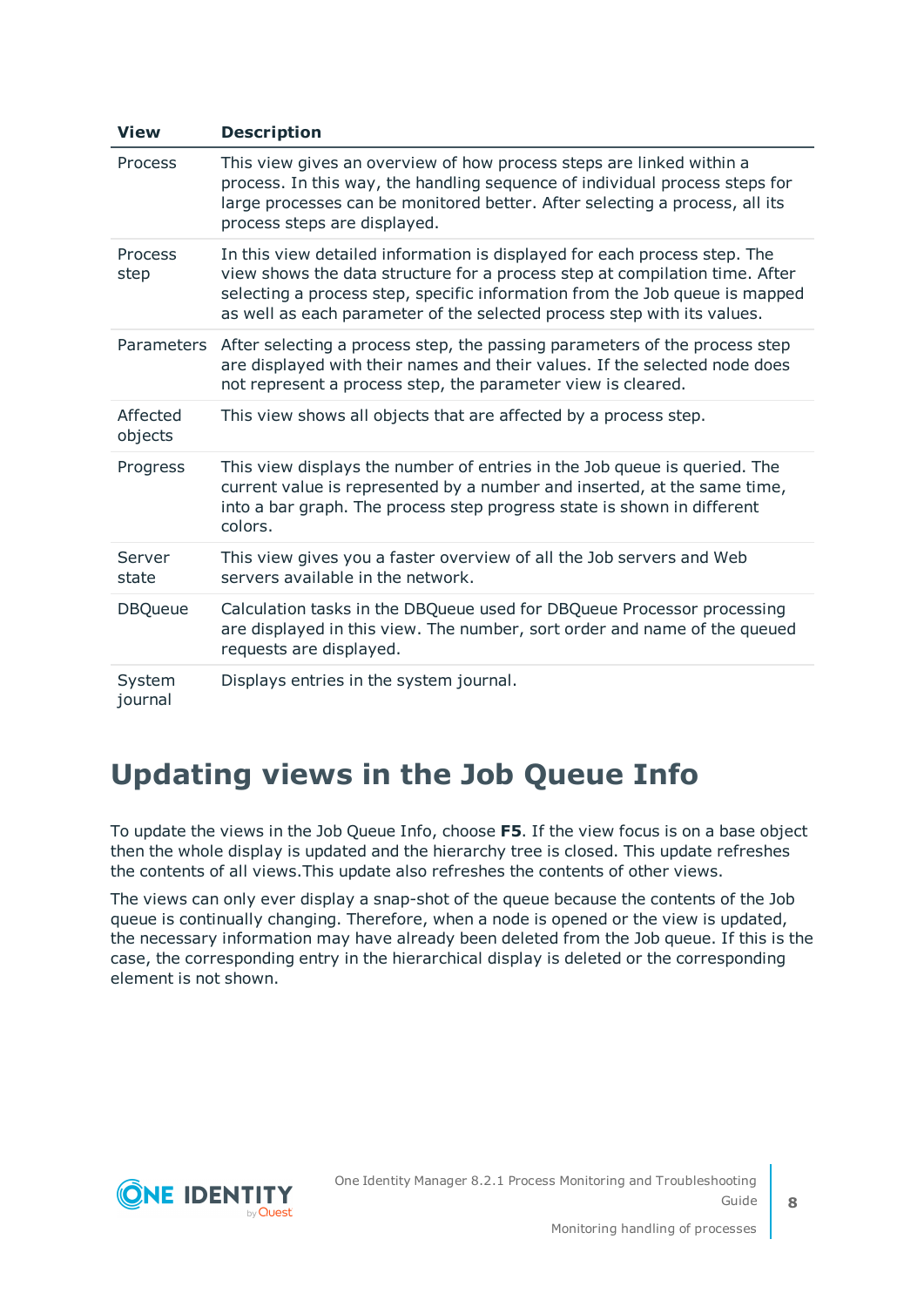### <span id="page-8-0"></span>**Changing the column configuration in the Job Queue Info program**

In some of the program views, you can specify which columns are to be displayed.

### *To specify which columns to display*

<sup>l</sup> Select a node in the hierarchical display and select **Configure columns** from the context menu.

Select the columns you want to display by moving through the list and accepting with the arrow buttons, then change the order in which they are displayed.

### *To change the width of the columns on display*

- Double-click a column boundary to optimize the column width.
- <sup>l</sup> Use **Shift + double-click** for a column boundary to optimize the width of all columns.

### <span id="page-8-1"></span>**Changing program settings in the Job Queue Info**

The Job Queue Info's general configuration settings are defined in the Manager.exe.config configuration file. Valid global configuration settings can also be defined through the Global.cfg global configuration file in One Identity Manager's own format. The configuration files are stored in the program directory. For more [information,](#page-56-0) see One Identity Manager [configuration](#page-56-0) files on page 57.

#### *To change the program settings*

<sup>l</sup> In the Job Queue Info, select the **Database > Settings** menu.

You can find the program settings for the user configuration in the One Identity Manager database.

#### **Language settings**

- **Language**: Language used for formatting data, such as date formats, time formats, and number formats.
- <sup>l</sup> **Other user interface language**:Language for the user interface. The initial program login uses the system language for the user interface. Changes to the language settings take effect after the program has been restarted.The language is set globally for all One Identity Manager programs, which means the language setting does not have to be configured for each program individually.

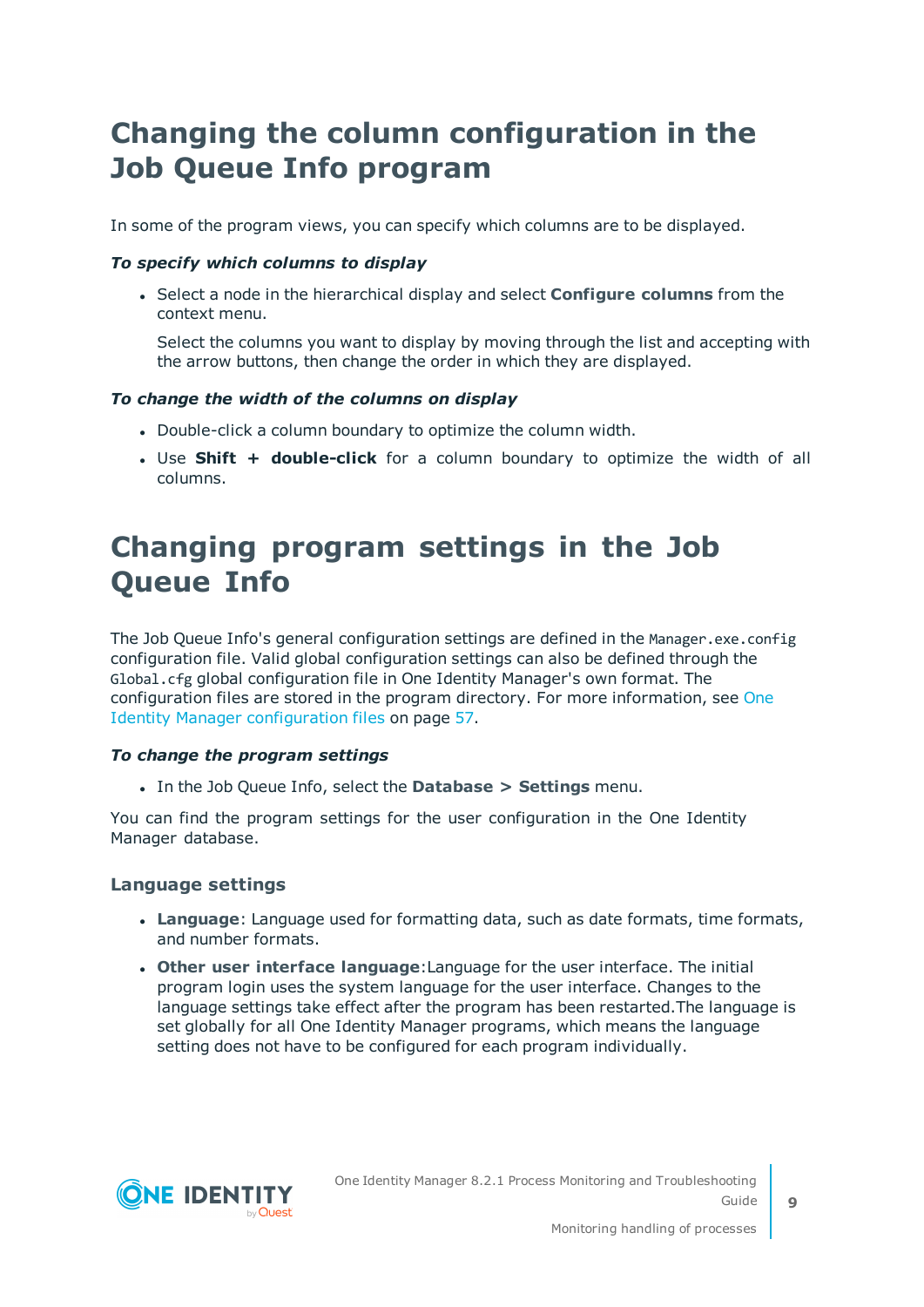### **Database queries**

- **Result limit**: Number of entries to load and display for processes or process steps.
- <sup>l</sup> **Polling interval**: Number of seconds between queries. The views are updated at the end of every interval. If the value is **0**, the views are not updated. In this case, use **F5** to update.

### **Server state**

- **. Job servers HTTP port:** HTTP port at which the One Identity Manager Service operates for polling the server state of the Job server. The default value is port **1880**.
- <sup>l</sup> **Status query timeout (s)**: Maximum duration of a status query. Job servers that do not respond within this time limit are considered unavailable.

### **Process history**

<sup>l</sup> **Only show processes with errors**: Limits the process history display to processes with errors. The setting does not effect how the process history is recorded, only how it is displayed.

### <span id="page-9-0"></span>**Creating and using Job queue filters**

Use filters if you frequently run specific search queries in the Job queue (JobQueue table). You can create your own (private) filters or public filters.

NOTE: To create, edit, and delete public filters, the user requires the **Option to define, modify, and delete public filters.** program function. (Common\_PublicFilterDefine).

### *To create Job Queue Info filters*

- 1. In the Job Queue Info, select the **Filter > Define filter** menu item.
- 2. In the **Define a filter** dialog, in the **Filter method** pane, select your preferred filter method. Custom filters allow you to run the following searches:
	- **. Wildcard:** Search for a string using wildcards.
	- **. SQL:** Search for entries with a SQL condition.
- 3. In the **Filter parameter** pane, define the search pattern.
	- <sup>l</sup> Enter the search pattern for the **Wildcard** filter method. You can use \* as a wildcard in the search pattern.

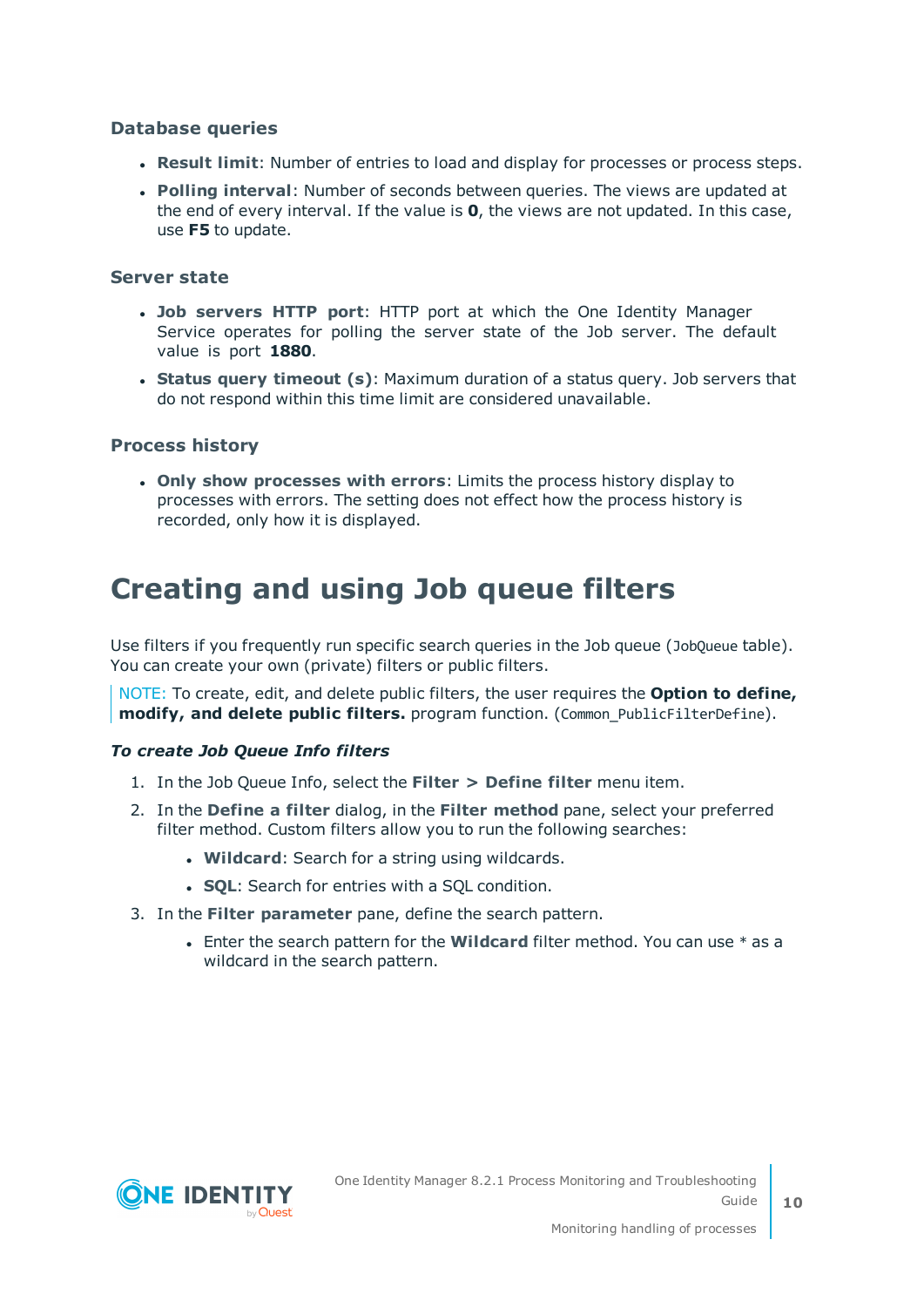### **Example:**

Pattern\* - searches for all entries whose display value starts with the Pattern string

\*Pattern - searches for all entries whose display value ends with the Pattern string

\*Pattern\* - searches for all entries whose display value contains the Pattern string

Pattern - searches for all entries whose display value matches the Pattern string

- **.** Enter a condition for the **SQL** filter method. Enter the condition as a valid database query WHERE clause. You can enter the database queries as a SQL query directly or compile the database queries with a wizard. Use the **Expert view** or **Simple view** button to switch to the appropriate view.
- 4. To save the filter, enter a name and a description for the search filter in the **Save filter** pane and click **Save**.
- 5. (Optional) To make the filer available to all users
	- a. Click **Publish**.
	- b. Confirm the security prompt with **Yes**.
- 6. To apply a filter, click **Filter**.

### *To use a saved filter in the Job Queue Info*

- 1. In the Job Queue Info, select the **Filter > Define filter** menu item**.**
- 2. Double-click the search filter in the **Saved filters** pane.
- 3. Click **Filter**.

#### *To publish a saved filter in the Job Queue Info*

- 1. In the Job Queue Info, select the **Filter > Define filter** menu item**.**
- 2. Double-click the search filter in the **Saved filters** section.
- <span id="page-10-0"></span>3. Click **Publish**.

### **Helpful keyboard shortcuts for working with Job Queue Info**

The following keyboard shortcuts are helpful for the daily work with Job Queue Info. Some of the keyboard shortcuts are available only if the logged-in user has the corresponding program functionality.

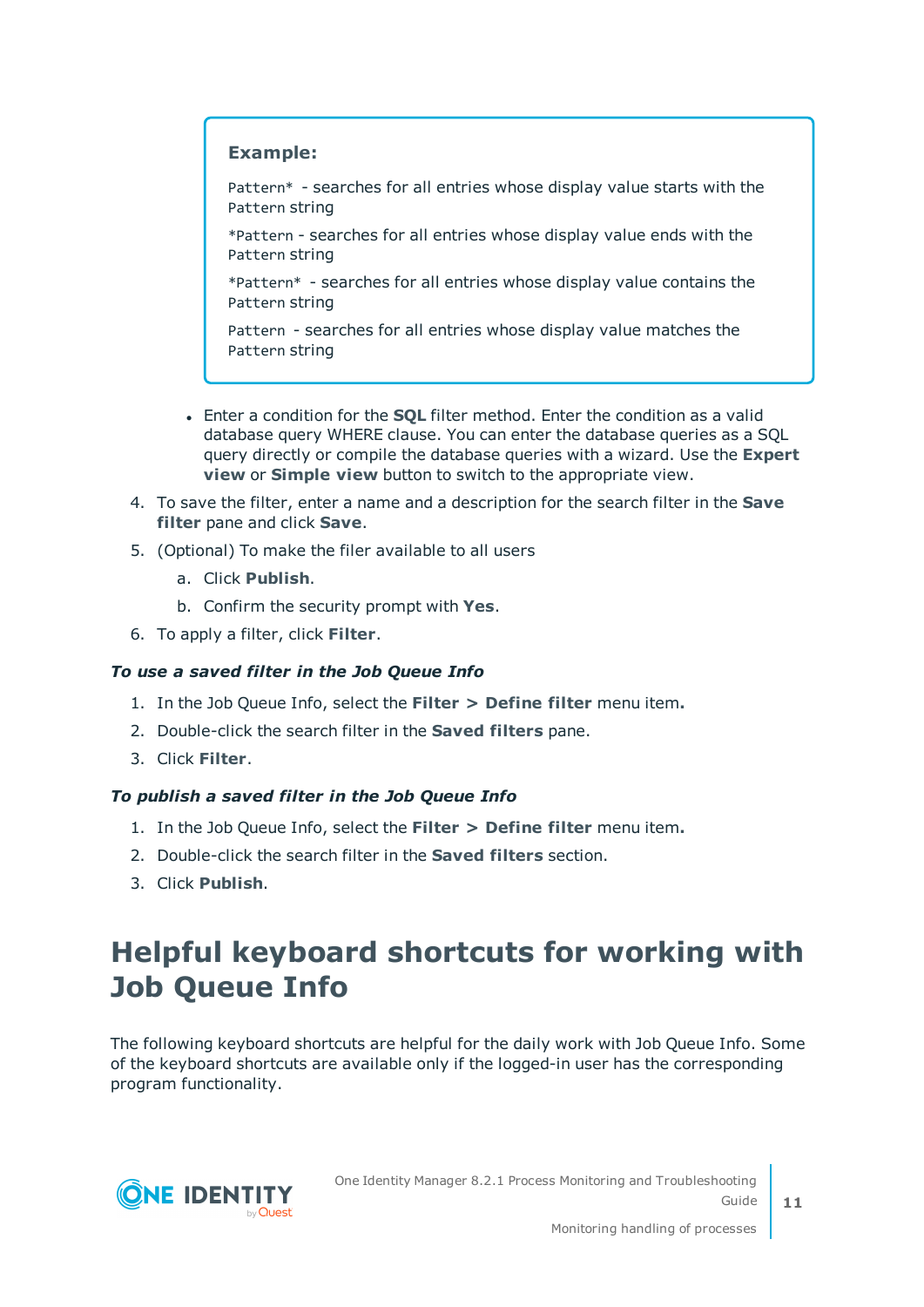| <b>Shortcut</b>                 | <b>Usage</b>                                     |
|---------------------------------|--------------------------------------------------|
| F5                              | Reload the data.                                 |
| Shift + Select or Ctrl + Select | Multi-select process steps.                      |
| $Ctrl + F2$                     | Mark individual process steps with a bookmark.   |
| $F2$ or Shift + F2              | Switch between the marked process steps.         |
| $Ctrl + C$                      | Copy selected data to the clipboard.             |
| $Ctrl + T$                      | Set new start time for a process step.           |
| $Ctrl + R$                      | Change the number of retries for a process step. |
| $Ctrl + S$                      | Reset start time of a process step.              |
| $Ctrl + P$                      | Increase the priority of a process step.         |

### **Table 2: Shortcuts in Job Queue Info**

## <span id="page-11-0"></span>**Monitoring process handling in the Job Queue Info**

You can allow monitoring of individual processes. The process information is updated regularly. The progress of a process step is displayed in the font color.

#### *To monitor process information*

<sup>l</sup> In the Job Queue Info, in the **Job queue** view or the **Base objects** view, select a process and select the **Monitor process** context menu entry.

The process information is updated regularly.

### TIP:

<sup>l</sup> To monitor the entire Job queue, select the **Monitor job queue** context menu item in the **Job queue** view.

The context menu entry is only available if the logged-in user has the **Option to monitor the Job queue in Job Queue Info** (JobQueue\_Monitor) program function.

<sup>l</sup> To display the objects affected by a process step, use the **Affected objects** view.

### **Table 3: Job queue display - meaning of the colors**

| <b>Color Meaning</b>                       | <b>Progress</b><br>state |
|--------------------------------------------|--------------------------|
| Ouenne This nuclear shop is hains purposed | Due es estas el          |

Orange This process step is being processed. The example of the processing processing

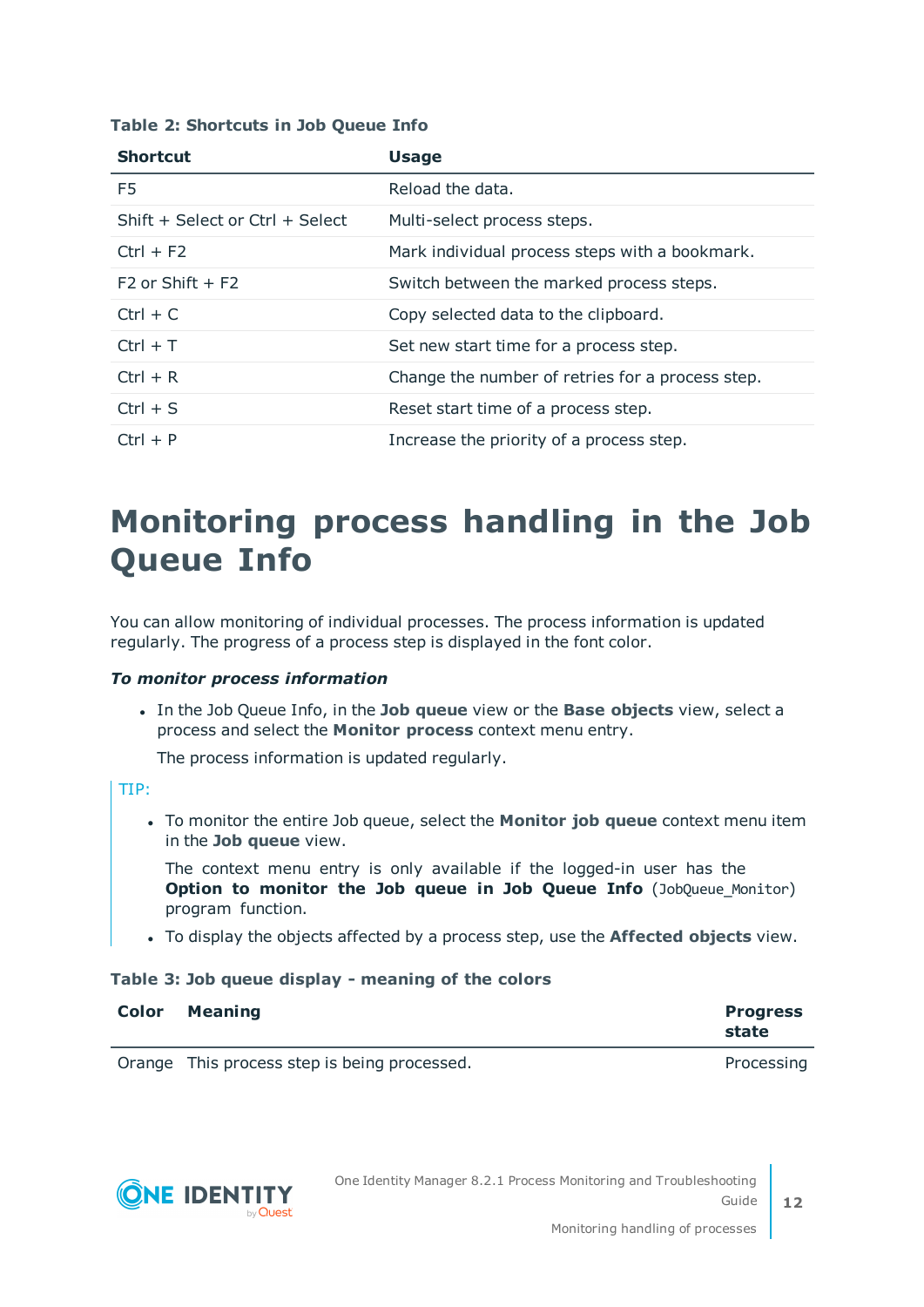| Color           | <b>Meaning</b>                                                                                                                                                                                                   | <b>Progress</b><br>state |
|-----------------|------------------------------------------------------------------------------------------------------------------------------------------------------------------------------------------------------------------|--------------------------|
| Yellow          | This process step is loaded for processing.                                                                                                                                                                      | Loaded                   |
| Green           | This process step is ready for processing.                                                                                                                                                                       | True                     |
| <b>Blue</b>     | This process step has already been processed.                                                                                                                                                                    | Finished                 |
| <b>Black</b>    | This process step is not ready for processing.                                                                                                                                                                   | <b>False</b>             |
| Red             | The process step being dealt with cannot be processed. You can re-<br>enable process steps with Frozen status and therefore set them<br>again for processing. The error message is shown in a tooltip.           | Frozen                   |
| Purple          | The process step being dealt with cannot be processed. You can re-<br>enable process steps with <b>Overlimit</b> status and therefore set them<br>again for processing. The error message is shown in a tooltip. | Overlimit                |
| Light<br>purple | The process step cannot be found.                                                                                                                                                                                | Missing                  |

### **Related topics**

- $\cdot$  [Re-enabling](#page-17-0) process steps and processes on page 18
- [Initializing](#page-21-0) One Identity Manager Service queues on page 22
- Helpful [keyboard](#page-10-0) shortcuts for working with Job Queue Info on page 11

### <span id="page-12-0"></span>**Details about process handling**

This view gives an overview of how process steps are linked within a process. In this way, the handling sequence of individual process steps for large processes can be monitored better.

### *To display details of the process handling*

- <sup>l</sup> In Job Queue Info, select a process and select the **View > Process** menu item.
	- All the process steps of the selected process are displayed.

The process step and its properties are displayed through a special control element. The process step name is displayed in the control's header. The progress state of the process step is clarified by the use of a color icon  $(\bullet)$ . All other entries represent the parameters for this process step. You can hide or show the parameter list by clicking on the  $\vee \wedge$  icons in the header of the control element.

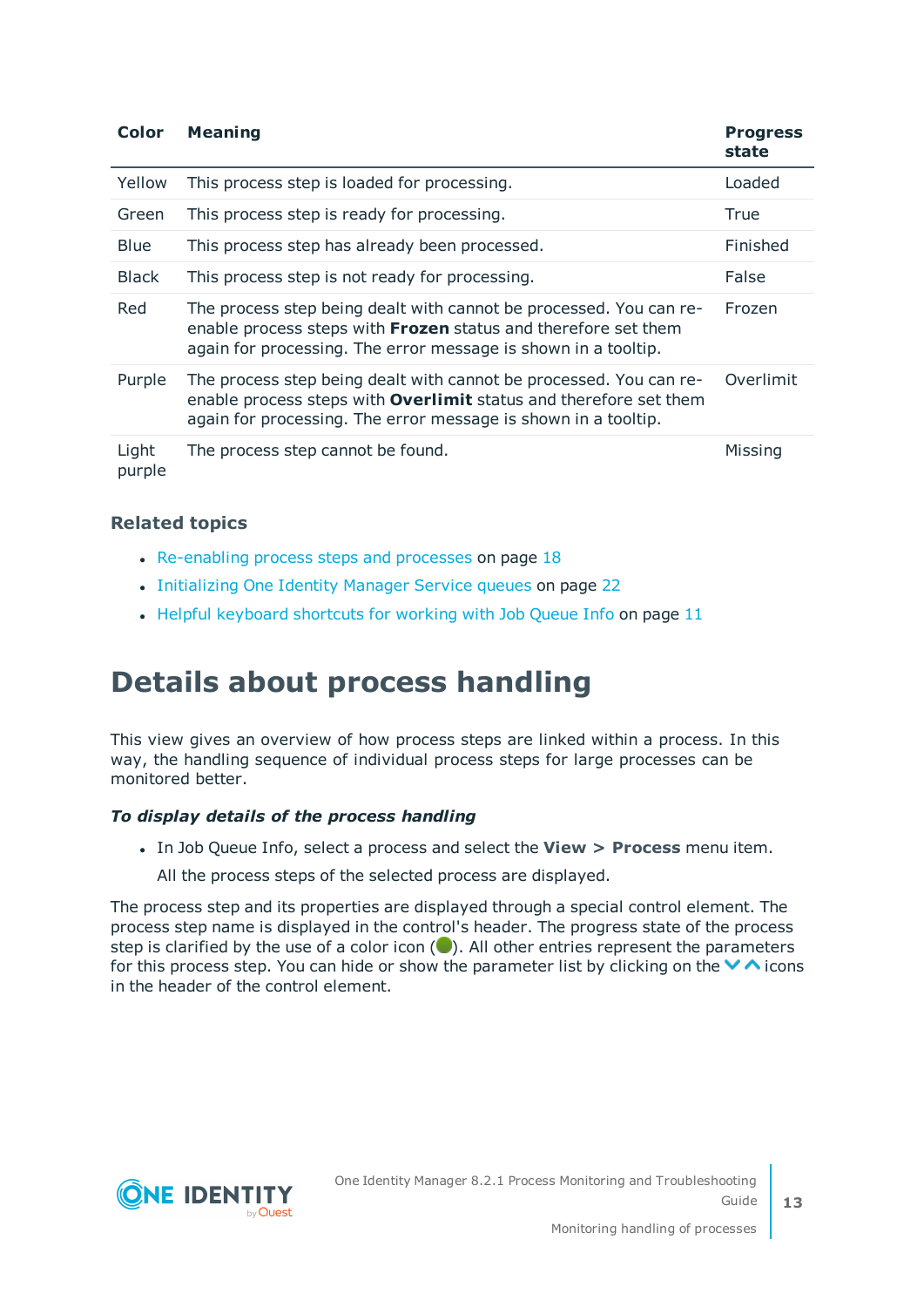### **Figure 1: The process view**

| <b>Run Synchronization</b>                                                       |                                                                                                 |
|----------------------------------------------------------------------------------|-------------------------------------------------------------------------------------------------|
| StopTime<br>ConnectionProvider<br>ConnectionString<br>UID DPRProjectionStartInfo | <hidden><br/>VI.DB.ViSqlFactory,VI.DB<br/><hidden><br/>CCC-B37036109E33924692</hidden></hidden> |
|                                                                                  |                                                                                                 |
|                                                                                  |                                                                                                 |
| <b>Fire PostSync</b>                                                             |                                                                                                 |
| ConnectionProvider<br>ObjectType                                                 | VI.DB.ViSqlFactory,VIDB<br>ADSDomain                                                            |
| ParamValue1                                                                      | CCC-B37036109E33924692                                                                          |
| ParamName1<br><b>FventName</b>                                                   | UID DPRProjectionStartInfo<br>PostSvnc                                                          |
| ConnectionString                                                                 | <hidden></hidden>                                                                               |
| ParamName2                                                                       | UID SyncServer                                                                                  |
| WhereClause                                                                      | XObjectKey = N' <key><t< td=""></t<></key>                                                      |
| StopTime<br>ParamValue2                                                          | <hidden><br/>8afb2d4a-34c9-4346-ad18-</hidden>                                                  |

Each control element entry has a tooltip.

The process step's tooltip displays the following information:

- Name of the running queue
- Name of the process component
- Name of the process task name
- Progress state
- Start time of the process step
- Error Message

A parameter's tooltip show the following information:

- Parameter name
- Parameter value

#### **Table 4: Displaying process's process steps - meaning of the colors**

| Color       | <b>Meaning</b>                                | <b>Progress state</b> |
|-------------|-----------------------------------------------|-----------------------|
|             | Orange This process step is being processed.  | Processing            |
| Yellow      | This process step is loaded for processing.   | Loaded                |
| Green       | This process step is ready for processing.    | True                  |
| <b>Blue</b> | This process step has already been processed. | Finished              |

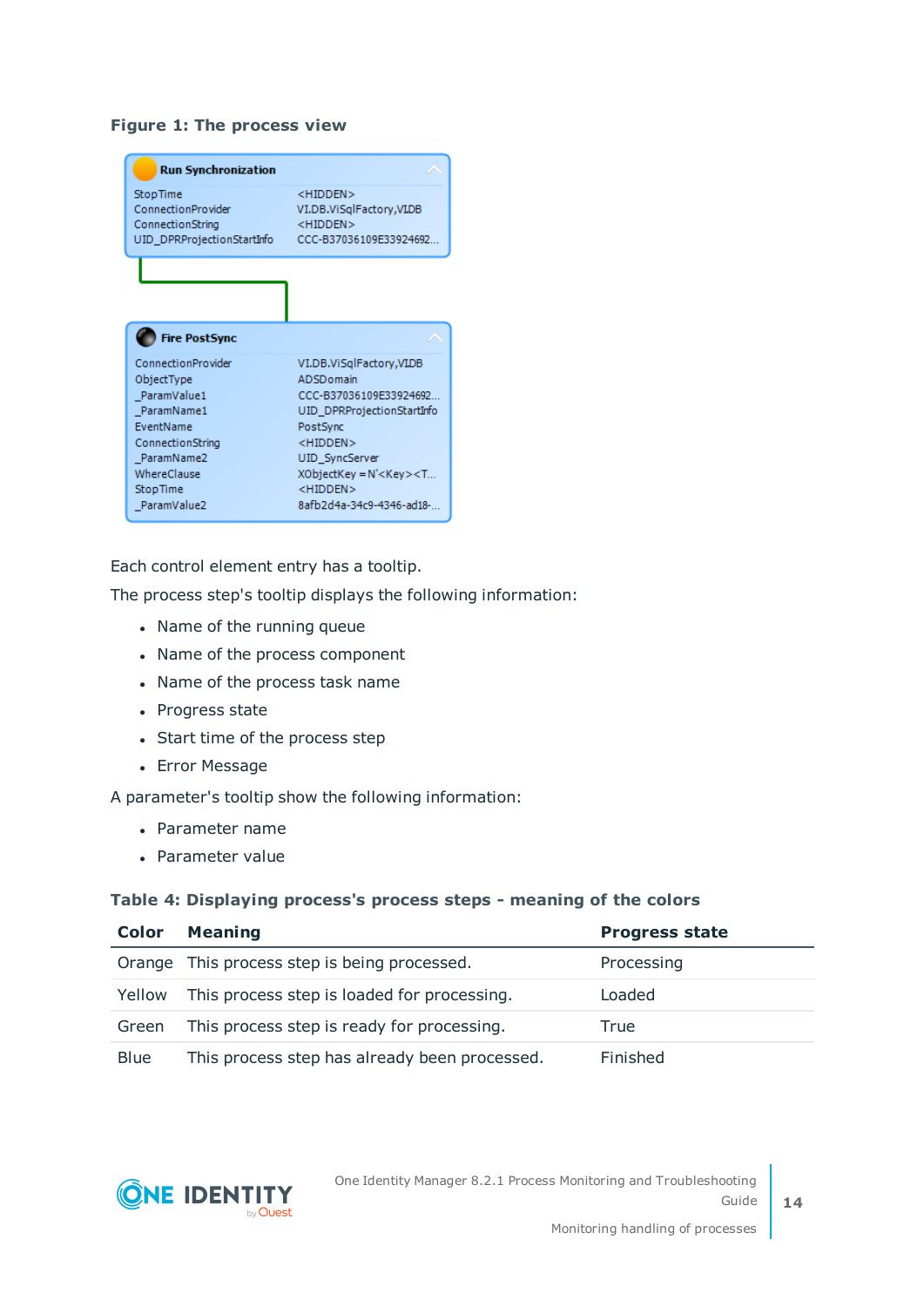| Color        | <b>Meaning</b>                                                                                                                                                                      | <b>Progress state</b>    |
|--------------|-------------------------------------------------------------------------------------------------------------------------------------------------------------------------------------|--------------------------|
| <b>Black</b> | This process step is not ready for processing.                                                                                                                                      | False                    |
| Red          | The process step being dealt with cannot be<br>processed. You can re-enable process steps that<br>have Frozen or Overlimit status and therefore<br>queue them again for processing. | Frozen/Overlimit/unknown |

### <span id="page-14-0"></span>**Details about handling process steps**

In this view detailed information is displayed for each process step. The view shows the data structure for a process step at compilation time. After selecting a process step, specific information from the Job queue is mapped as well as each parameter of the selected process step with its values.

### *To display details of the process step handling*

<sup>l</sup> In Job Queue Info, select a process step and select the **View > Process step** menu.

### **Figure 2: Process step view**

|   | Process step                 |                                     |
|---|------------------------------|-------------------------------------|
|   | 脯 UID_Job                    | 0A4349C3-454A-46F7-BD32-0238629I    |
| 睚 | Basis ObjectKey              |                                     |
|   | <b>iii</b> ComponentAssembly | HandleObjectComponent               |
|   | <b>III</b> ComponentClass    | VI.JobService.JobComponents.Hand    |
|   | <b>III</b> DeferOnError      | False                               |
|   | <b>  ErrorNotify</b>         | False                               |
|   | <b>III</b> ErrorMessages     |                                     |
|   | <b>  Execution Type</b>      | <b>INTERNAL</b>                     |
| 瞷 | GenProcID                    | 7BA8D4CF-568F-4EF0-8FBB-E01E587.    |
|   | <b>iiiiii</b> IgnoreErrors   | False                               |
|   | <b>iii</b> IsRootJob         | True                                |
|   | <b>III</b> IsSplitOnly       | False                               |
|   | <b>III</b> IsToFreezeOnError | False                               |
|   | <b>III</b> JobChainName      | Proc: vid InsertForHandleObject Obj |
|   | <b>III</b> LimitationCount   | 0                                   |
|   | <b>III</b> MaxInstance       | 0                                   |
|   | <b>    MinutesToDefer</b>    | 0                                   |
|   | <b>III</b> NotifyAddress     |                                     |
|   | WE NotifyAddressSuccess      |                                     |
|   | <b>III</b> NotifyBody        |                                     |
|   | <b>III</b> NotifyBodySucress |                                     |

### **Table 5: Process step view - meaning of icons**

#### **Icon Meaning**

訚 Selection of a process step and its parameters.



**15**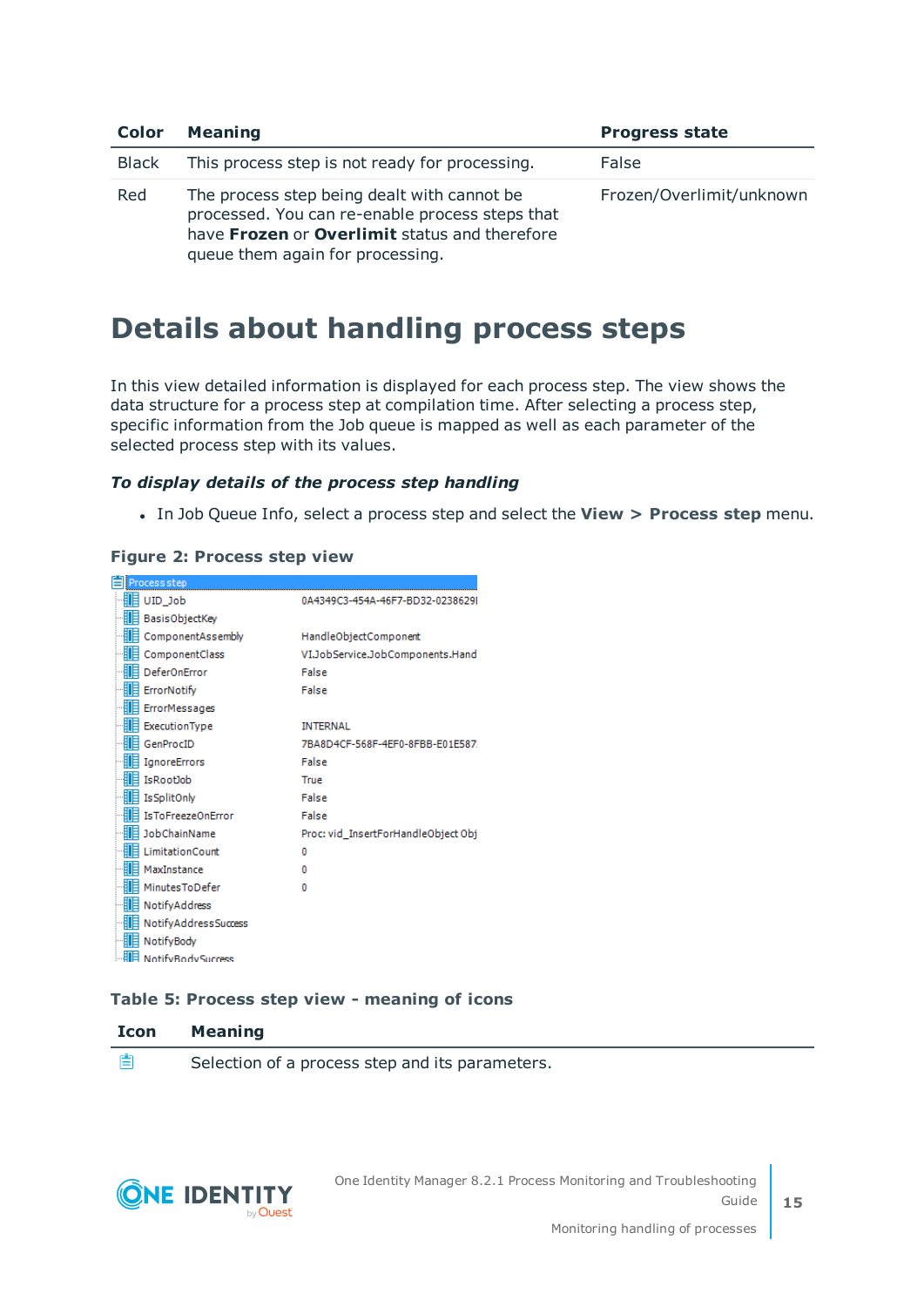| <b>Icon</b> | <b>Meaning</b>                                           |
|-------------|----------------------------------------------------------|
| 睚           | Displays a column from the Jobqueue table and the value. |
| ๒๊          | Displays a process step parameter and the value.         |

TIP: You can copy the data currently selected in the view into the clipboard by pressing **Ctrl + C**. The data format is column name value.

### <span id="page-15-0"></span>**Details of a process step's parameters**

After selecting a process step, the passing parameters of the process step are displayed with their names and their values. If the selected node does not represent a process step, the parameter view is cleared.

### *To display process step parameters*

<sup>l</sup> In the Job Queue Info, select a process step and select the **View > Parameter** menu.

This shows all the parameters of the selected process step.

TIP: In the parameter view, you can copy the data selected parameter and its value into the clipboard using **Ctrl + C**. The data format is column name value.

Parameters that contain an object key are displayed as a link in the parameter view.

- <sup>l</sup> You can display the objects by clicking on the link or using the **Show object properties** context menu.
- <sup>l</sup> Use the **Open in Object Browser** context menu item to start the Object Browser and display the object.
- <sup>l</sup> For object keys that refer to a synchronization project, use the **Open in Synchronization Editor** context menu item to start the Synchronization Editor and load the synchronization project.

To support provisioning analysis, the CausingEntityPatch parameter is shown as a link. This parameter contains the patch that contains the changes to be provisioned.

• Double-click on the link to open a separate dialog with the change information. You can also reach the dialog over the **Show patch** item of the parameter's context menu.

The change information lists the properties of the object before the change (old value) and after the change (new value). Changed properties are highlighted in color.

### <span id="page-15-1"></span>**OUT parameters**

Parameters of the **OUT** or **INOUT** type are parameters that a process component can use to output a value. This value is then available in all subsequent process steps in the process

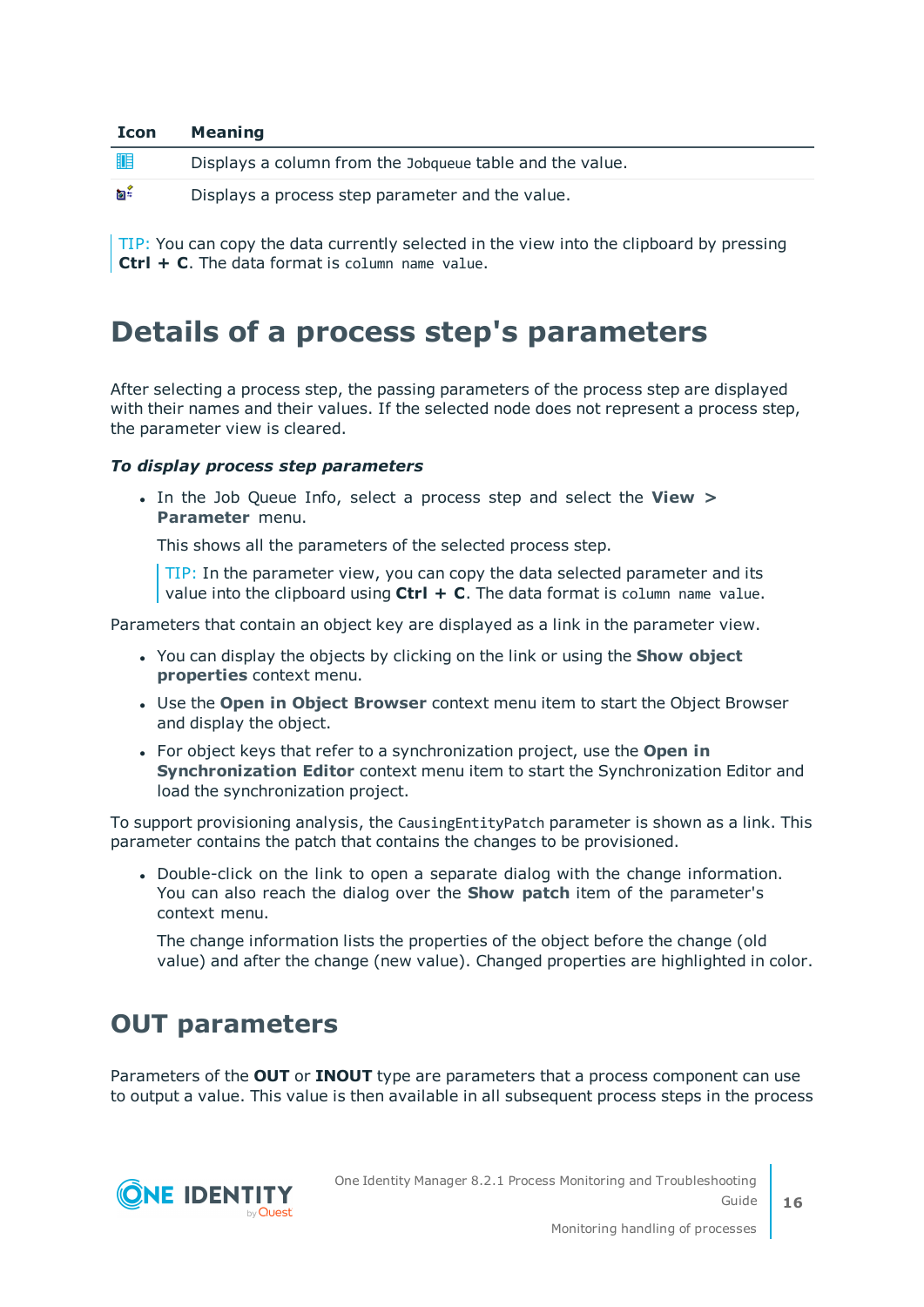and can be used as a value for parameters of the **IN** type.

The Job Queue Info program is not technically capable of determining the point at which or for which process step these parameters are valid. For this reason, OUT parameters are added to the list of parameters of a process step and are highlighted in blue.

They cannot be seen in the view of the process step under <ParamIN> of a process step because this view presents the data structure of every process step at compilation time. However, the OUT parameters are created in the context of the process.

The time at which the process is loaded into the Job Queue Info is important. If a parameter is overwritten several times, only the state at the time of data query is displayed.

| <b>Example:</b> |                                                                                      |
|-----------------|--------------------------------------------------------------------------------------|
| Step 1          | OUT parameter: $X=1$                                                                 |
| Step 2          | IN parameter: $X=1$                                                                  |
|                 | Value changes: $X = 2$                                                               |
|                 | OUT parameter: $X=2$                                                                 |
| Step 3          | IN parameter: $X=2$                                                                  |
|                 | If the process is loaded into the Job Queue Info before step 2 is processed, the Job |

Queue Info displays the **X=1** value for the OUT parameter. If the process is loaded after step 2 is processed, the **X=2** value is displayed for the OUT parameter.

For more information about each process step and how the parameters are filled, see the One Identity Manager Service log file.

### **Related topics**

- [Displaying](#page-32-0) the One Identity Manager Service log file on page 33
- Output of extended return values from individual process [components](#page-53-0) on page 54

### <span id="page-16-0"></span>**Show hidden parameters**

Parameters in the One Identity Manager Service log file and in the Job Queue Info program that are not to be displayed are labeled with the **Hidden** option. Values for hidden parameters are shown as <HIDDEN>.

The following users can view hidden parameters in Job Queue Info.

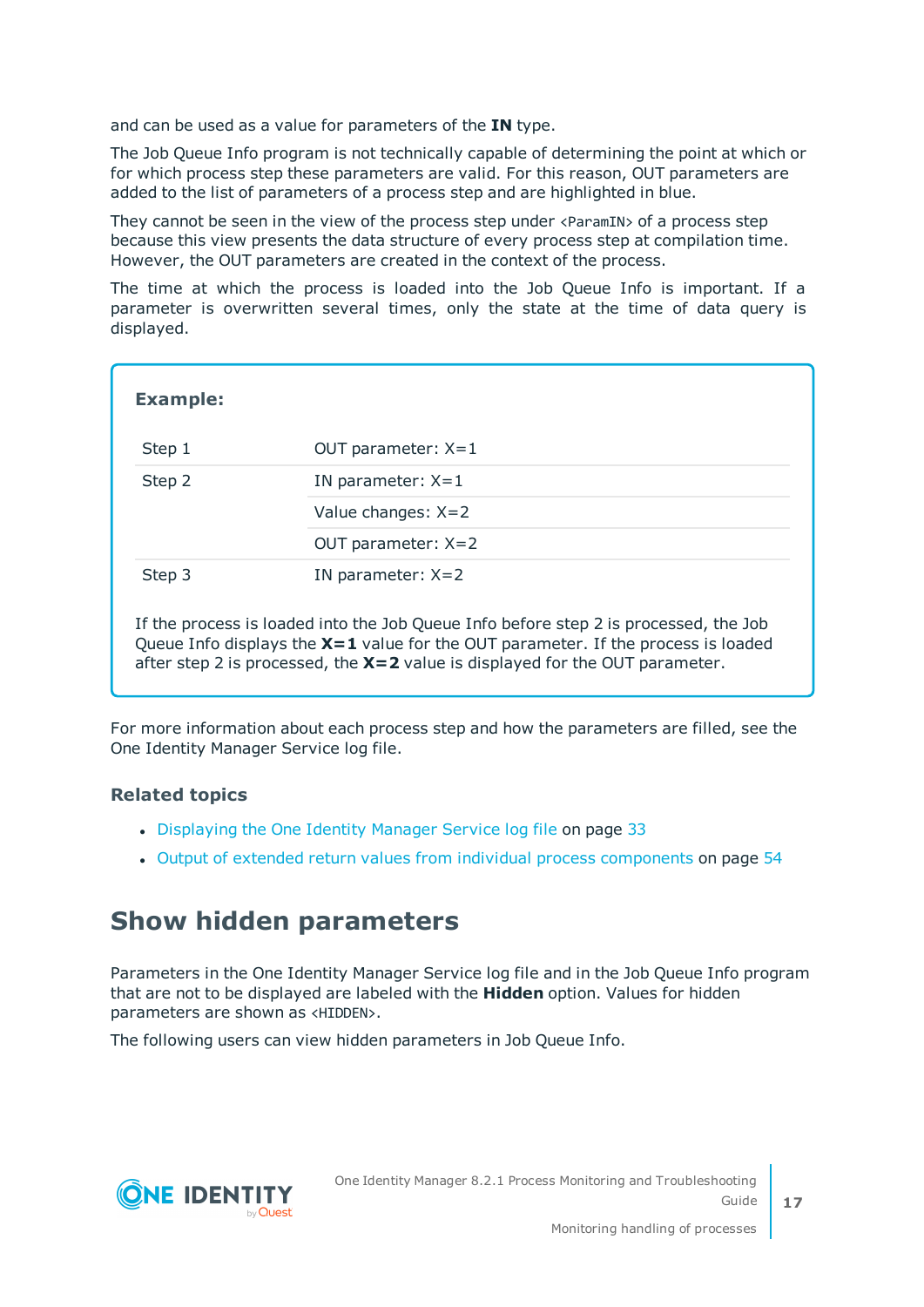- Administrative users
- <sup>l</sup> In the Job Queue Info, users with the **Option to see the values of hidden parameters in Job Queue Info** program (JobQueue\_ShowHiddenParameters) function

### **Related topics**

- Which system user is the [current](#page-35-0) user using? on page 36
- Which program functions are [available](#page-36-1) to the current user? on page 37

## <span id="page-17-0"></span>**Re-enabling process steps and processes**

The maximum number of times a process can appear in the Job queue can be limited in order to prevent mass modifications.

If the limit is exceeded, the process steps are set to **Overlimit** status and are therefore no longer collected for processing. You can enable these process steps be run again.

Critical process steps that have failed to be processed are given **Frozen** status. You can also re-enable these processes after correcting the error.

#### *To re-enable process steps*

<sup>l</sup> Select the process step in the Job Queue Info and select the **Re-enable process step** context menu item.

NOTE: Use **Shift + select** or **Ctrl + select** to select and re-enable multiple process steps.

### *To re-enable a process step*

<sup>l</sup> Select the process in the Job Queue Info and select the **Restart process** context menu item.

IMPORTANT: When you restart a process, all process steps are processed again. All previously handled processes up to the point at which the error occurred are run again. This can lead to data inconsistencies in certain circumstances.

Sometimes a rerun of the failed process step is not desired. This might occur when the action to be carried out by the process has been carried out manually, for example, an expected directory has been manually added in the meantime. Even so, it may just happen that the process should be rerun even though the error has not been fixed, for example, for a rollback of already processed steps. In this case, to continue with the process, the next process step in the success or failure branch can be handled.

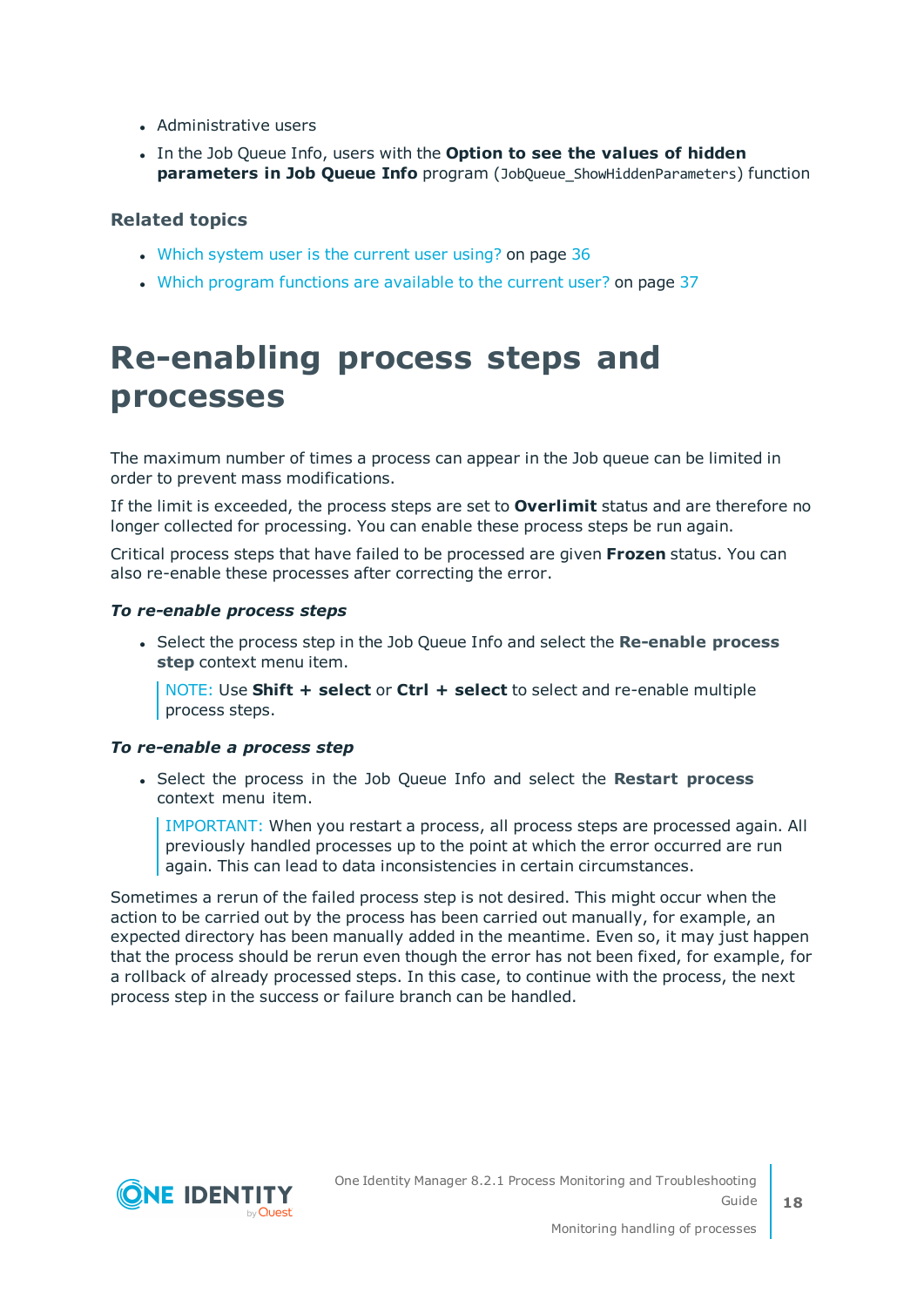#### *To run the subsequent process step*

<sup>l</sup> Select the failed process step and select the **End with success** or the **End with error** context menu item.

NOTE:

- Both context menu entries are only viewable if there is an error/success successor and the process step has the **Frozen** status.
- <sup>l</sup> Use **Shift+ select** or **Ctrl + select** to select multiple process steps and start further processing.

## <span id="page-18-0"></span>**Enabling and disabling extended logging of process steps**

Success and error messages from process handling are written to the One Identity Manager Service log file. In order to test you processes, you can enable logging mode for process steps in the Job Queue Info. In this case, the processing messages of the processing step are written along with the **Debug** level of information into a separate log. You can display the log in the Job Queue Info as well as in the log file of the One Identity Manager Service itself.

NOTE: The log mode is only available if the logged in user has permissions for the **Option to selectively set the logging mode of process steps in the Job queue in Job Queue Info** program function (JobQueue\_LogMode).

#### *To enable process step logging mode*

- <sup>l</sup> To log the messages on success and on failure, select the process step in the **Job queue** view in Job Queue Info and select the **Processing log > Create always** context menu.
- To log the messages on failure only, in the Job Queue Info, select the process step in the **Job queue** view and select the **Processing log > On Error** context menu item.

NOTE: You can set the log mode by default for separate process steps. To do this, edit the process step in the Designer in Process Editor. For detailed information about editing processes and process steps, see the *One Identity Manager Configuration Guide*.

### *To display the log in Job Queue Info*

<sup>l</sup> In the **Job queues** view in Job Queue Info, select the process step and select the **Processing log > Display** context menu.

This displays the log in a separate window. If a process step was run more than once, for example, if it is re-enabled more than once, several log are displayed.

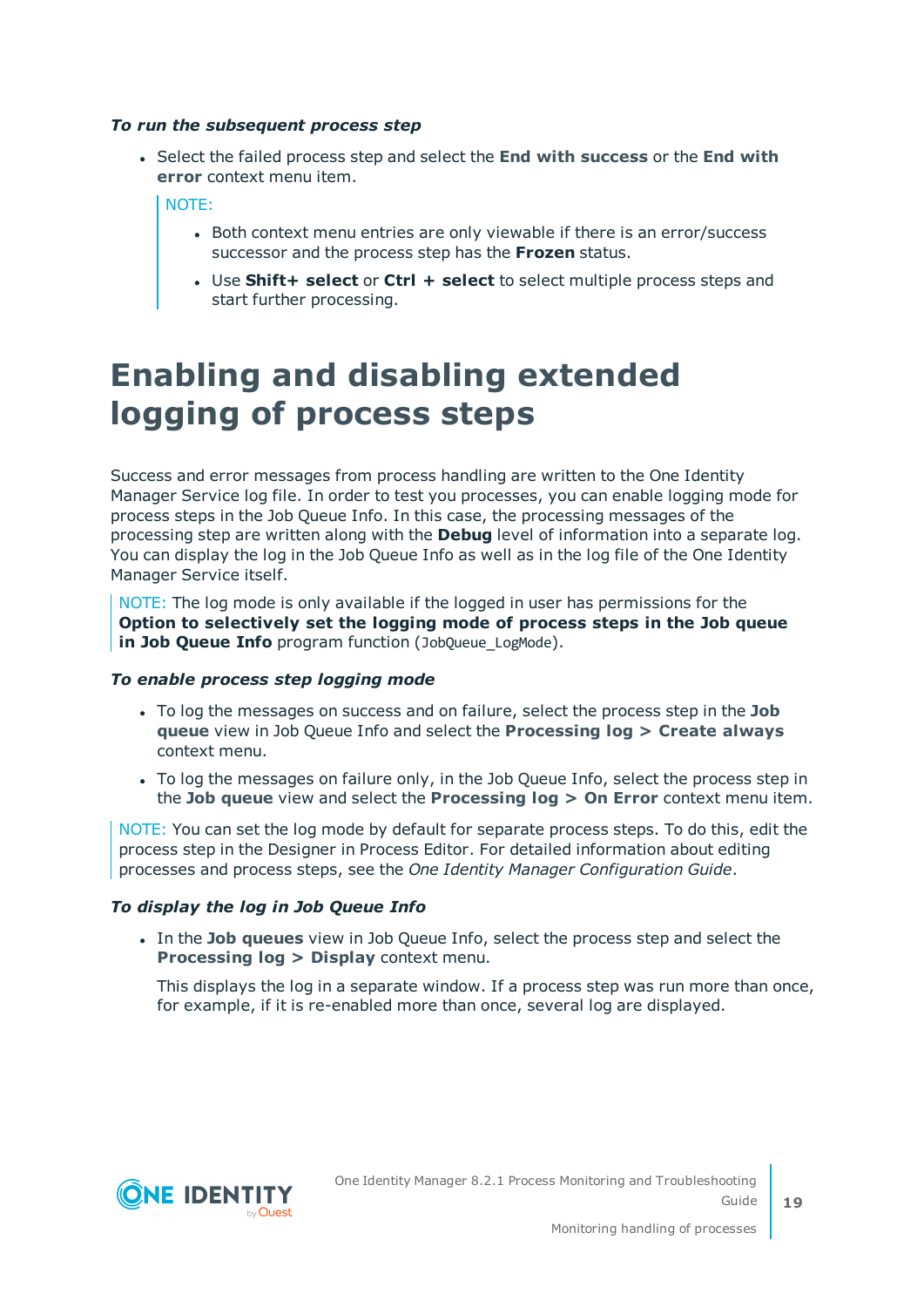### *To display the log in the One Identity Manager Service log file*

- <sup>l</sup> In the Job Queue Info, select the **Server status** view on the **Job server** tab and select the **Show in browser** context menu item.
- The log is marked with a link entry Log written to Job\_<UID\_Job>\_<yyyymmdd>\_ <Timestamp>.log. Click the link to display the log.

The files are stored in the One Identity Manager Service log directory.

Repository structure:

```
<Log directory>\JobLogs\<First 4 digits of the UID_Job>\Job_<UID_Job>_
<yyyymmdd>_<Timestamp>.log
```
### *To end log mode*

<sup>l</sup> In Job Queue Info, in the **Job queue** view, select the process step and select the **Processing log > Disable** context menu item.

### **Related topics**

- [Displaying](#page-32-0) the One Identity Manager Service log file on page 33
- . Which program functions are [available](#page-36-1) to the current user? on page 37

## <span id="page-19-0"></span>**Determining the status of the Job server and web server**

To get a quick overview of the availability of the Job server and the web server, you can request the Job Queue Info's status.

NOTE: Set the HTTP port to be queried and the maximum response time for status queries in the program settings.

TIP: Use **Refresh server list** or **F6** to reload the list of servers.

One Identity Manager Service configurations of each Job server stored in the database are used to get more detailed results of Job server status queries. This is especially required if the HTTP server port has been set individually or a Job server processes several queues. In the Designer, configure and enable the **Get configuration file from the Job server and write in the Job server configuration** schedule to import the One Identity Manager Service configuration of the Job server into the database. For more information, see the *One Identity Manager Configuration Guide*.

### *To request the status of all the existing Job servers in the database*

- 1. In the Job Queue Info program, select the **View > Server state** menu item.
- 2. Select the **Job server** tab and press **F5**.

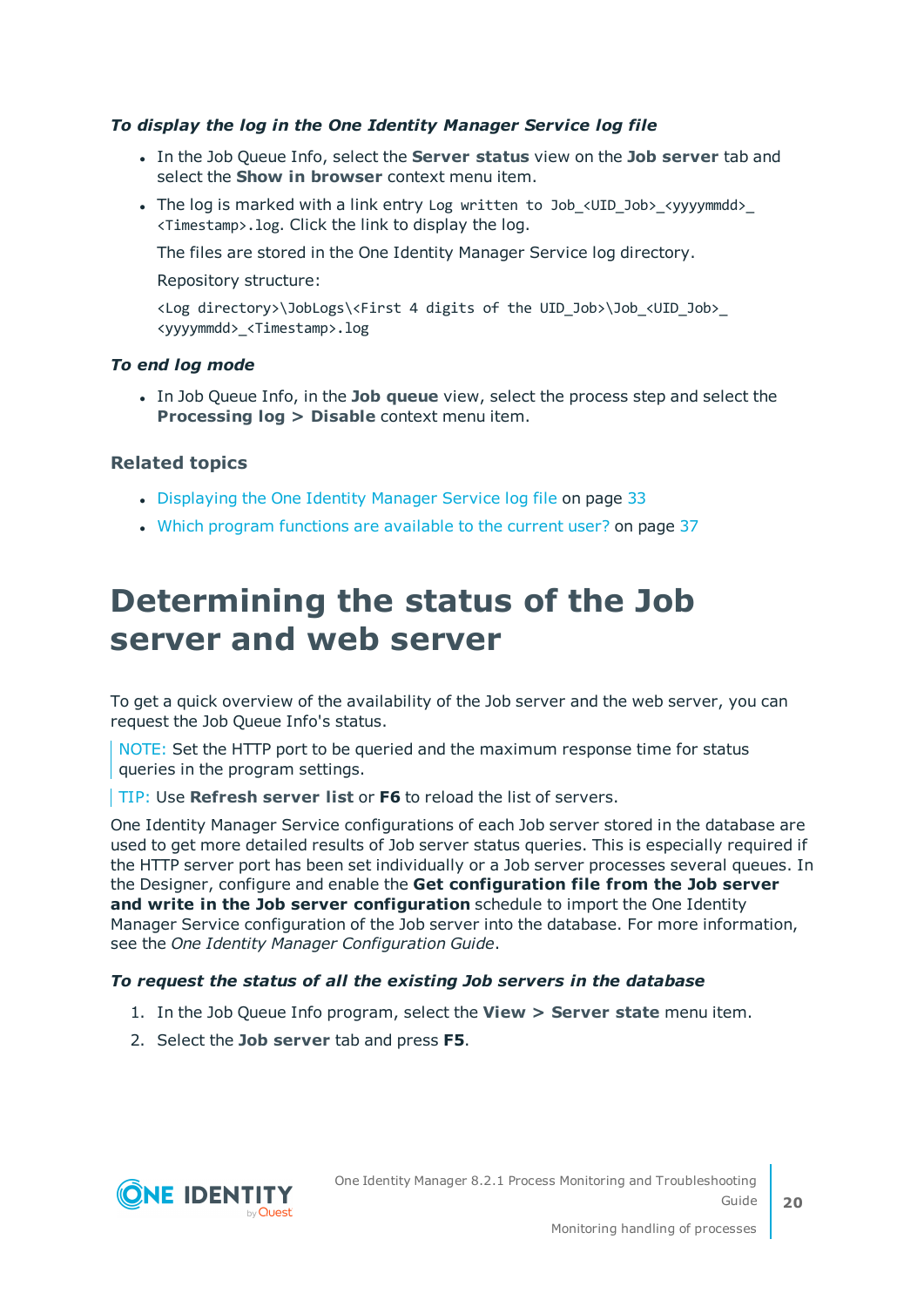#### *To request the status of a single Job server*

- 1. In the Job Queue Info program, select the **View > Server state** menu item.
- 2. On the **Job server** tab, select the Job server and then the **Get status** context menu item.

NOTE: Use the **Enter credentials** context menu item to enter a user and password to request the server status. You can select more than one Job server. The user information is kept until the next time the Job Queue Info starts.

If the server responds, the system time, the One Identity Manager Service version, and the One Identity Manager Service account name are determined and displayed. The software update status as well as the current version of the software are also displayed.

If an error occurs during the status request, the  $\Omega$  symbol is displayed for the Job server. You use the **Show request error** context menu item to show a detailed error message.

#### *To display a Job server's services*

- 1. In the Job Queue Info program, select the **View > Server state** menu item.
- 2. On the **Job server** tab, select the Job server and select the **Show in browser** context menu item.

The One Identity Manager Service HTTP server for the Job server is queried and the varying One Identity Manager Service services are displayed.

#### *To show the status of a web server*

- 1. In the Job Queue Info program, select the **View > Server state** menu item.
- 2. On the **Web server** tab, select the web server and select the **Show in browser** context menu item.

#### **Related topics**

- [Changing](#page-8-1) program settings in the Job Queue Info on page 9
- [Prerequisites](#page-46-0) for displaying the One Identity Manager Service log file on page 47
- <span id="page-20-0"></span>• [Configure](#page-20-0) process collection check for Job servers on page 21

## **Configure process collection check for Job servers**

On the Job server, the **Last fetch time** property logs when a process step was retrieved by the One Identity Manager Service. If no completion message for this process step has been returned within the time specified in the **Common | Jobservice |**

**LoadedJobsTimeOut** configuration parameter, the One Identity Manager Service runs a check. The time of the last check for loaded process steps (**Last timeout check** property) is set to the current time.

To configure the process collection check, adjust the following settings in the Designer.

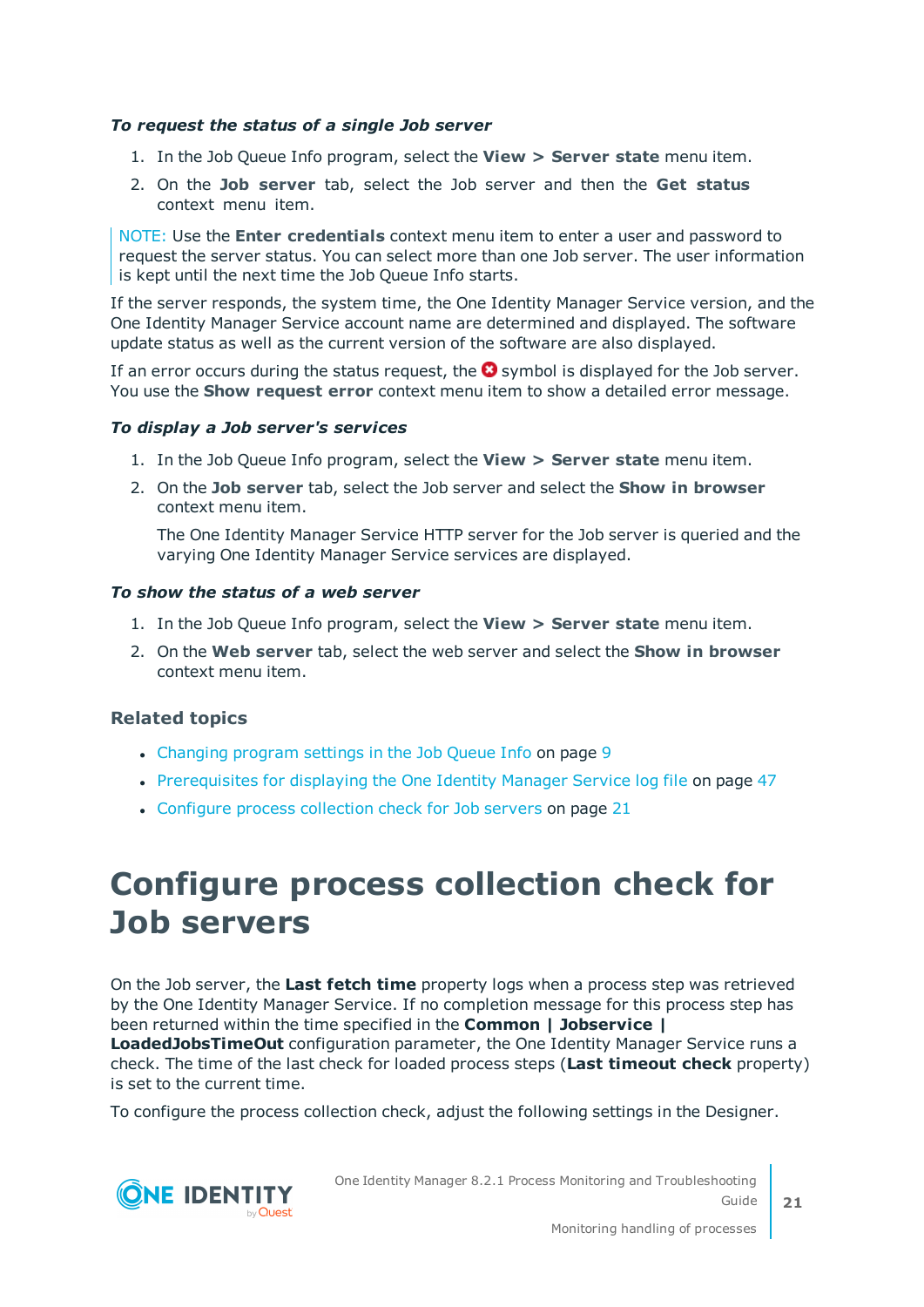<sup>l</sup> **Common | Jobservice | LoadedJobsTimeOut** configuration parameter

The configuration parameter contains the time in minutes within which a process should be reported back before a check is run. Default value is **15** minutes.

NOTE: If there are Job server that have exceeded the time limit, the **Last timeout check** column is displayed in red.

<sup>l</sup> **Common | MailNotification | NotifyAboutRequestStall** configuration parameter

Use the configuration parameter to specify whether an email notification should be sent when the One Identity Manager Service stops running requests. The configuration parameter is not set by default.

<sup>l</sup> **Send notification when Job server is not requesting processes** schedule

The schedule checks whether the One Identity Manager Service regularly asks for processes from a queue. If a One Identity Manager Service stops making process requests, notification is sent by email.

Enable the schedule. The interval should be set as in the **Common | Jobservice | LoadedJobsTimeOut** configuration parameter.

## <span id="page-21-0"></span>**Initializing One Identity Manager Service queues**

A queue is initialized when the One Identity Manager Service starts. The One Identity Manager Service queries the Job queue to see which processes are waiting for its own queue. During the initialization phase, no processes are handled and it may take a long time, particularly if the Job queue is very full.

In Job Queue Info, in the **Progress** view, a warning shows you the queue being initialized. Click the message to get more detail.

### **Related topics**

• [Displaying](#page-22-0) Job queue progress on page 23

## <span id="page-21-1"></span>**Displaying DBQueue processing**

Within One Identity Manager, changes to inheritance-relevant data, such as changes to assignments or changes to specific system data, such as changes to the user interface for a system user, necessitate recalculation of the resulting data. These calculations are queued in the DBQueue and processed by the DBQueue Processor.

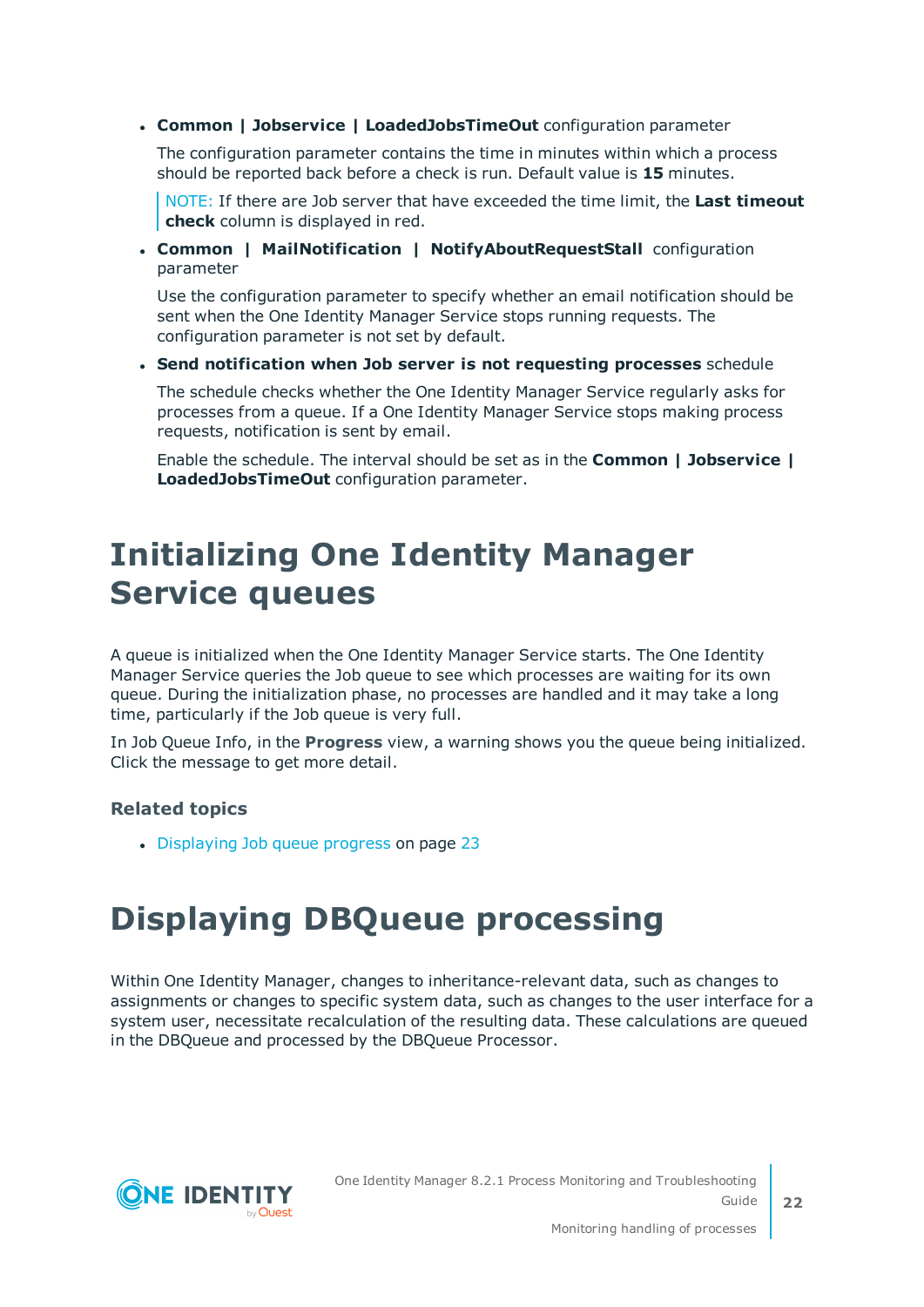### *To display DBQueue entries*

<sup>l</sup> In Job Queue Info, select the **View > DBQueue** menu.

Calculation tasks in the DialogDBQueue table used for DBQueue Processor processing are displayed in this view. The number, sort order and name of the queued requests are displayed. The display is updated at fixed time intervals of 2 seconds.

## <span id="page-22-0"></span>**Displaying Job queue progress**

#### *To display the Job queue sequence*

<sup>l</sup> In Job Queue Info, select the **View > History** menu.

This queries the number of entries in the Job queue. The current value is represented by a number and inserted, at the same time, into a bar graph. The process step progress state is shown in different colors. The display is updated every **5** seconds. The tooltip shows the timestamp and the number of process steps in the Job queue at this point.

### **Color Meaning Progress state** Black Number of process steps that are not read for processing. False Green Number of process steps ready for processing. True Yellow Number of process steps loaded for processing. Loaded Blue Number of process step that have completed processing Finished Red Number of process steps with an unknown progress state Frozen/Overlimit/Missing

#### **Table 6: Progress view - meaning of the colors**

### <span id="page-22-1"></span>**Emergency stop**

In certain circumstances, situations can occur in the system that require processing by One Identity Manager Service and processing of tasks by the DBQueue Processor to be stopped. For example, changes in One Identity Manager can sometimes cause the system to become overloaded by making mass entries in the Job queue or the DBQueue.

To analyze this situation and to take the necessary steps to solve the problem where necessary, in the Job Queue Info program, you can stop the system and restart it once the problem has been fixed.



**23**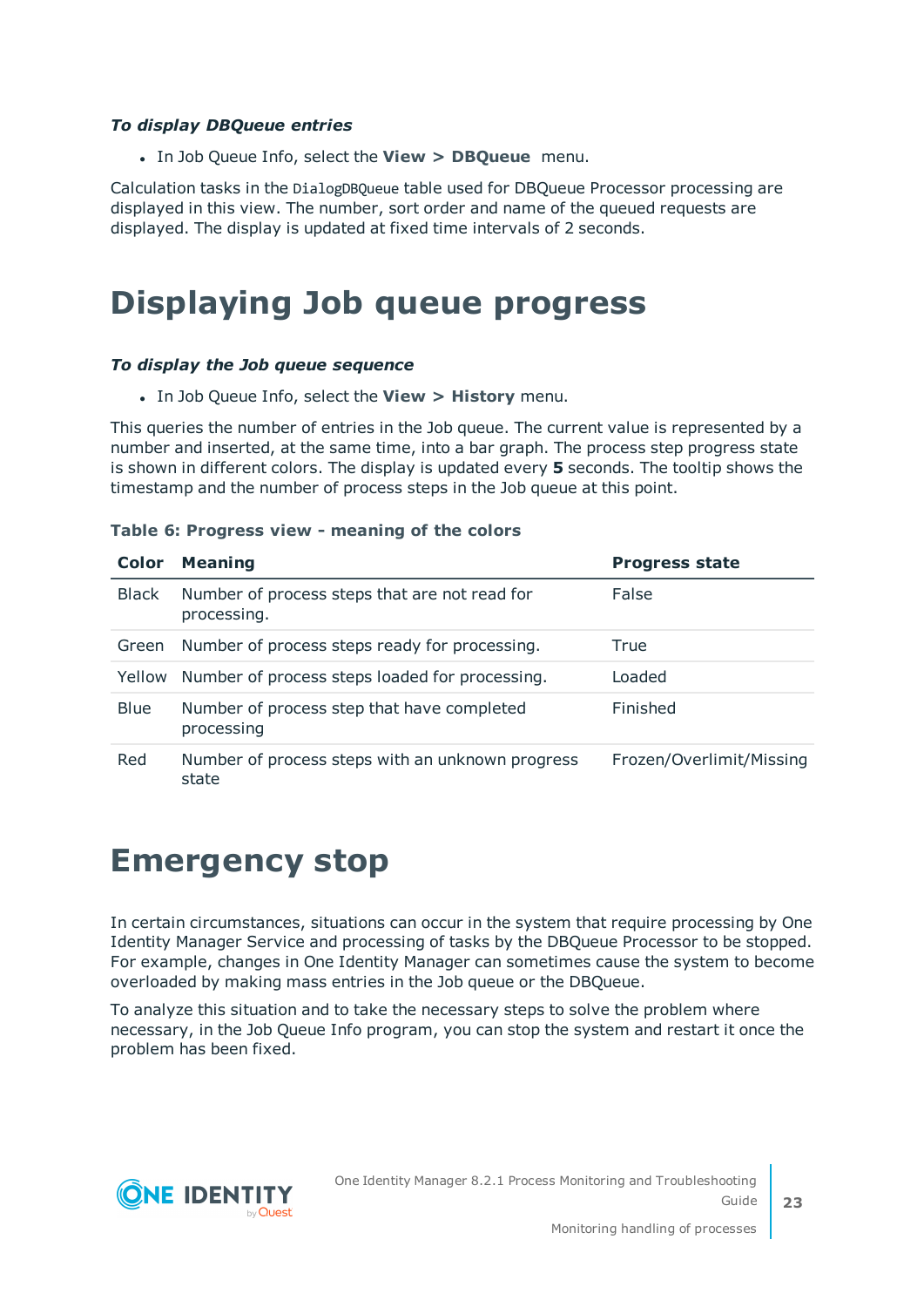### *To temporarily halt process handling of a single Job server*

- 1. In Job Queue Info, select the **View > Server state** menu item.
- 2. On the **Job server** tab, select the Job server and select the **Stop processing** context menu item.

NOTE: After solving the problem, you can use the **Start processing** context menu item to restart processing.

### *To stop processing entirely*

- 1. In the Job Queue Info, select the **Help > Emergency stop** menu.
- 2. To stop DBQueue processing, click the **DBQueue Processor** button.

From this point on no new calculations are carried out in the database.

NOTE: After the problem is eliminated, you can click the button to restart the DBQueue Processor.

3. To stop collection of process steps for every One Identity Manager Service, click the **One Identity Manager Service** button.

Process steps that have already been collected are still processed by the services but no new process steps are sent to the services.

NOTE: After the problem is eliminated, you can click the button to restart the running of services.

The following icons are displayed in the status bar of all administration tools to inform the user that DBQueue Processor processing and services have been stopped.

### **Table 7: Special icon in the status bar for system stop**

| <b>Icon</b> | <b>Meaning</b>                          |
|-------------|-----------------------------------------|
|             | The DBQueue Processor has been stopped. |
| 囋           | The server services have been stopped.  |

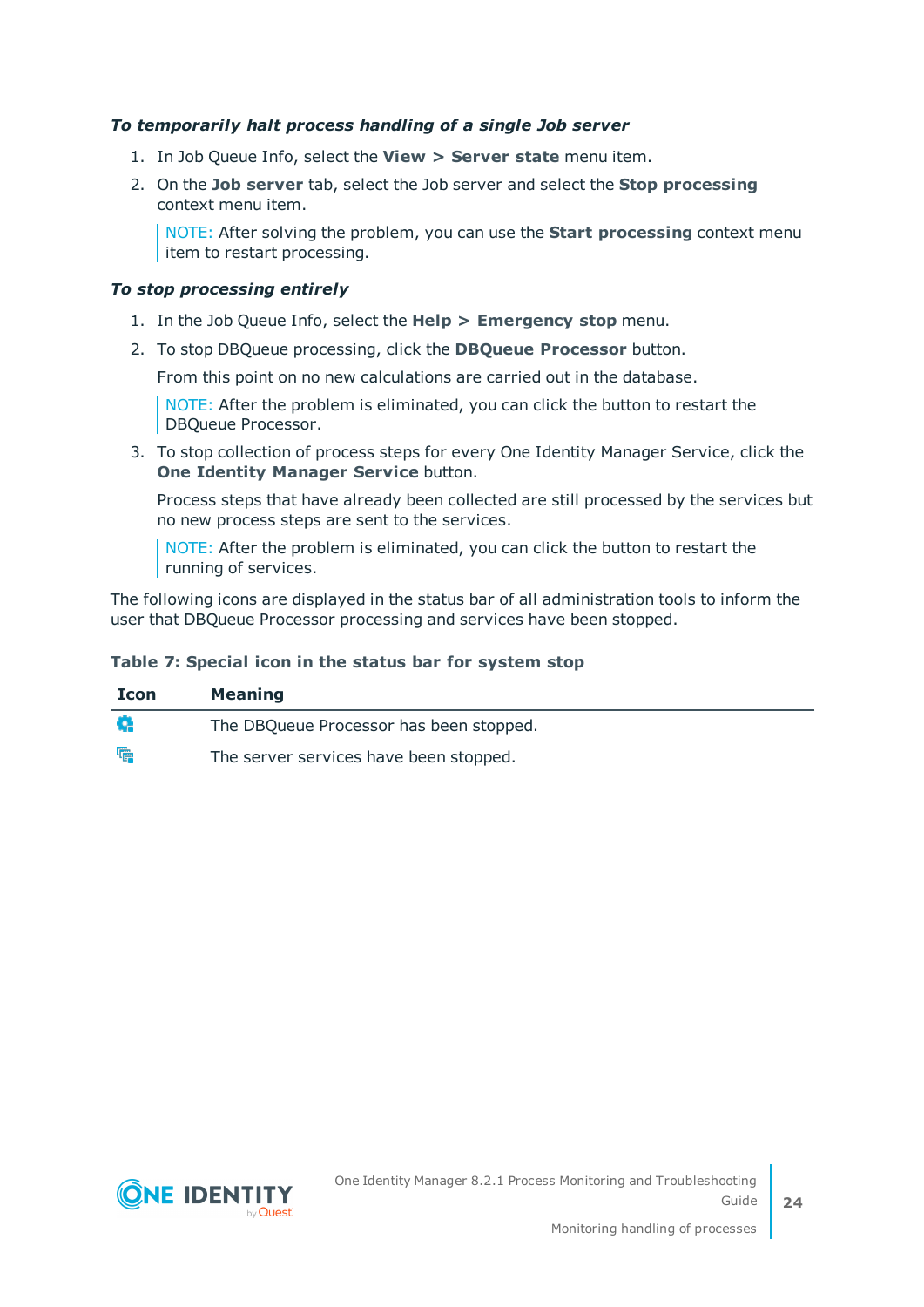# <span id="page-24-0"></span>**Support for error localization in One Identity Manager**

This section explains various possibilities for error localization within One Identity Manager.

### **Detailed information about this topic**

- Overview of the system [configuration](#page-24-1) and transport history on page 25
- [Displaying](#page-25-0) error messages in the One Identity Manager tools on page 26
- [Displaying](#page-32-0) the One Identity Manager Service log file on page 33
- Querying One Identity Manager Service [availability](#page-33-0) on page 34
- Displaying an [application](#page-34-0) server's status on page 35
- . Which [authentication](#page-34-1) module is the current user using? on page 35
- . Which system user is the [current](#page-35-0) user using? on page 36
- Which [permissions](#page-36-0) apply to the current user? on page 37
- . Which program functions are [available](#page-36-1) to the current user? on page 37
- <span id="page-24-1"></span>. Which [permission](#page-37-0) level does the user use? on page 38

## **Overview of the system configuration and transport history**

### *To obtain an overview of the system configuration*

<sup>l</sup> Start the Designer or the Manager and select the **Help > Info** menu item.

The **System information** tab provides an overview of your current system administration and the installed modules with their versions.



**3**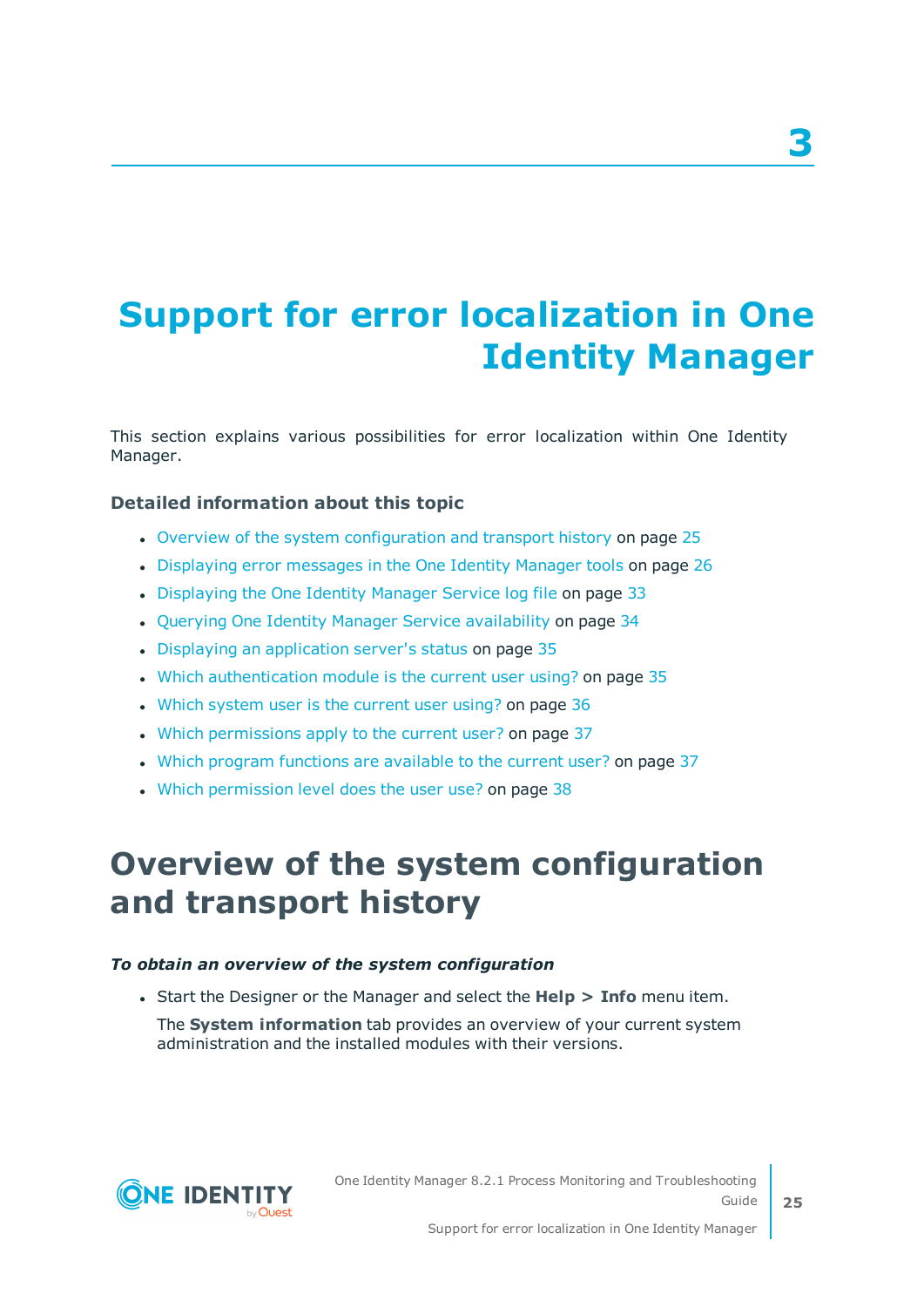IMPORTANT: You will need to provide this information if you contact the Support Team.

NOTE: If you have enabled vendor notification, this report is sent once a month to One Identity.

During a schema installation or schema update using the Configuration Wizard, the migration date and migration version are recorded in the database transport history.

When you import a transport package with the Database Transporter, the import date and description, the database version, and the transport package name are recorded in the transport history of the target database.

### *To display transport history*

<span id="page-25-0"></span><sup>l</sup> Start the Designer and select the **Help > Transport history** menu item.

## **Displaying error messages in the One Identity Manager tools**

The One Identity Manager tools offer various possible ways to display error messages.

### **Detailed information about this topic**

- The error [message](#page-25-1) window in One Identity Manager tools on page 26
- [Displaying](#page-27-0) error log messages on page 28
- $\bullet$  [Displaying](#page-30-0) system journal messages on page 31

### <span id="page-25-1"></span>**The error message window in One Identity Manager tools**

Error messages for the One Identity Manager tools are shown in a separate window. In addition, a more detailed description of the error is displayed.

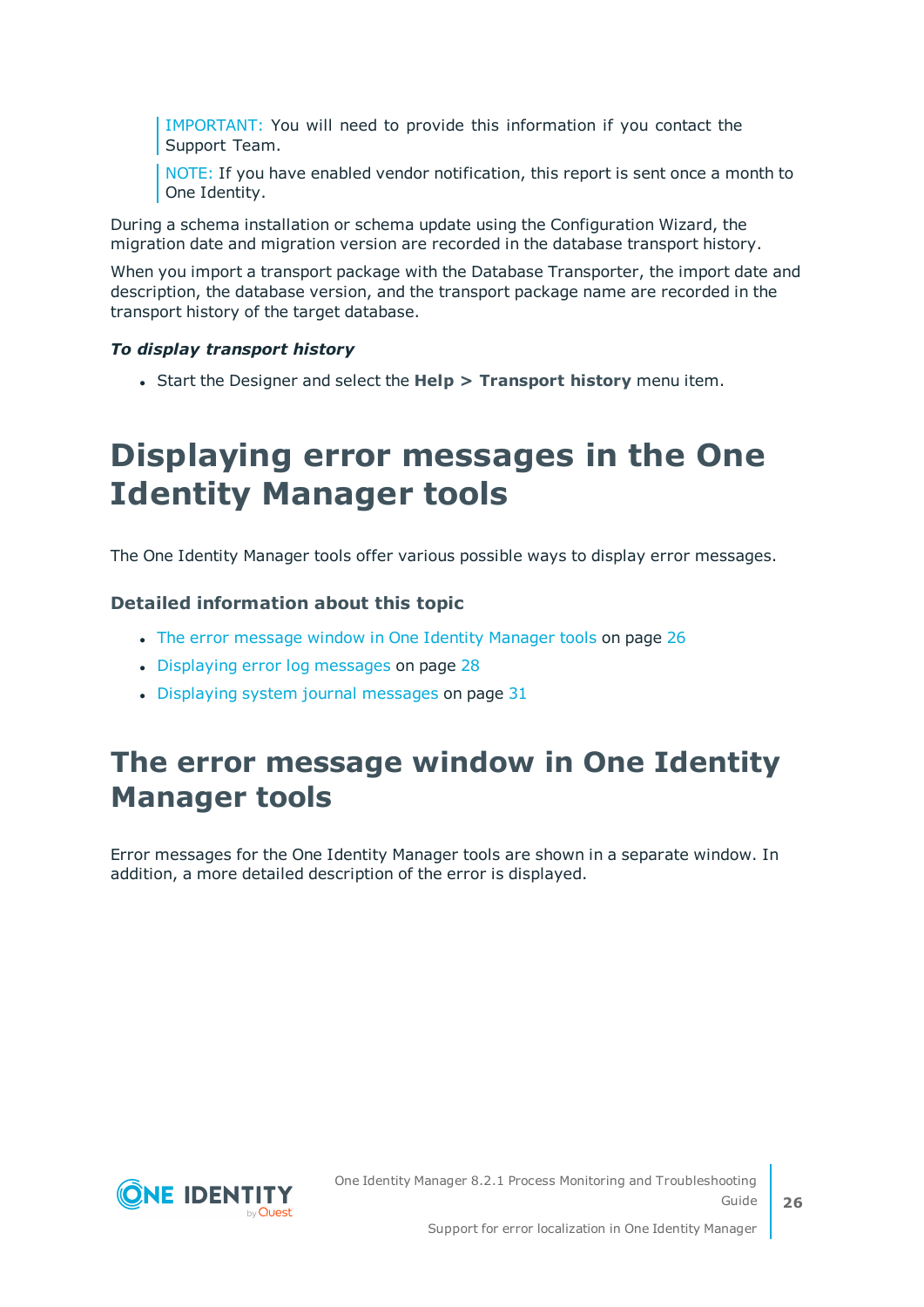### **Figure 3: Error message window**

 $\mathbf{X}$  - Errors occurred -[810284] Failed to authenticate user. [810015] Login for user viadmin failed. [810017] Wrong user name or password.

| ∽<br>Show only user relevant<br>$\vee$ Show previous errors<br>Show One Identity error numbers | Show error positions<br>Show<br>Show asynchronous calls<br>√ Wrap long lines |
|------------------------------------------------------------------------------------------------|------------------------------------------------------------------------------|
| Send as mail                                                                                   | OK                                                                           |
|                                                                                                | J.                                                                           |

<sup>l</sup> To send the messages, click on the **Send as mail** button.

This creates a new email message in the default mail program and copies over the error text.

- <sup>l</sup> To copy the messages to the clipboard, open the context menu for the **Send as mail** button and click on **Copy to clipboard**.
- To record the steps taken that gave the error, start the Windows Steps Recorder.
	- <sup>l</sup> Open the context menu for the **Send as mail** button and click on **Create problem report**.
	- <sup>l</sup> Confirm the security prompt with **OK**.

You can now start recording the individual steps. Detailed information about recording the steps taken to reproduce a problem using the Windows Steps Recorder can be found in the Microsoft [documentation](https://support.microsoft.com/en-us/help/22878/windows-10-record-steps).

Configure the amount of information to be displayed using the options in the error message window.

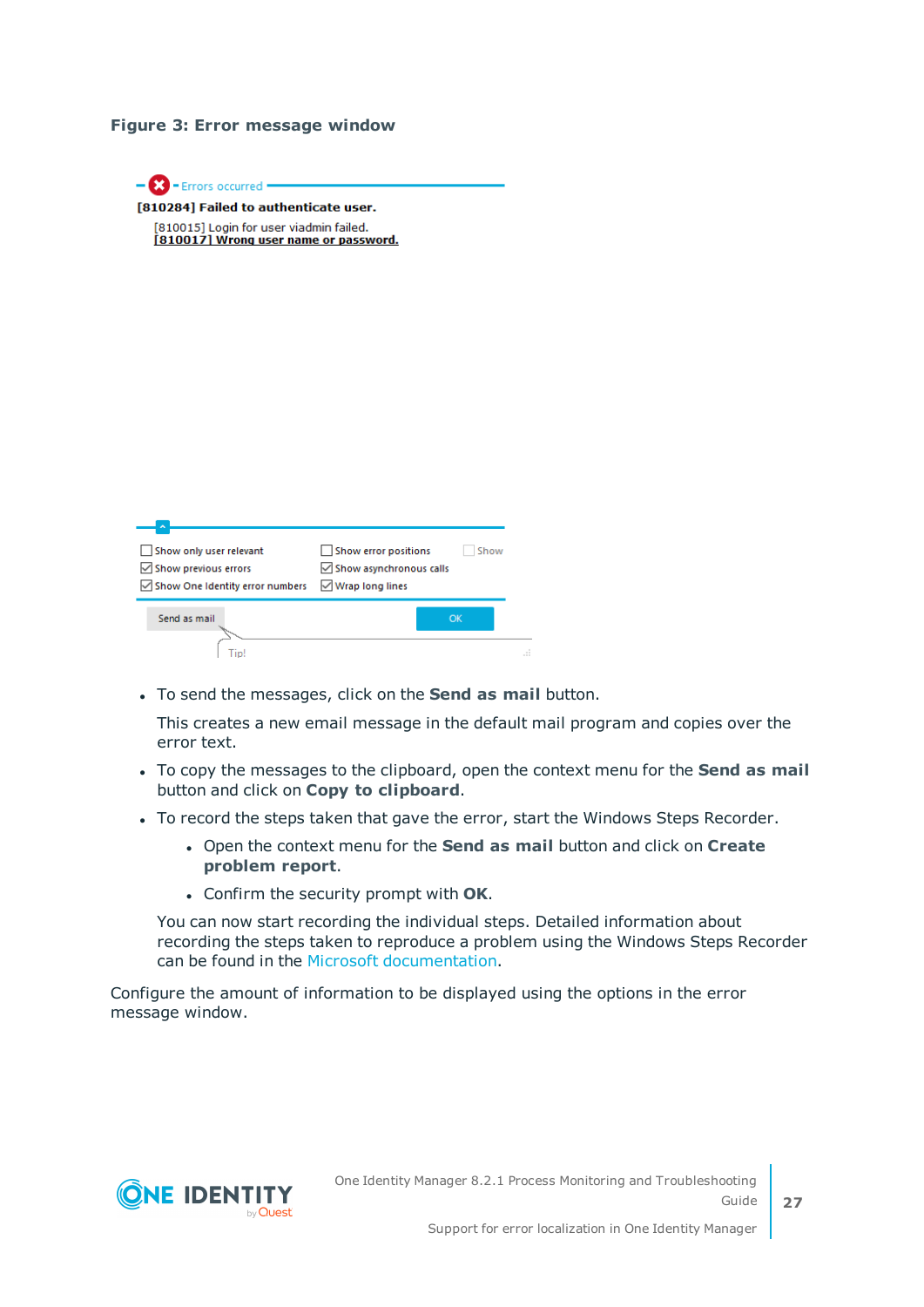### *To change options*

• Open the configuration view for the error messages window with the  $\overline{\triangledown}$  button and enable or disable the options you want.

| <b>Option</b>                      | <b>Meaning</b>                                                                                                                 |
|------------------------------------|--------------------------------------------------------------------------------------------------------------------------------|
| Show previous<br>errors            | Specifies whether all previous errors that lead to the current error,<br>should also be shown.                                 |
| Show One Identity<br>error numbers | Specifies whether internal error numbers are shown.                                                                            |
| Show error<br>positions            | Specifies whether error position is also shown in the program code.                                                            |
| Wrap long lines                    | Specifies whether long error messages are wrapped.                                                                             |
| Show only user<br>relevant         | Specifies whether all error messages are to be displayed or only<br>those error messages that are classified as user relevant. |
| Show asynchron-<br>ous calls       | Specifies whether error messages in asynchronous method calls are<br>shown.                                                    |
| Show crash report                  | Specifies whether error messages from the crash recorder are<br>shown.                                                         |

#### **Table 8: Options for displaying error messages**

### **Related topics**

• Enabling the crash [recorder](#page-54-1) on page 55

### <span id="page-27-0"></span>**Displaying error log messages**

A program's error log, as in the Manager for example, displays all the messages, such as error messages and warnings, that have occurred since the program started. The error log is reinitialized when the program is restarted.

NOTE: In the Manager, the  $\bullet$  icon in the program's status bar indicates new messages in the error log. Double-click the icon to open the error log.

#### *To display items from the Manager error log*

- 1. In the Manager, select the **View > Error log** menu item.
- 2. Enable the  $\blacksquare$  view in the error log toolbar.

You can configure how the messages are displayed in the error log. To do this, switch the error log to advanced mode by clicking  $\blacktriangleright$  on the right of the column headers. Here you have the possibility to debug individual actions.

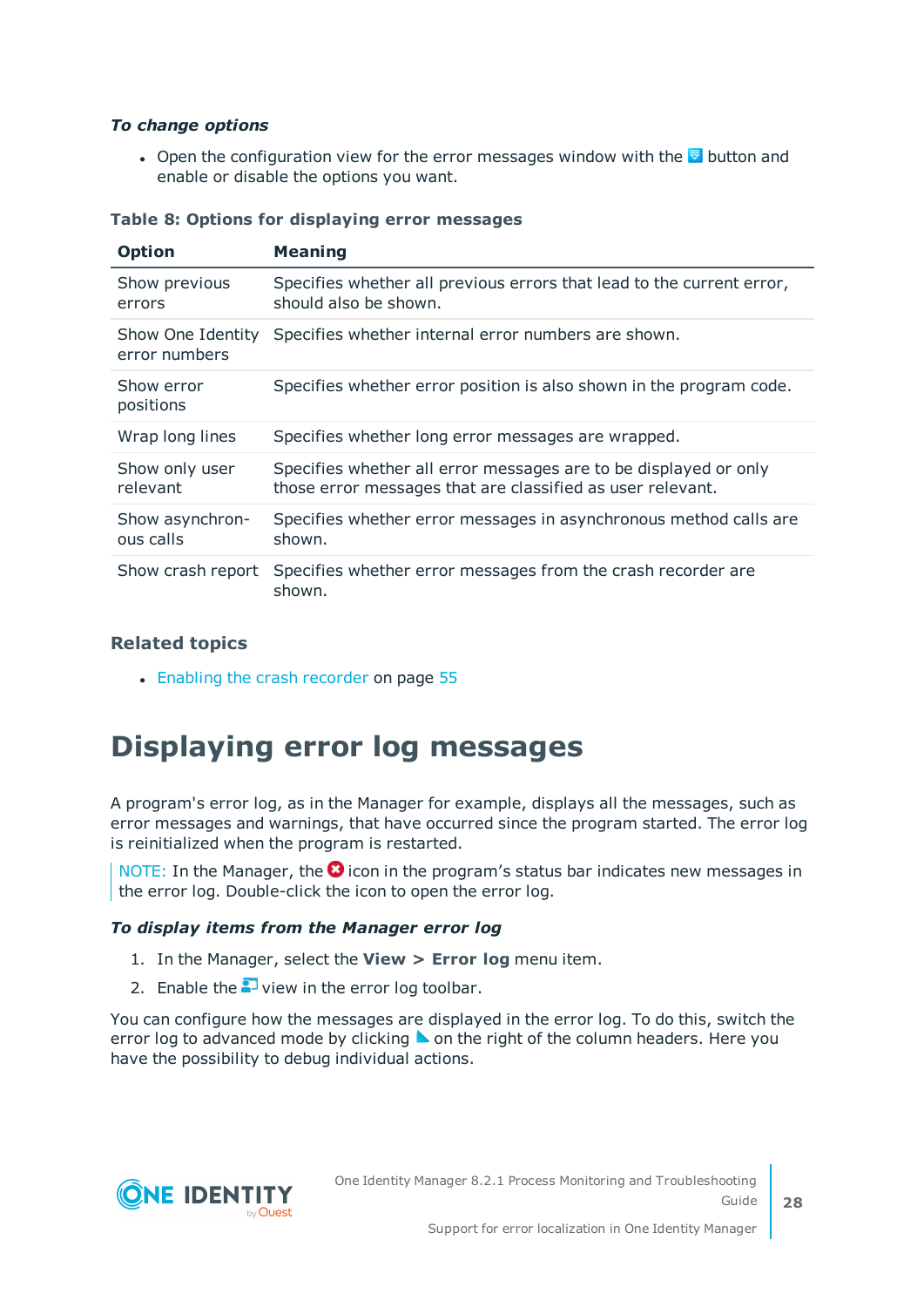TIP: You can apply different filters to limit the information being displayed. Click the arrow in the column header and select a filter. The  $\overline{Y}$  icon in the log toolbar shows whether a filter is active.

### **Figure 4: Simple error log (above) and advanced error log (below)**

| <b>Error log</b>                             |                                       |                                                                                                           | $4 \times$              |
|----------------------------------------------|---------------------------------------|-----------------------------------------------------------------------------------------------------------|-------------------------|
| 四宿                                           |                                       |                                                                                                           |                         |
| Time stamp                                   | Logger name                           | Message                                                                                                   | Ь<br>$\cdot$            |
| 22.09.2017 09:21:17                          | ObjectLog                             | User viadmin (Dialog user: viadmin, X fields: viadmin) authenticated.                                     |                         |
|                                              |                                       |                                                                                                           |                         |
| <b>Error log</b>                             |                                       |                                                                                                           | $4 \times$              |
| 回宿                                           |                                       |                                                                                                           |                         |
| Time stamp                                   | $\blacktriangleright$ Logger name     | $ightharpoonup$ Message                                                                                   | $\mathbb{P}$<br>$\cdot$ |
| 12.09.2017 16:44:03<br>3 12.09.2017 16:44:51 | ObjectLog<br>VI.FormBase.ExceptionMgr | User viadmin (Dialog user: viadmin, X fields: viadmin) authenticated.<br>Object ({0}) could not be saved! |                         |

### **Table 9: Meaning of icons in the log**

| <b>Icon</b>           | <b>Meaning</b>                                                                                                                                                        |
|-----------------------|-----------------------------------------------------------------------------------------------------------------------------------------------------------------------|
|                       | Logs all critical error messages. (Info level Fatal)                                                                                                                  |
| Ħ                     | Logs all information. (Info level Info)                                                                                                                               |
| ┻                     | Logs all warnings. (Info level Warning)                                                                                                                               |
| Ø                     | Logs all error messages. (Info level Error)                                                                                                                           |
|                       | Logs debugger output. This setting should only be used for testing. (Info level<br>Debug)                                                                             |
| k                     | Logs highly detailed information. This setting should only be used for analysis<br>purposes. The log file quickly becomes large and cumbersome. (Info level<br>Trace) |
|                       | Adds a custom filter condition.                                                                                                                                       |
| Y.                    | Deletes filter condition.                                                                                                                                             |
| Q                     | Searches for term.                                                                                                                                                    |
| Q                     | Searches next term.                                                                                                                                                   |
| A                     | Marks all messages with a specific term.                                                                                                                              |
| <b>Buffer</b><br>size | Sets the message buffer size. The buffer's level is displayed next to the field.                                                                                      |
| Ш                     | Deletes the buffer contents.                                                                                                                                          |
|                       | Stops logging.                                                                                                                                                        |
|                       | Starts logging.                                                                                                                                                       |



**29**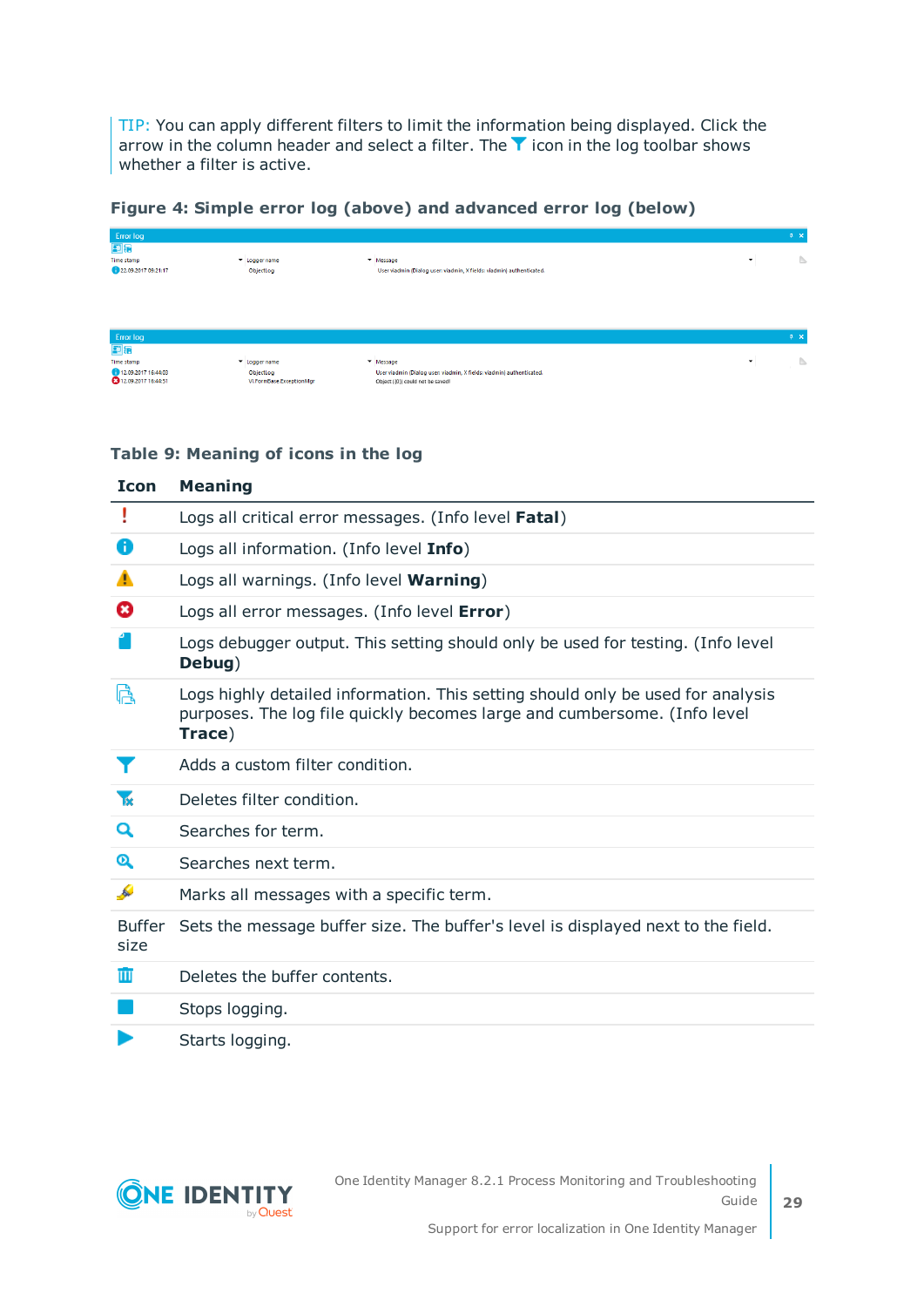| <b>Icon</b> | <b>Meaning</b>                                         |
|-------------|--------------------------------------------------------|
| E.          | Saves log to file.                                     |
|             | Specifies which column are displayed in the error log. |
| g.          | Copies selected messages to the clipboard.             |
| И           | Opens the error log with a text editor.                |

The following information is displayed about a message. The range of information depends on the severity level of a message.

| Detail        | <b>Description</b>                                                                                                                                                                                                                                                                                                                                        |
|---------------|-----------------------------------------------------------------------------------------------------------------------------------------------------------------------------------------------------------------------------------------------------------------------------------------------------------------------------------------------------------|
| Severity code | Level of information supplied for the message.                                                                                                                                                                                                                                                                                                            |
| Timestamp     | Time and date of the log entry.                                                                                                                                                                                                                                                                                                                           |
| Logger name   | One Identity Manager component from which the message was sent.                                                                                                                                                                                                                                                                                           |
| Message       | Logged message.                                                                                                                                                                                                                                                                                                                                           |
| Error Message | Detailed error message.                                                                                                                                                                                                                                                                                                                                   |
| Data          | Additional data about the message.                                                                                                                                                                                                                                                                                                                        |
| Sequence ID   | Number of the line in the error log.                                                                                                                                                                                                                                                                                                                      |
| Stack trace   | Complete stack trace for the error message.                                                                                                                                                                                                                                                                                                               |
| Session ID    | Session identification number.<br>NOTE: If there is a filter set on the session ID, only the messages for<br>this session are displayed, for example, loading collections and single<br>objects. If the filter is not set, actions outside of the connection, such<br>as loading of table definitions or configuration parameters, are also<br>displayed. |
|               |                                                                                                                                                                                                                                                                                                                                                           |

### **Table 10: Information about a message**

TIP: Double-click a message to display detailed information.

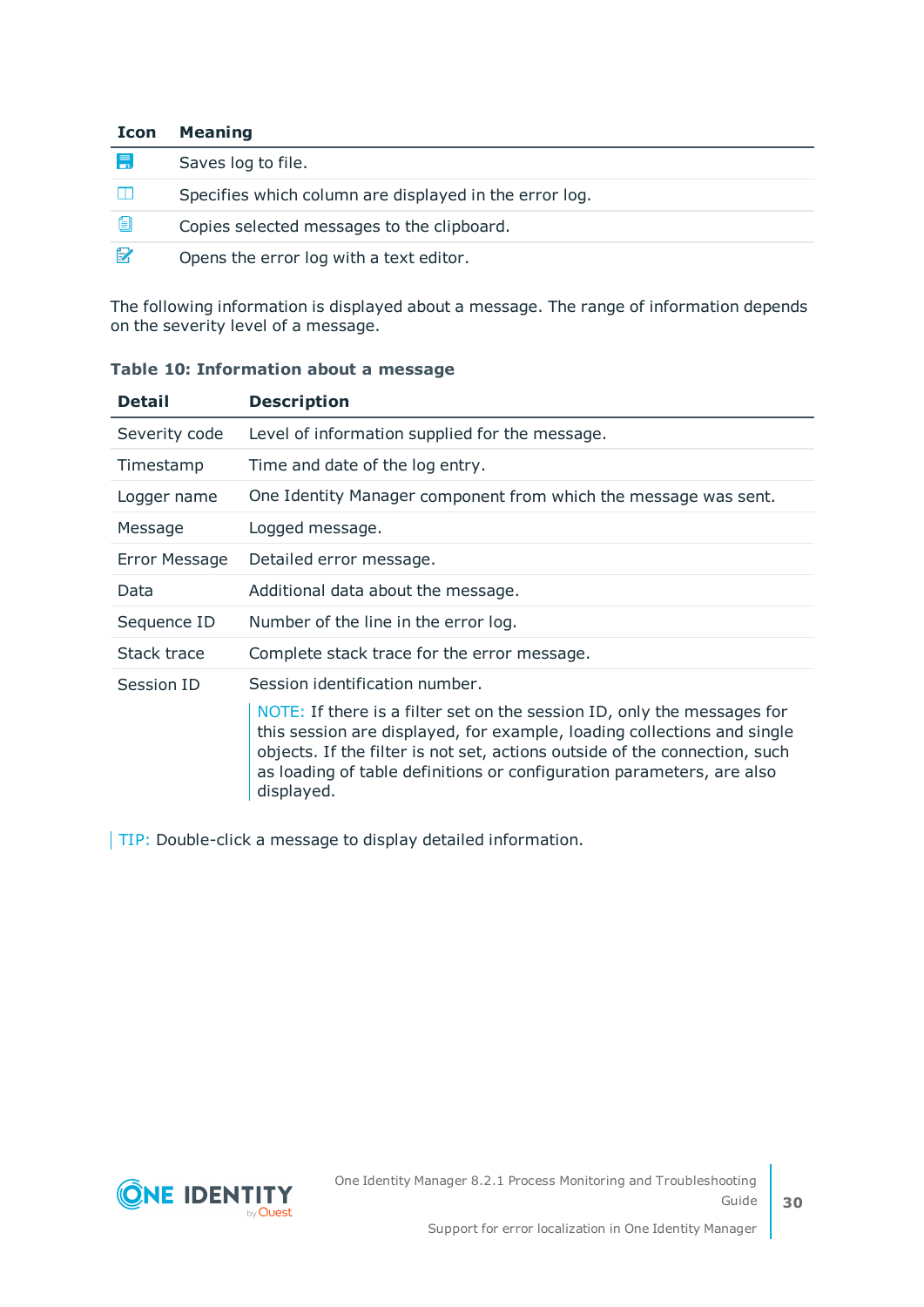#### **Figure 5: Detailed information about a message**

| tog message properties                 |                                      | $\times$    |
|----------------------------------------|--------------------------------------|-------------|
| General                                |                                      |             |
| х<br>Error                             |                                      |             |
| Object ( ()) could not be saved!       |                                      |             |
|                                        |                                      |             |
|                                        |                                      |             |
| Sequence ID 16643                      |                                      |             |
| Timestamp                              | 2017-09-22 11:51:52:961              |             |
|                                        | Logger name VI.FormBase.ExceptionMgr |             |
| Session ID<br>Exception<br>Stack trace | [1025012] Object ( ()) could not be  | $\sim$<br>. |
| $\prec$                                | ×                                    | Close       |

### **Related topics**

<span id="page-30-0"></span>• Logging the One Identity Manager [components](#page-44-0) on page 45

### **Displaying system journal messages**

The system journal is used to store information, warning, and error messages from different components of One Identity Manager, for example, DBQueue Processor, Configuration Wizard, or One Identity Manager Service. Actions in the Job Queue Info program, such as reactivating process steps, are also recorded in the system journal.

#### *To display system journal entries in the Manager*

- 1. In the Manager, select the **View > Error log** menu item.
- 2. Enable the  $\mathbf{E}$  view in the error log toolbar.

#### *To display system journal entries in the Job Queue Info*

<sup>l</sup> In the Job Queue Info, select the **View > System journal** menu item.

TIP: You can apply different filters to limit the information being displayed. Click the arrow in the column header and select a filter. The  $\blacktriangledown$  icon in the log toolbar shows if a filter is active.

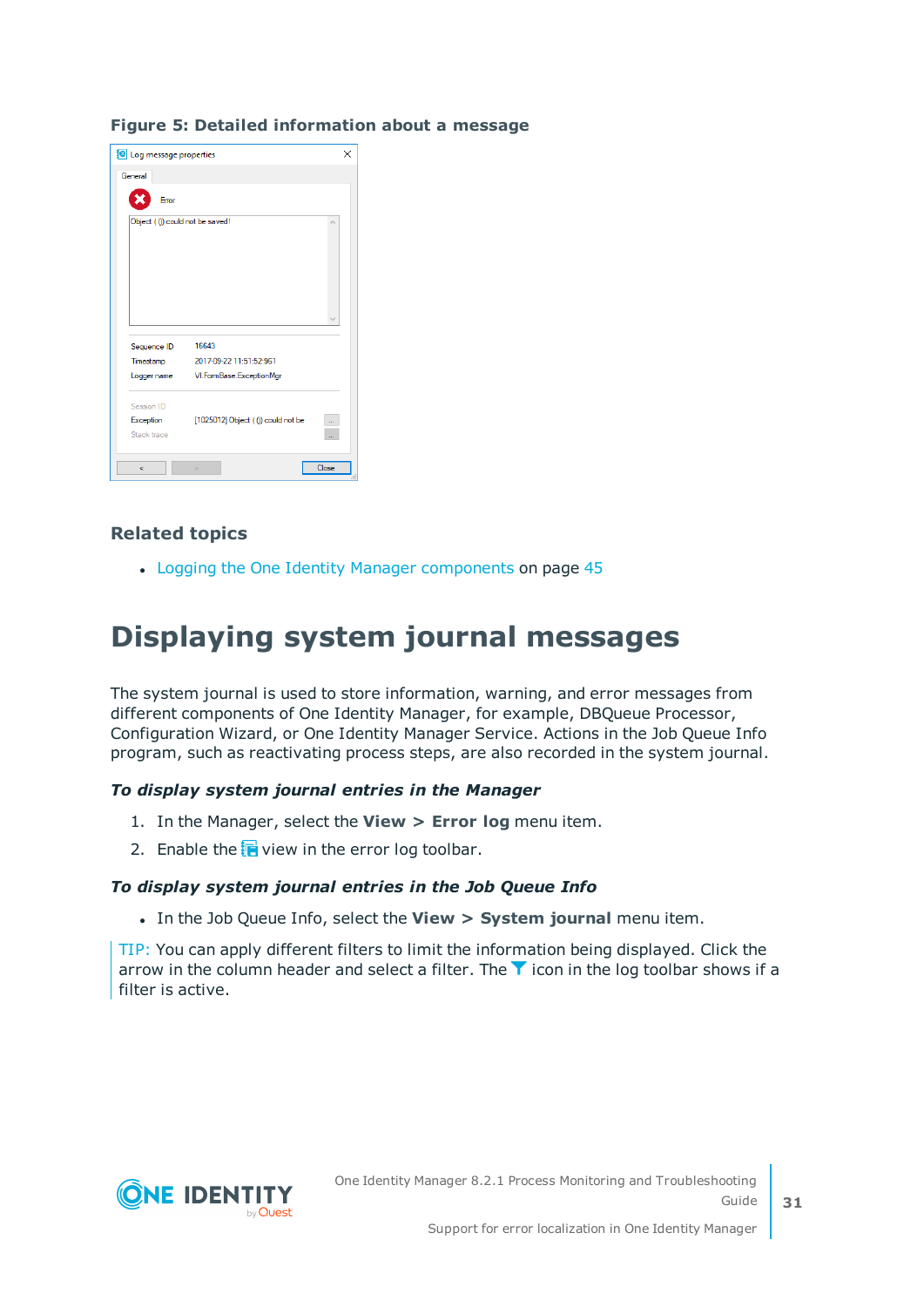| <b>Icon</b> | <b>Meaning</b>                                          |
|-------------|---------------------------------------------------------|
|             | Information is written to the error log/system journal. |
|             | A warning has been written to the system journal.       |
|             | An error has been written to the system journal.        |

### **Table 11: Displaying messages in the system journal**

TIP: Double-click a message to display detailed information.

### **Figure 6: Detailed information about a message**

| Journal entry         |                             |       | п     | × |
|-----------------------|-----------------------------|-------|-------|---|
| Message               | Slot sure inactive: 003 (A) | $-2.$ |       |   |
|                       |                             |       |       |   |
|                       |                             |       |       |   |
|                       |                             |       |       |   |
|                       |                             |       |       |   |
|                       |                             |       |       |   |
| Program               | <b>DBQueue Processor</b>    |       |       |   |
| Host                  | <b>WURZELAUSIX</b>          |       |       |   |
| Logged in system user | QBM_PDBQueueCheckSlots      |       |       |   |
| Type                  | W                           |       |       |   |
| Date                  | 9/22/2017 1:43 AM           |       |       |   |
|                       |                             |       | Close |   |

The following information is displayed about a message. The range of information depends on the type of message.

| <b>Detail</b>            | <b>Description</b>                                                                                                 |
|--------------------------|--------------------------------------------------------------------------------------------------------------------|
| Message                  | Logged message.                                                                                                    |
| Program                  | One Identity Manager component from which the message was<br>sent.                                                 |
| Host                     | Computer from which the action was started.                                                                        |
| Logged in system<br>user | System user that triggered the action.                                                                             |
| <b>Type</b>              | Type of message. Following values are possible:<br><b>Warning:</b> This is a warning ( <b>Warning</b> info level). |
|                          | • Information: This is information (info info level).                                                              |
|                          |                                                                                                                    |

### **Table 12: Information about a message**



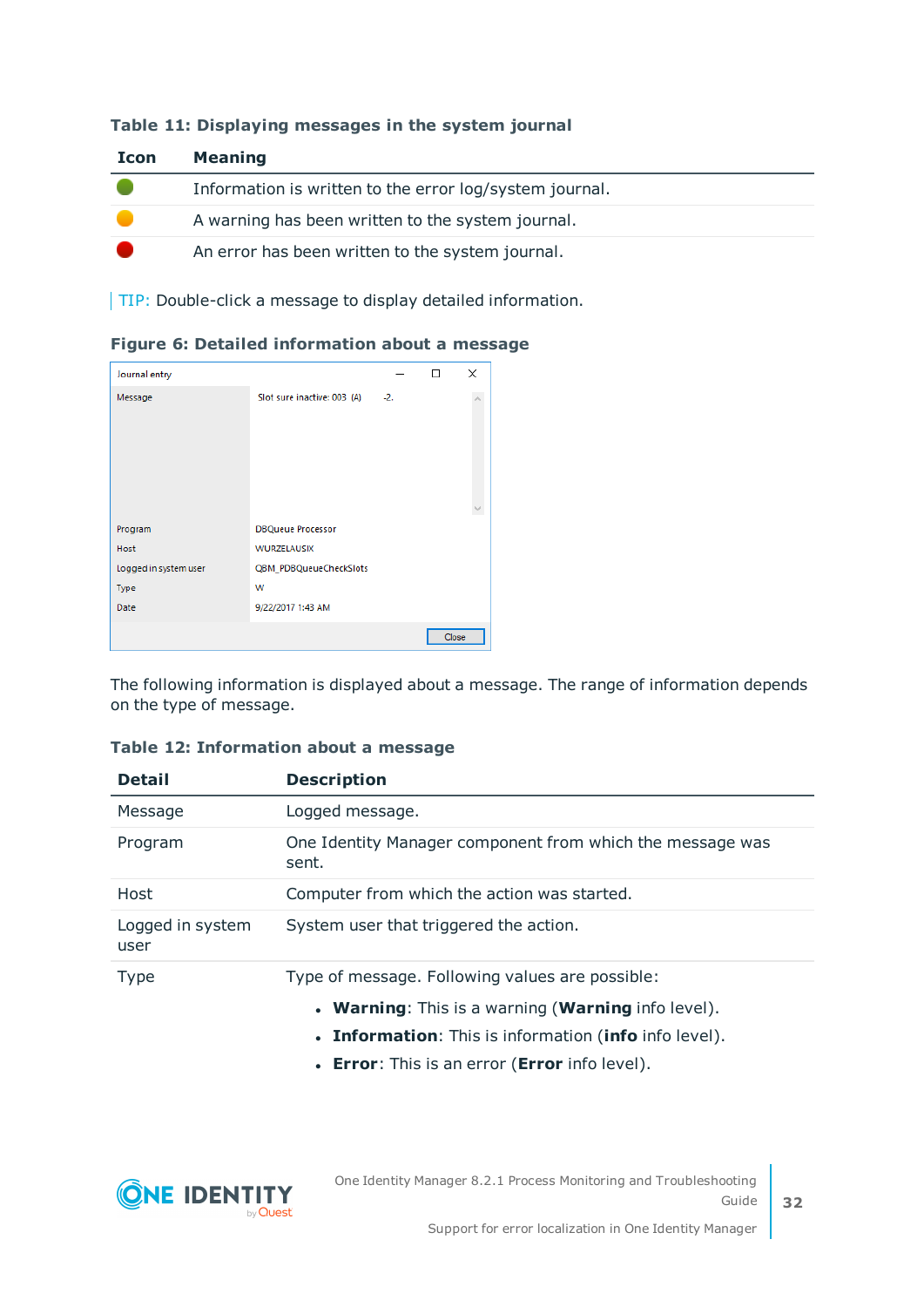| <b>Detail</b> | <b>Description</b>                                                               |
|---------------|----------------------------------------------------------------------------------|
|               | • Debug: This is a debug message (debug info level).                             |
|               | • Trace: This is an output with more detailed information<br>(Trace info level). |
| Date          | Time and date of the log entry.                                                  |

### **Related topics**

- Logging process [handing](#page-40-0) errors in the system journal on page 41
- [Logging](#page-41-0) logins and logouts in the system journal on page 42
- [Configuring](#page-39-1) retention times of messages in the system journal on page 40

# <span id="page-32-0"></span>**Displaying the One Identity Manager Service log file**

You can use a browser front-end to display the One Identity Manager Service log file. You call up the log file with the appropriate URL:

http://<server name>:<port number>

The default value is port 1880.

### *To open the One Identity Manager Service log file in the Job Queue Info*

- 1. Start the Job Queue Info program.
- 2. In the **Server state** view, select the Job server and select the **Open in browser** context menu item.

The One Identity Manager Service HTTP server for the Job server is queried and the various One Identity Manager Service services are displayed.

3. To display the contents of the log file, select **Log File** in the navigation view.

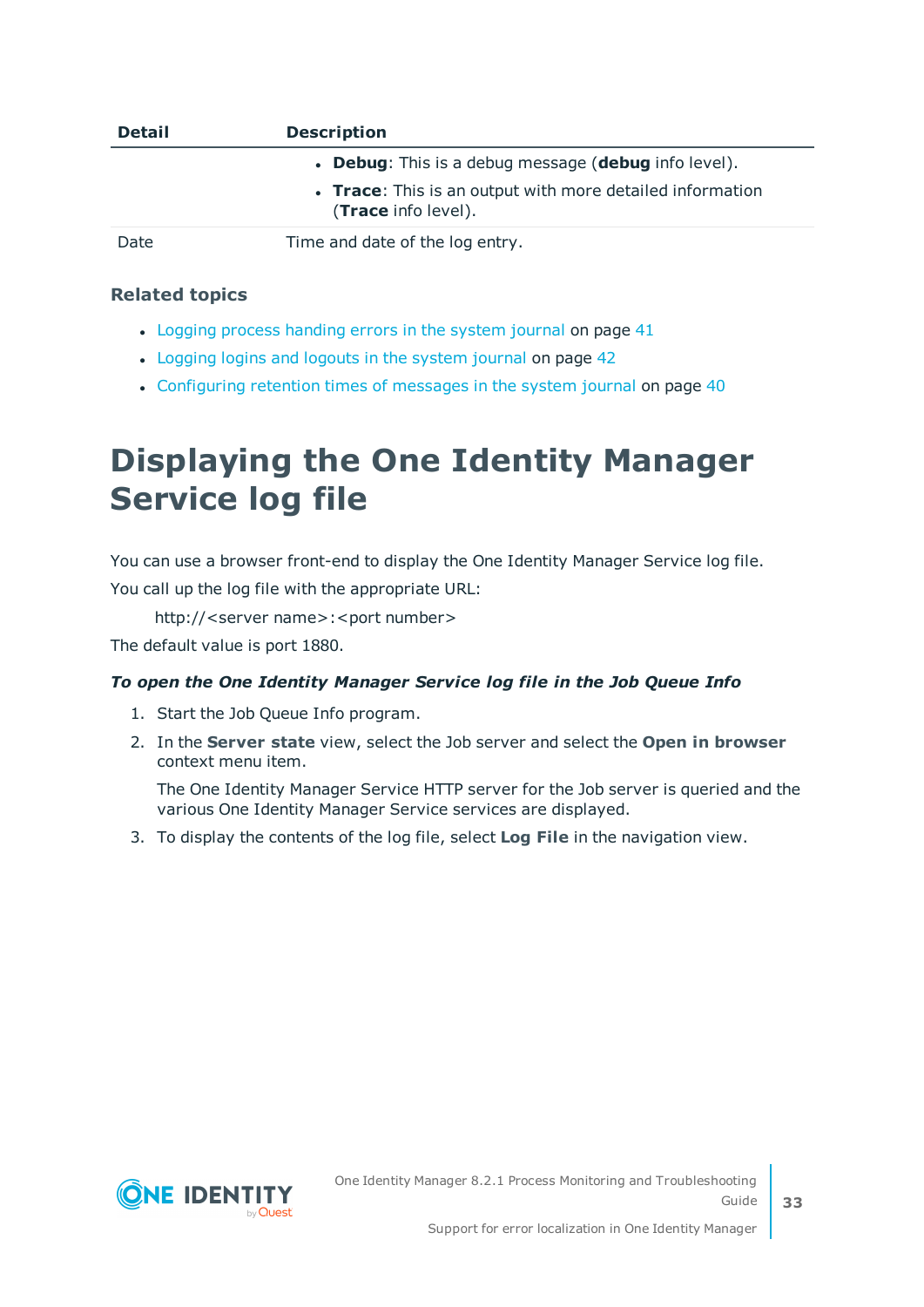|                          | <b>ONE IDENTITY</b> One Identity Manager Job Service - AEDOKU-DC                                                                                               |        |
|--------------------------|----------------------------------------------------------------------------------------------------------------------------------------------------------------|--------|
| <b>N</b> Home            | Warning: No private key supplied. Running without encryption support.<br>A                                                                                     |        |
| <b>Loaded Assemblies</b> | <b>C</b> Refresh<br>All information<br>$\checkmark$                                                                                                            |        |
| <b>Statistics</b>        | Logging severity: Info.                                                                                                                                        | $\sim$ |
| <b>Components</b>        | 2017-09-12 00:00:07 +02:00 - Info: Requesting process steps for queue \AEDOKU-DC.<br>2017-09-12 00:00:07 +02:00 - Info: Last process step request succeeded.   |        |
| Cache                    | 2017-09-12 00:00:09 +02:00 - Info: Requesting process steps for queue \WURZELAUSIX.<br>2017-09-12 00:00:09 +02:00 - Info: Last process step request succeeded. |        |
| <b>Log File</b>          | 2017-09-12 00:00:24 +02:00 - Info: Requesting process steps for queue \WURZELAUSIX.<br>2017-09-12 00:00:24 +02:00 - Info: Last process step request succeeded. |        |
|                          | 2017-09-12 00:00:37 +02:00 - Info: Requesting process steps for queue \AEDOKU-DC.<br>2017-09-12 00:00:37 +02:00 - Info: Last process step request succeeded.   |        |
|                          | 2017-09-12 00:00:39 +02:00 - Info: Requesting process steps for queue \WURZELAUSIX.                                                                            |        |
|                          | 2017-09-12 00:00:39 +02:00 - Info: Last process step request succeeded.                                                                                        |        |
|                          | 2017-09-12 00:00:54 +02:00 - Info: Requesting process steps for queue \WURZELAUSIX.<br>2017-09-12 00:00:54 +02:00 - Info: Last process step request succeeded. |        |
|                          | 2017-09-12 00:01:07 +02:00 - Info: Requesting process steps for queue \AEDOKU-DC.<br>has an in carbian Teler researches that and the money of the constant     |        |

### **Figure 7: The One Identity Manager Service log file**

The messages to be displayed on the web page can be filtered interactively. There is a menu on the website for this. Only text contained in the log file can be displayed in this case. For example, if the message type is **Warning**, messages with the **Info** message type cannot also be displayed if the relevant filter is selected.

The log output is color-coded to make it easier to identify.

#### **Table 13: Log file color code**

| Color  | <b>Meaning</b>                          |
|--------|-----------------------------------------|
| Green  | Processing successful                   |
| Yellow | Warnings occurred during processing     |
| Red    | Fatal errors occurred during processing |

NOTE: If you want to retain the color information to send by email, you need to save the complete web page.

### **Related topics**

- [Configuring](#page-45-0) One Identity Manager Service logging on page 46
- [Prerequisites](#page-46-0) for displaying the One Identity Manager Service log file on page 47
- Querying One Identity Manager Service [availability](#page-33-0) on page 34

## <span id="page-33-0"></span>**Querying One Identity Manager Service availability**

The availability of a One Identity Manager Service can be tested over /alive. Example call: http://<server name>:<port number>/alive Only success (HTTP 200 with **True** as content) or fail (HTTP 500) is returned.

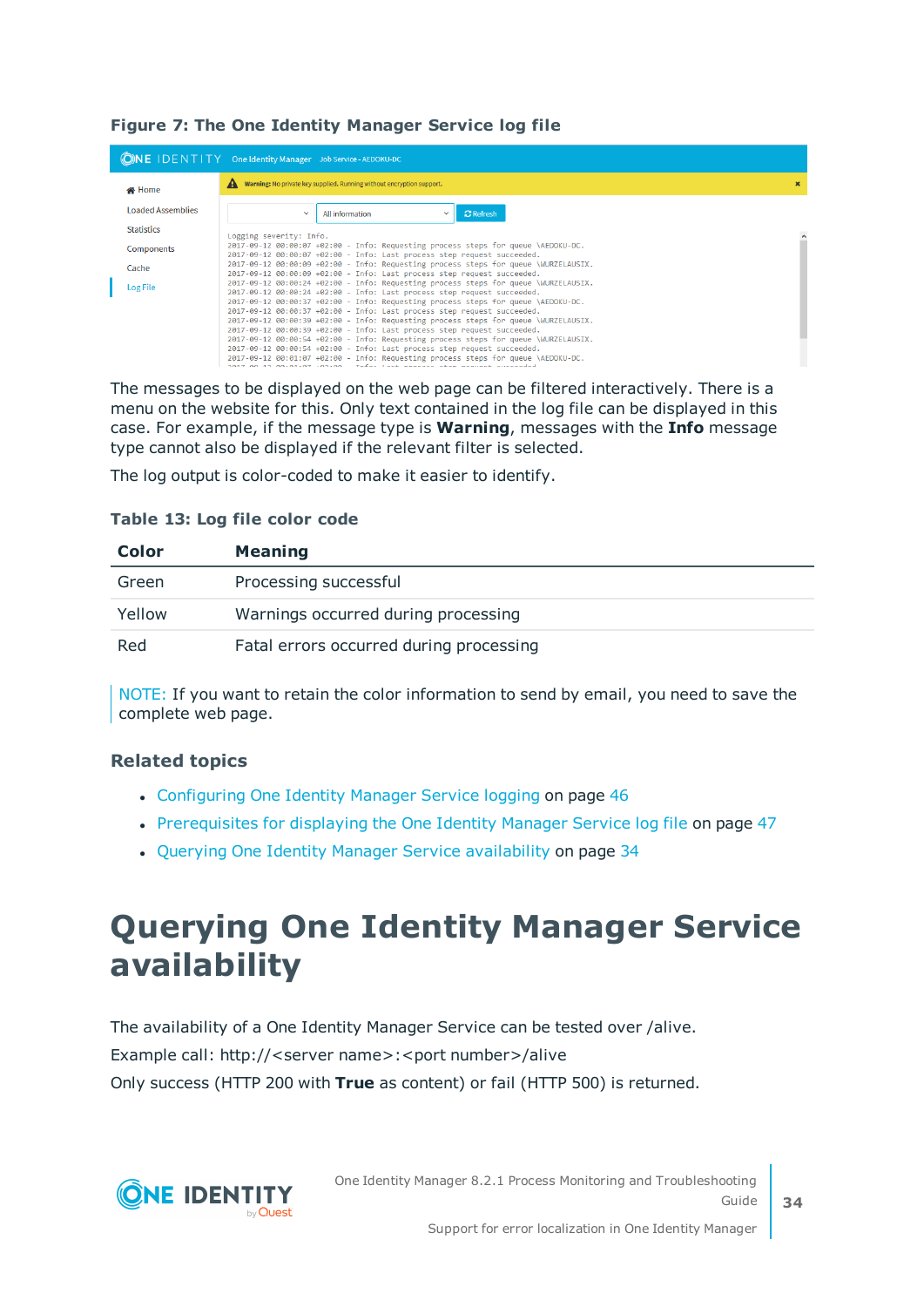# <span id="page-34-0"></span>**Displaying an application server's status**

You can access the application server from a browser.

Use the appropriate URL for this:

http://<server name>/<application name>

https://<server>/<application name>

TIP: You can open the web server's status display in the Job Queue Info. In the Job Queue Info, select **View > Server state** in the menu and, on the **Web servers** tab, open the web server status display from the **Open in browser** context menu.

You will see different status information. Status information for the application server is displayed as performance indicators. Users with the **Enables log display in the application server** program function (AppServer Logs) can see the log.

In addition, API documentation is available here. To access the REST API on the application server, the user required the **Enables access to the REST API on the application server** (AppServer\_API). For more information about the REST API, see the *One Identity Manager REST API Reference Guide*

### **Related topics**

• [Determining](#page-19-0) the status of the Job server and web server on page 20

## <span id="page-34-1"></span>**Which authentication module is the current user using?**

One Identity Manager uses different authentication modules for logging in to administration tools. Authentication modules identify the system users to be used and load the user interface and database resource editing permissions depending on their permission group memberships.

For more information about One Identity Manager authentication modules, see the *One Identity Manager Authorization and Authentication Guide*.

### *To identify the current authentication module for the current user*

- I To display user information, double-click the  $\triangle$  icon in the program status bar.
	- The **System user** tab displays the following information about the authentication module used:

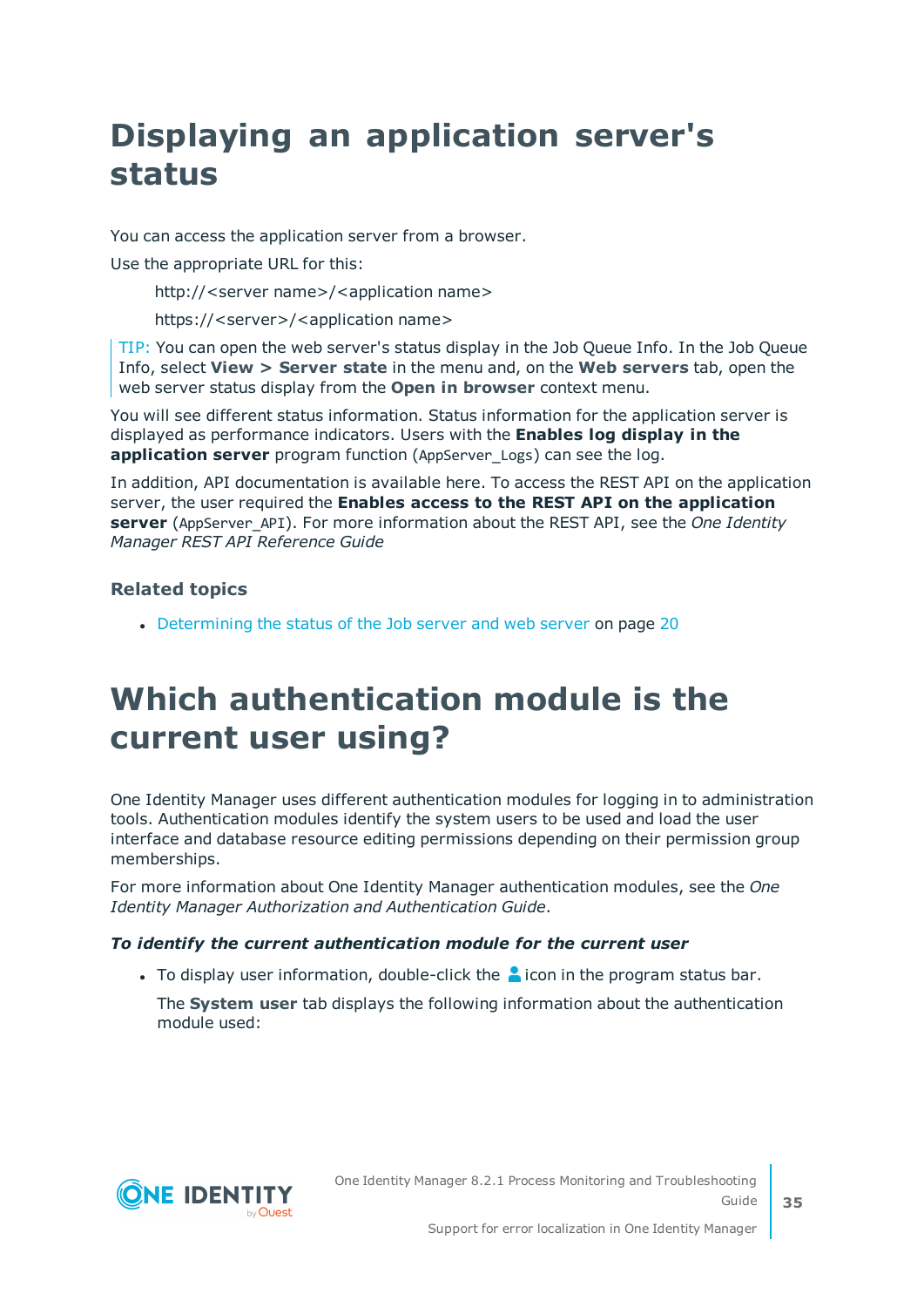- **Authenticated by**: Name of the authentication module used for logging in.
- <sup>l</sup> **Employee UID (UserUID)**: Unique ID for the current user's employee if an employee related authentication module is used to log in.

### **Related topics**

- Which system user is the [current](#page-35-0) user using? on page 36
- Which [permissions](#page-36-0) apply to the current user? on page 37
- Which program functions are [available](#page-36-1) to the current user? on page 37
- . Which [permission](#page-37-0) level does the user use? on page 38

## <span id="page-35-0"></span>**Which system user is the current user using?**

Users log in to the running administration tool using a system ID. Permitted system user IDs are determined by the authentication module you select. When the system user logs in to the One Identity Manager administration tools, the user interface is displayed and editing permissions are assigned depending on the permissions groups to which the user belongs.

For more information about the One Identity Manager authentication modules and system users, see the *One Identity Manager Authorization and Authentication Guide*.

#### *To identify the current system user for the current user:*

To display user information, double-click the  $\triangle$  icon in the program status bar.

The **System user** tab displays the following information about the system user.

- **.** System user: Name of the current system user.
- **.** Dynamic user: Specifies whether the logged in user is using a dynamic system user. Dynamic system users are applied when a role-based authentication module is used.
- **Administrative user:** Specifies whether the current user is using a system user.
- **Remarks:** Detailed description about the system user.

### **Related topics**

- Which [authentication](#page-34-1) module is the current user using? on page 35
- . Which [permissions](#page-36-0) apply to the current user? on page 37
- Which program functions are [available](#page-36-1) to the current user? on page 37
- Which [permission](#page-37-0) level does the user use? on page 38

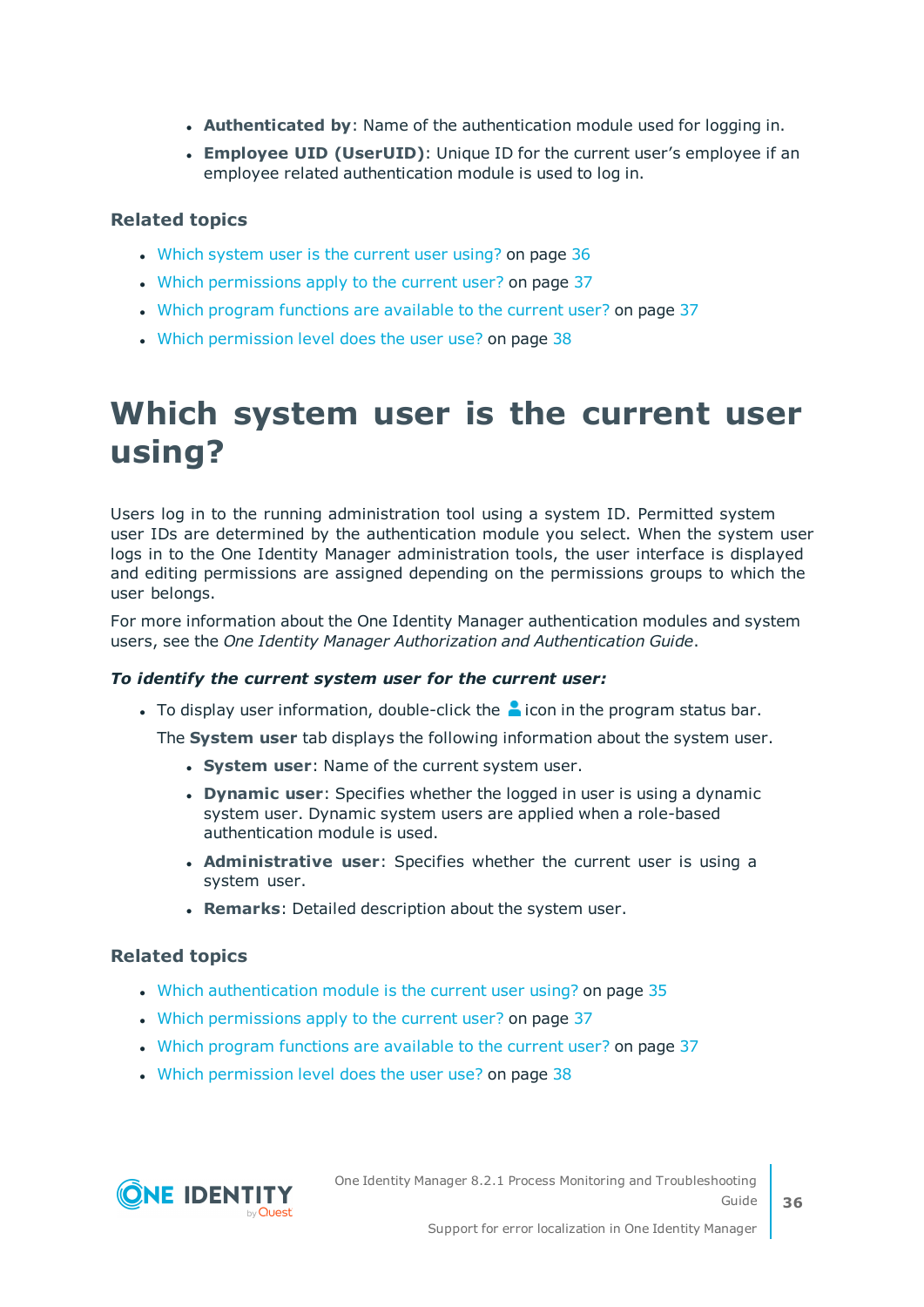# <span id="page-36-0"></span>**Which permissions apply to the current user?**

Depending on the membership of the system user in permissions groups, the user interface and the authorizations for objects are made available to the current user.

For more information about permissions in One Identity Manager, see the *One Identity Manager Authorization and Authentication Guide*.

### *To identify the current permissions groups for the current user*

I To display user information, double-click the  $\triangle$  icon in the program status bar.

The **Permissions groups** tab lists the user's permissions groups.

NOTE: On the **System users** tab, the **Read-only** option specifies whether the system user being used has read-only permissions. If so, the user is not permitted to change data.

### *To identify which permissions are assigned to the current user for an object:*

- Select the object for which you want to see the permissions.
- **.** Select the **Properties** context menu.

On the **Permissions** tab, based on the permissions groups, you see what permissions apply to an object.

### **Related topics**

- . Which [authentication](#page-34-1) module is the current user using? on page 35
- Which system user is the [current](#page-35-0) user using? on page 36
- . Which program functions are [available](#page-36-1) to the current user? on page 37
- <span id="page-36-1"></span>. Which [permission](#page-37-0) level does the user use? on page 38

## **Which program functions are available to the current user?**

Some functions in One Identity Manager tools are available only if the program functions are assigned to the current user. For example, this includes data export from the Manager, calling the SQL Editor in the Designer or showing DBQueue Processor information in all programs.

For detailed information about program functions in One Identity Manager, see the *One Identity Manager Authorization and Authentication Guide*.

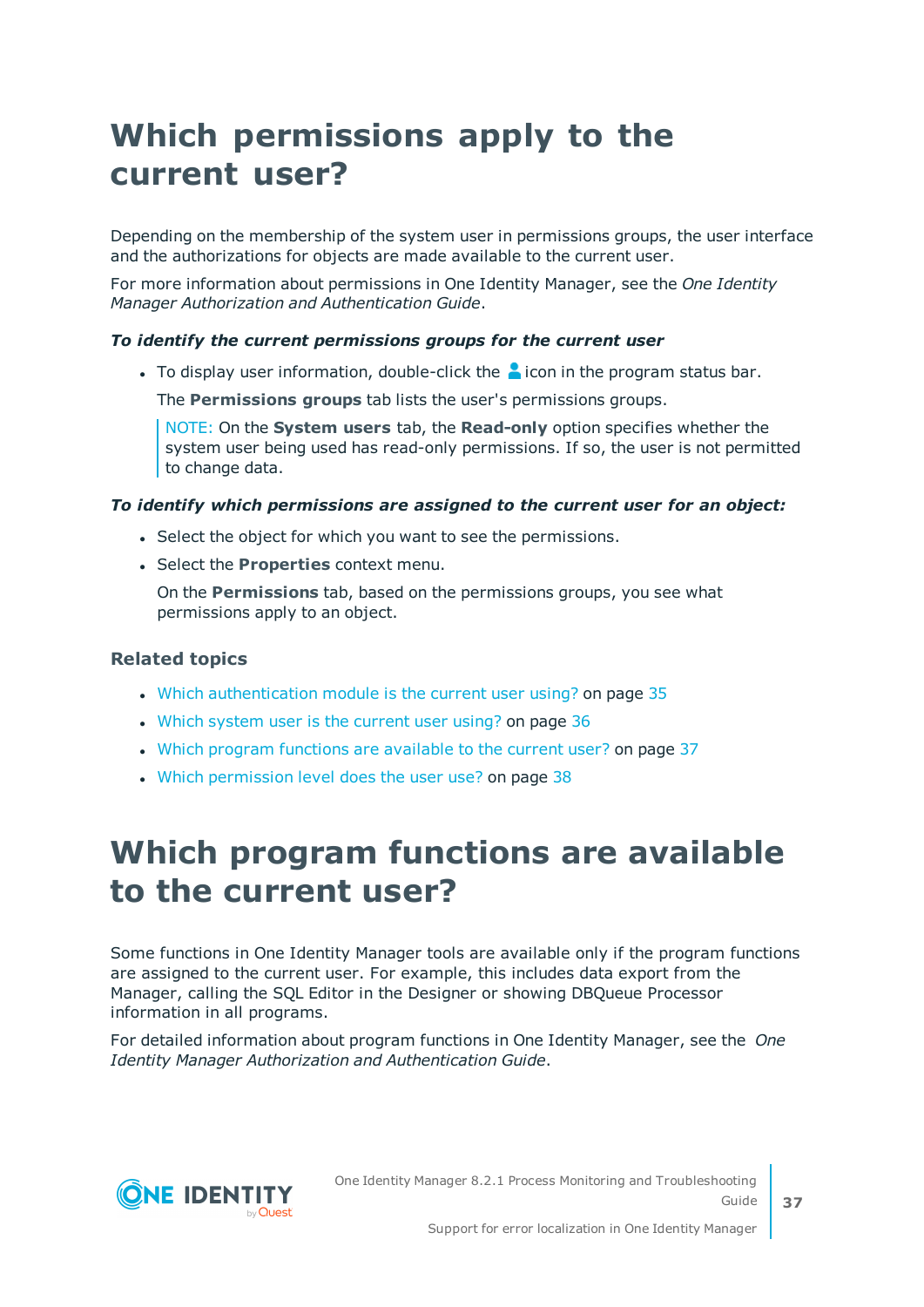### *To identify the program functions available to the current user:*

To display user information, double-click the  $\triangle$  icon in the program status bar. The **Program functions** tab shows the program functions that are available.

### **Related topics**

- . Which [authentication](#page-34-1) module is the current user using? on page 35
- Which system user is the [current](#page-35-0) user using? on page 36
- Which [permissions](#page-36-0) apply to the current user? on page 37
- . Which [permission](#page-37-0) level does the user use? on page 38

## <span id="page-37-0"></span>**Which permission level does the user use?**

To implement a One Identity Manager database or a One Identity Manager History Database on a SQL Server or a managed instance in Azure SQL Database, you are provided with SQL Server logins and database users for administrative users, configuration users and end users. Permissions at server and database level are matched to suit the user's tasks.

For detailed information about users and their permissions, see the *One Identity Manager Installation Guide* and the *One Identity Manager Data Archiving Administration Guide*.

For more information about minimum access level for One Identity Manager tools, see the *One Identity Manager Authorization and Authentication Guide*.

### NOTE:

- If you select an existing database connection in the connections dialog, the access level of the login to be used is shown in a tooltip.
- Some user interfaces expect configuration user permissions at least. Logging in as an end user is not possible in this case.

### *To find the access level of the logged in user*

If To display user information, double-click the icon in the program status bar

On the **System user** tab, in the **SQL access level** field, you will see the access level for the current login. The access levels displayed are **End user**, **Configuration user**, **Administrative user**, **System administrator**, and **Unknown**.

### **Related topics**

- . Which [authentication](#page-34-1) module is the current user using? on page 35
- Which system user is the [current](#page-35-0) user using? on page 36

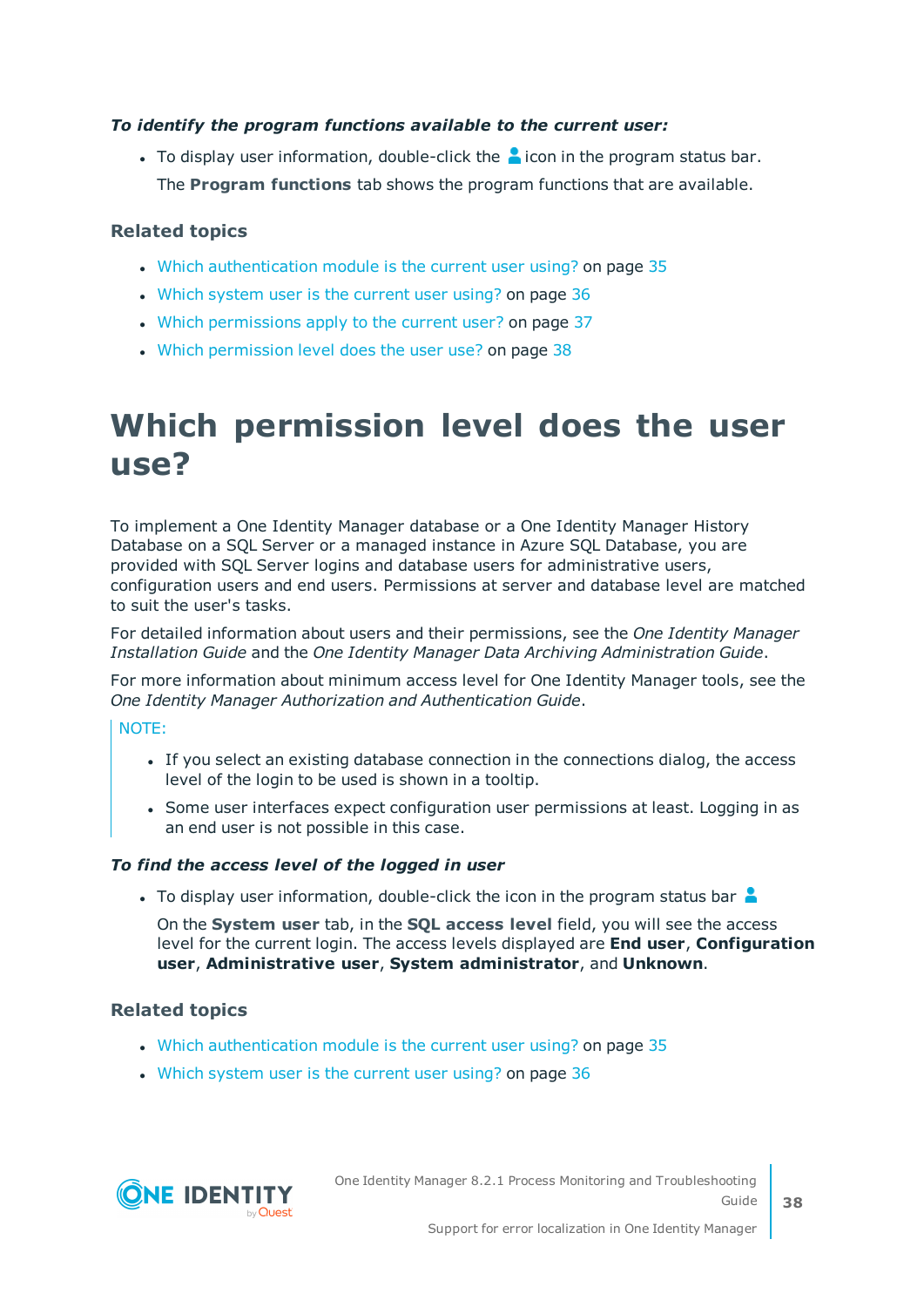- Which [permissions](#page-36-0) apply to the current user? on page 37
- Which program functions are [available](#page-36-1) to the current user? on page 37



**39**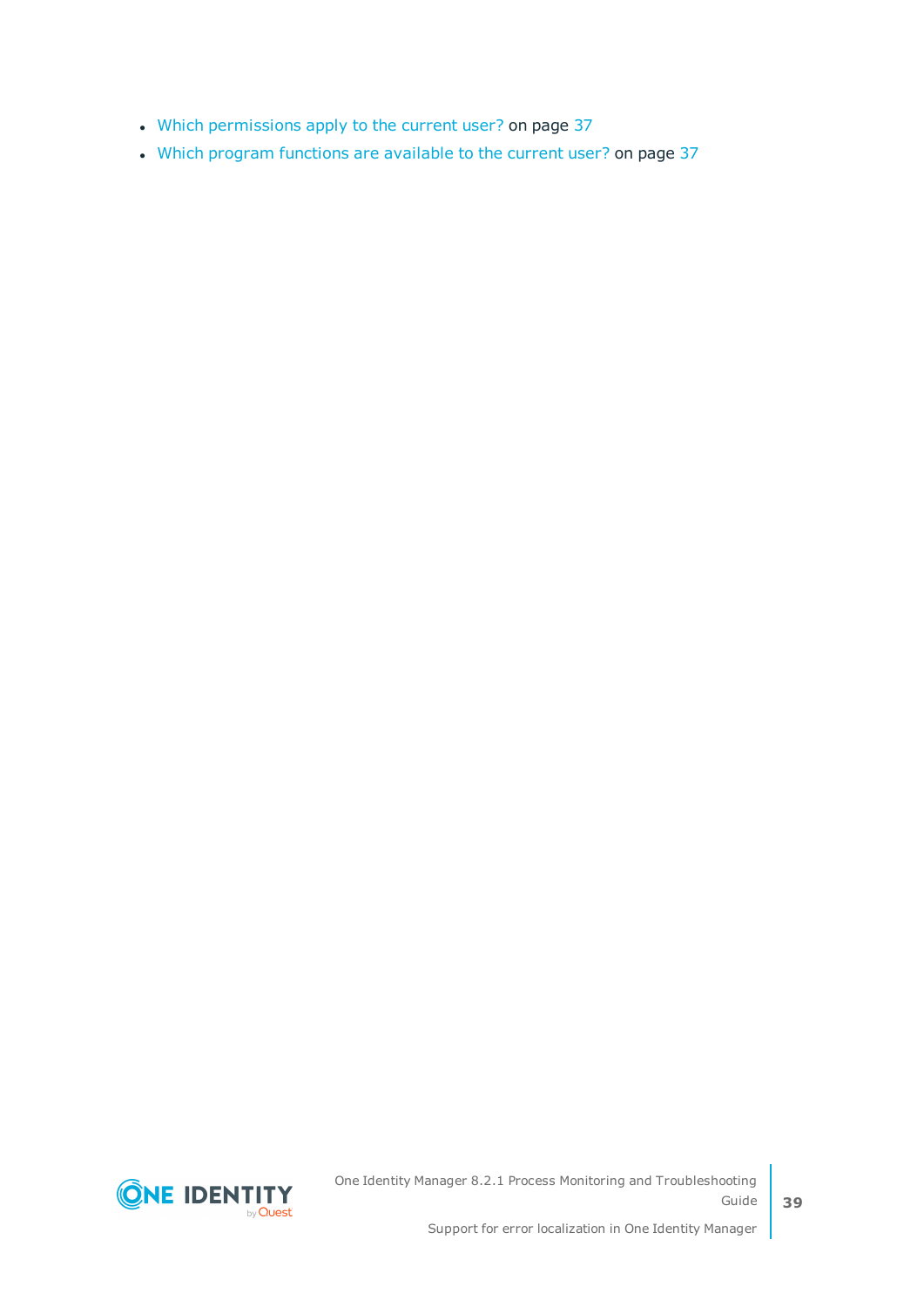# <span id="page-39-0"></span>**Configuring logs in One Identity Manager**

One Identity Manager provides various options for extending its log. The log can be configured for each One Identity Manager component.

### **Detailed information about this topic**

- [Configuring](#page-39-1) retention times of messages in the system journal on page 40
- $\cdot$  Logging process [handing](#page-40-0) errors in the system journal on page 41
- [Logging](#page-41-0) logins and logouts in the system journal on page 42
- Logging information about OAuth 2.0/OpenID Connect [authentication](#page-41-1) on page 42
- Global [configuration](#page-42-0) of logging with NLog on page 43
- Logging the One Identity Manager [components](#page-44-0) on page 45
- [Configuring](#page-45-0) One Identity Manager Service logging on page 46
- Protokollierung von Meldungen Zielsystemkonnektoren
- Output of extended return values from individual process [components](#page-53-0) on page 54
- Configuring notification behavior for DBQueue Processor [initialization](#page-54-0) on page 55
- <span id="page-39-1"></span>• Enabling the crash [recorder](#page-54-1) on page 55

### **Configuring retention times of messages in the system journal**

#### **Table 14: Configuration parameters for logging in the system journal**

| Configuration | <b>Meaning</b> |  |
|---------------|----------------|--|
| parameter     |                |  |
|               |                |  |

Common | Journal General parameter for configuring the system journal.



**4**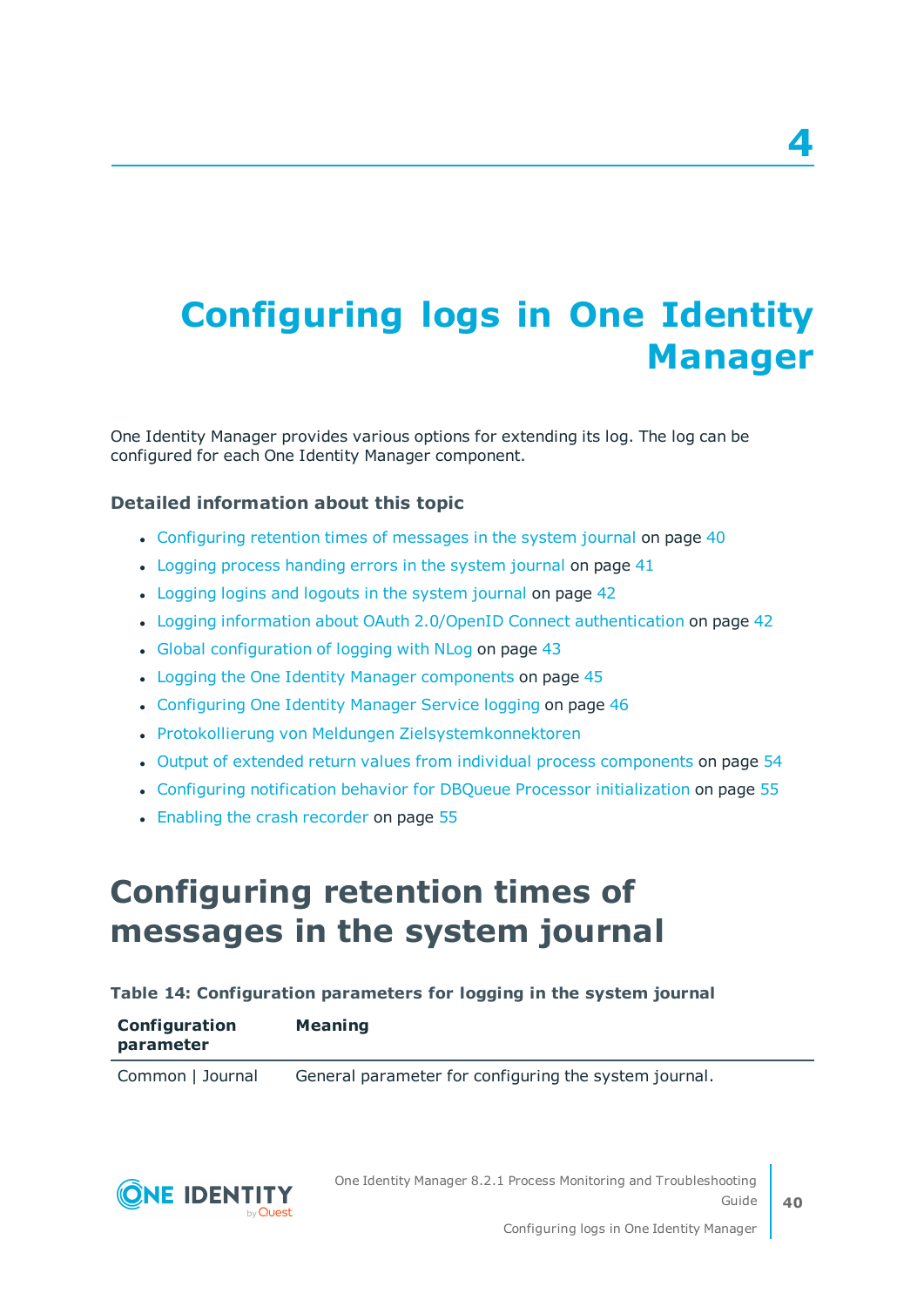| Configuration<br>parameter                | <b>Meaning</b>                                                        |
|-------------------------------------------|-----------------------------------------------------------------------|
| Common   Journal                          | Maximum retention time in days for a system journal entry in the      |
| LifeTime                                  | database. Older entries are deleted from the database.                |
| Common   Journal                          | Retention time in days for messages with the <b>Debug</b> information |
| LifeTime   D                              | level.                                                                |
| Common   Journal                          | Retention time in days for messages with the information Error        |
| LifeTime $ E$                             | level.                                                                |
| Common   Journal                          | Retention time in days for messages with the <b>Info</b> information  |
| LifeTime $ I $                            | level.                                                                |
| Common   Journal                          | Retention time in days for messages with the Trace information        |
| LifeTime   T                              | level.                                                                |
| Common   Journal                          | Retention time in days for messages with the <b>Warning</b> inform-   |
| LifeTime   W                              | ation level.                                                          |
| Common   Journal  <br>Delete              | Configuration of deletion behavior for system messages.               |
| Common   Journal  <br>Delete   BulkCount  | Number of entries to be deleted in any operation.                     |
| Common   Journal  <br>Delete   TotalCount | Total number of entries to be deleted in any processing run.          |

Messages in the system journal are regularly deleted by the DBQueue Processor.

#### *To delete log entries in the system journal*

- <sup>l</sup> In the Designer, enable the **Common | Journal | LifeTime** configuration parameter and enter the maximum retention period for the entries in the system journal. Use the configuration subparameters to specify the retention time for each information level.
- If there is a large amount of data, you can specify the number of objects to delete per DBQueue Processor operation and run in order to improve performance. To do this, use the **Common | Journal | Delete | BulkCount** and **Common | Journal | Delete | TotalCount** configuration parameters.

## <span id="page-40-0"></span>**Logging process handing errors in the system journal**

For more information about editing processes and process steps, see the *One Identity Manager Configuration Guide*.

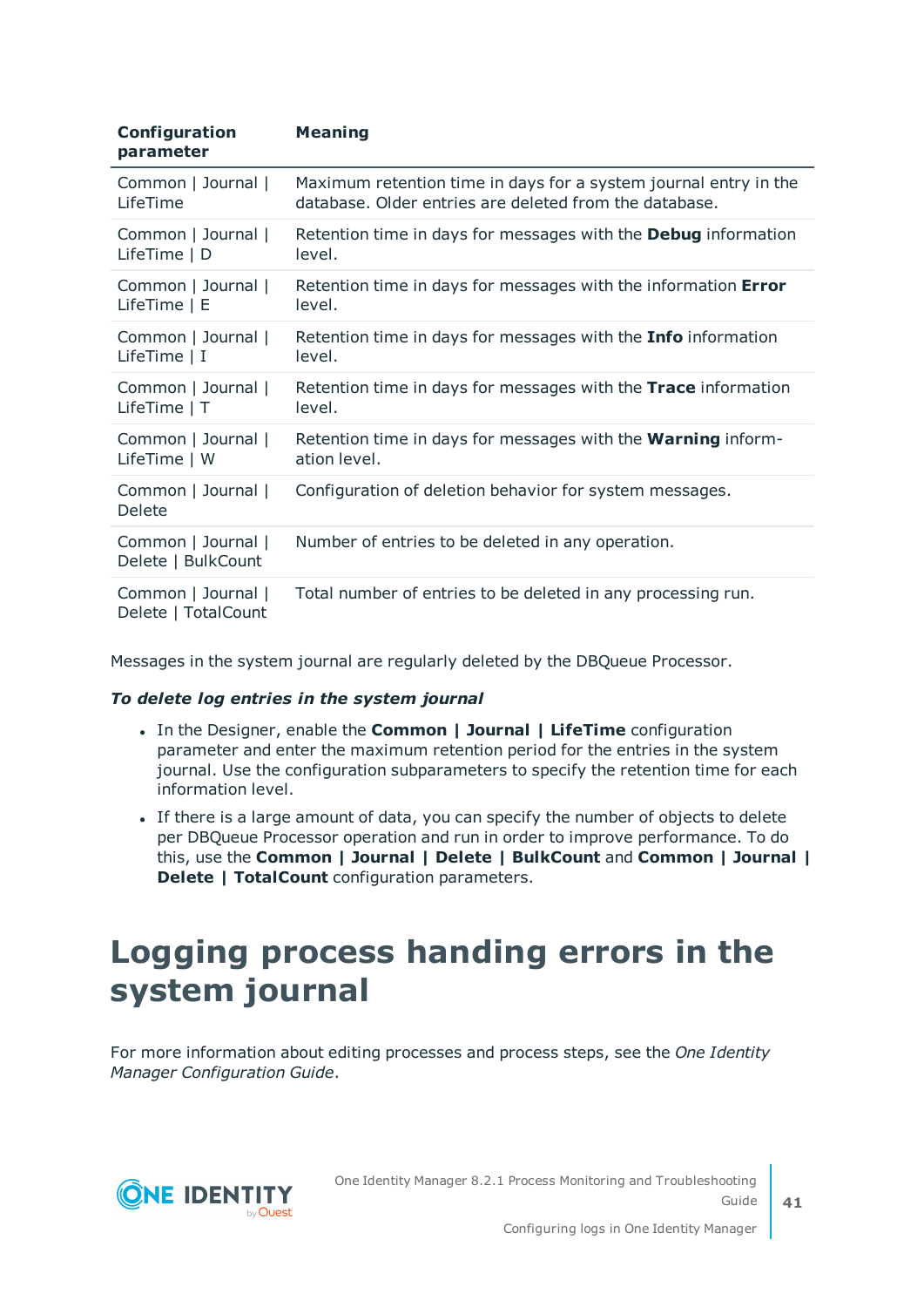### *To log error in process handing in the system journal*

<sup>l</sup> At the process steps in the Designer, enable the **Log errors to journal** option.

### **Related topics**

 $\bullet$  [Displaying](#page-30-0) system journal messages on page 31

## <span id="page-41-0"></span>**Logging logins and logouts in the system journal**

One Identity Manager logins and One Identity Manager logoffs can be recorded in the system journal.

NOTE: Logins and logoffs are recorded in the QBM\_VDialogJournalLoginAudit view.

### *To record successful One Identity Manager logins*

<sup>l</sup> In the Designer, set the **Common | Journal | LoginAudit** configuration parameter.

### *To record One Identity Manager logoffs*

<sup>l</sup> In the Designer, set the **Common | Journal | LogoffAudit** configuration parameter.

### **Related topics**

 $\bullet$  [Displaying](#page-30-0) system journal messages on page 31

## <span id="page-41-1"></span>**Logging information about OAuth 2.0/OpenID Connect authentication**

To support troubleshooting in OAuth 2.0/OpenID Connect authentication you can log personal login data, such as information about tokens or issuers. The log is written to the object log file (<appName>\_object.log) of the respective One Identity Manager component.

### *To log authentication data*

<sup>l</sup> In the Designer, set the **QBM | DebugMode | OAuth2 | LogPersonalInfoOnException** configuration parameter.

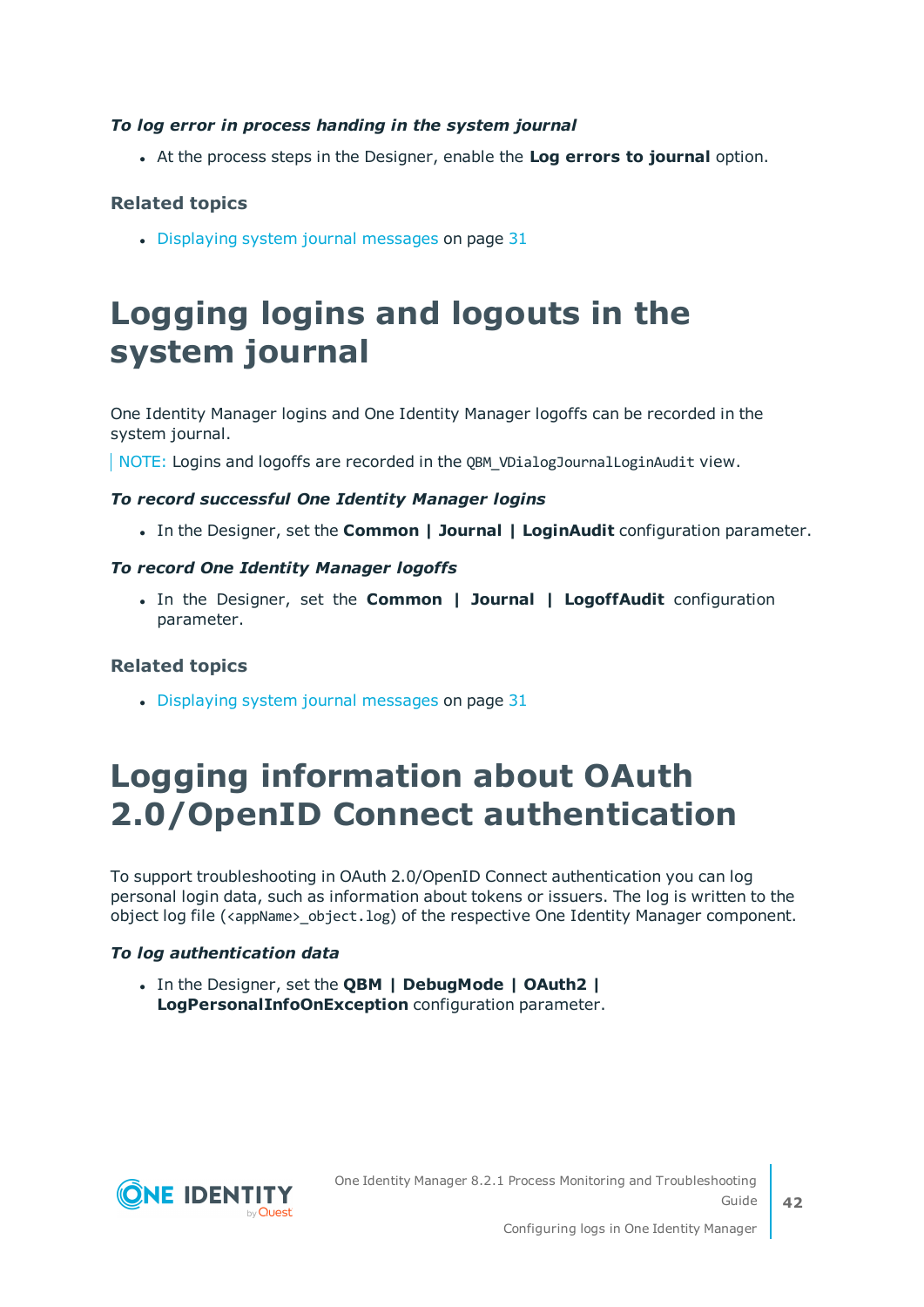# <span id="page-42-0"></span>**Global configuration of logging with NLog**

Configuration setting for logging messages are made by NLog in Globallog.config. For an exact description and functionality of NLog, see the online help [\(http://nlog-project.org/\)](http://nlog-project.org/).

Globallog.config is referenced in the One Identity Manager component's configuration files.

IMPORTANT: The settings in globallog.config apply globally to all One Identity Manager components. Use the application specific \*.exe.config configuration file to customize individual components.

NOTE: The default settings of the globallog.config file assume that %localappdata% has write access.

If an \*.exe does not have the correct permissions, by changing the logBaseDir variable in globallog.config or by introducing a special log configuration in the application-specific \*.exe.config or Web.config configuration file, you can write the log to a directory with write access.

Use variables to define names, output path and layout of the log files. The variable appName is defined in the One Identity Manager component's configuration files.

The targets section defines the output targets for the messages. NLog already has predefined targets that you can use in the configuration file.

The rules section is used to define rules for logging the messages.

By providing logger name, you specify for which One Identity Manager components messages are logged. Messages are logged for all components with the default setting logger name="\*". To limit logs to certain components, use the name contained in the log.

| Logger name       | <b>Description</b>                                                                                                                                                        |
|-------------------|---------------------------------------------------------------------------------------------------------------------------------------------------------------------------|
| FrontendLog       | Logs actions in front-ends.                                                                                                                                               |
| JobGenLog         | Logs during process generation.                                                                                                                                           |
| <b>Jobservice</b> | Logs One Identity Manager Service messages.                                                                                                                               |
| ObjectLog         | Logs object actions through the object level.                                                                                                                             |
| ProjectorEngine   | Logs messages from the synchronization engine.                                                                                                                            |
| SqlLog            | Logs database queries                                                                                                                                                     |
| StopWatch         | Logs timings.                                                                                                                                                             |
| SystemConnection  | Detailed logging of data communication with the system connection<br>during synchronization, including system configuration and system<br>connectors' data communication. |

#### **Table 15: Logger names of components**

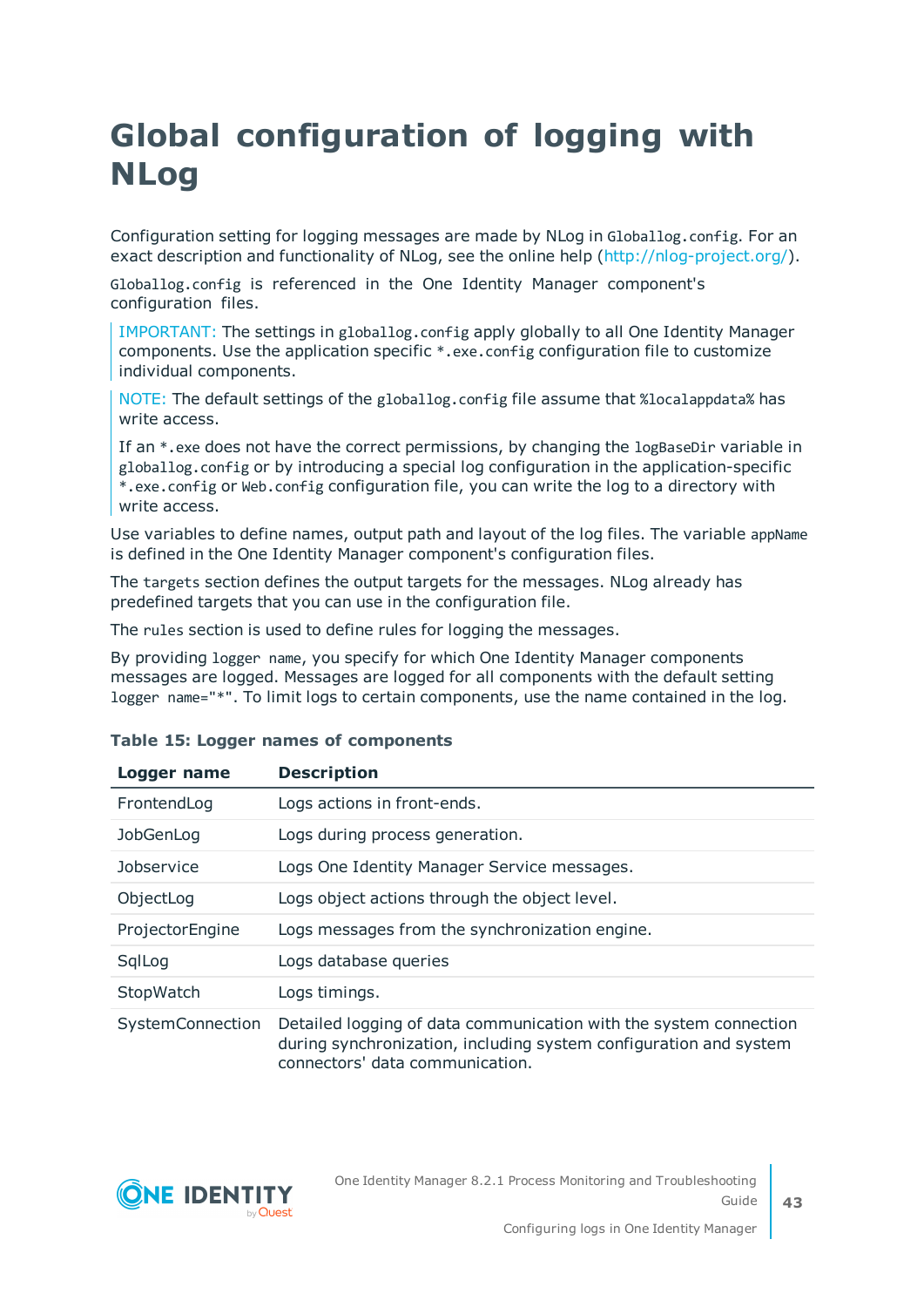| Logger name     | <b>Description</b>                                               |
|-----------------|------------------------------------------------------------------|
| SystemConnector | Logs system connector data communication during synchronization. |
| Update          | Logs update handling.                                            |
| WebLog          | Logs Web service actions.                                        |
|                 |                                                                  |

DebugLogObserver Logs performance data from the synchronization engine.

You can enter the severity level through:

- minlevel= Messages are logged from this severity level. The LogFileLevel variable can overwrite the severity level in a custom configuration file.
- level= Message are logged which have exactly this severity level. The eventLogLevel variable can overwrite the severity level in a custom configuration file.

#### **Table 16: Permitted severity levels**

| <b>Severity</b><br>Level | <b>Description</b>                                                                                                                              |
|--------------------------|-------------------------------------------------------------------------------------------------------------------------------------------------|
| Trace                    | Logs highly detailed information. This setting should only be used for analysis<br>purposes. The log file quickly becomes large and cumbersome. |
| Debug                    | Logs debug steps. This setting should only be used for testing.                                                                                 |
| Info                     | Logs all information.                                                                                                                           |
| Warning                  | Logs all warnings.                                                                                                                              |
| Error                    | Logs all error messages.                                                                                                                        |
| Fatal                    | Logs all critical error messages.                                                                                                               |

The following files are defined for custom extensions.

<include file="\${basedir}/custom-log-variables.config" ignoreErrors="true"/>

<include file="\${basedir}/custom-log-targets.config" ignoreErrors="true"/>

### **Example: Structure of globallog.config**

```
<nlog autoReload="true" xmlns:xsi="http://www.w3.org/2001/XMLSchema-instance">
     <variable name="companyName" value="One Identity"/>
     <variable name="productTitle" value="One Identity Manager"/>
     <variable name="logBaseDir"
```
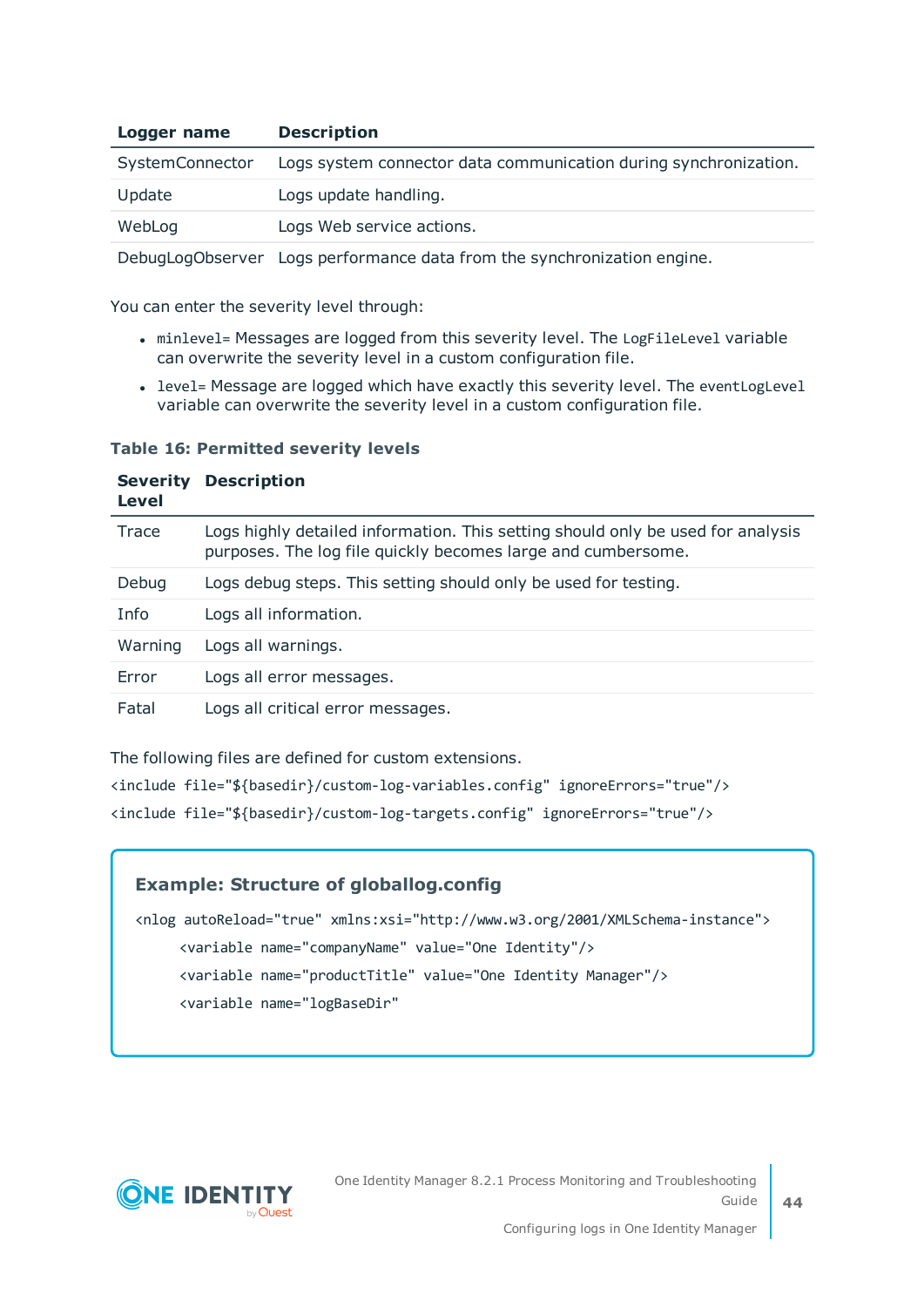```
value="${specialfolder:LocalApplicationData}/${companyName}/${productTitle
     }/${appName}"/>
     <variable name="layout" value="${longdate} ${level:upperCase=true}
     (${logger} ${event-context:item=SessionId}) : ${event-
     context:item=Indention}${message} ${exception:format=ToString,StackTrace}"
     />
     <targets async="true">
          <default-wrapper xsi:type="BufferingWrapper" bufferSize="256"
          flushTimeout="2000" />
          <target name="logfile" xsi:type="File"
          fileName="${logBaseDir}/${appName}.log" layout="${layout}"
          encoding="utf-8"
          archiveFileName="${logBaseDir}/${appName}.{#}.log"
          maxArchiveFiles="7" archiveEvery="Day" archiveNumbering="Rolling"/>
     </targets>
     <targets>
          <target name="eventLog" xsi:type="EventLog" source="${companyName}
          ${productTitle} ${appName}"
          layout="${message}${newline}${exception:format=tostring}"/>
     </targets>
     <rules>
          <logger name="*" minlevel="${logFileLevel}" writeTo="logfile"/>
          <logger name="*" level="${eventLogLevel}" writeTo="eventLog"/>
     </rules>
</nlog>
```
## <span id="page-44-0"></span>**Logging the One Identity Manager components**

In the One Identity Manager default installation, the log files are written to the %LocalAppData%\One Identity\One Identity Manager\<appName> under the name <appName>.log directory, where appName is the name of the One Identity Manager component.

All messages with a minimum information level of **Info** are recorded in the <appName>.log file. The files are kept for 7 days and backed up daily.

In addition, all messages with a severity level of **Fatal** are recorded in the event log for the **One Identity Manager <appName>** source.

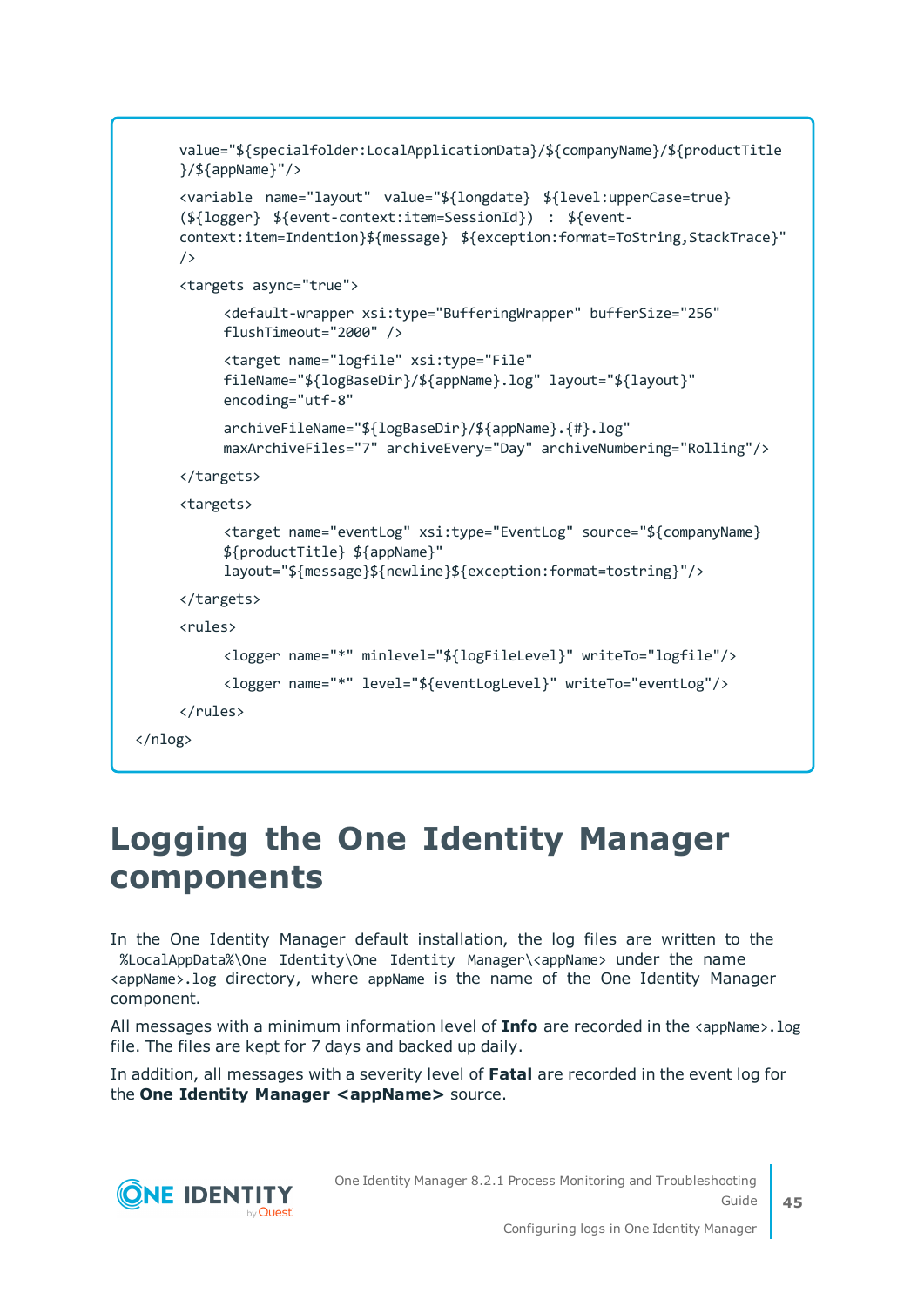Each One Identity Manager component supports message logging using the integrated NLog functionality. For an exact description and functionality, see the online help ([http://nlog](http://nlog-project.org/)[project.org/](http://nlog-project.org/)).

The configuration files of the One Identity Manager component (\*.exe.config) contain the nlog section, in which settings for logging by means of NLog are entered. Use the appName variable to pass One Identity Manager component names.

The configuration of the logs is defined in the globallog.config global configuration file. This file is referenced in the configuration files of the One Identity Manager components.



### **Related topics**

- Global [configuration](#page-42-0) of logging with NLog on page 43
- [Application-specific](#page-56-1) configuration files on page 57

# <span id="page-45-0"></span>**Configuring One Identity Manager Service logging**

Success and error messages from process handling are written to the One Identity Manager Service log file. Messages can also be written to a server's event log. A severity level can be configured for output to this log file.

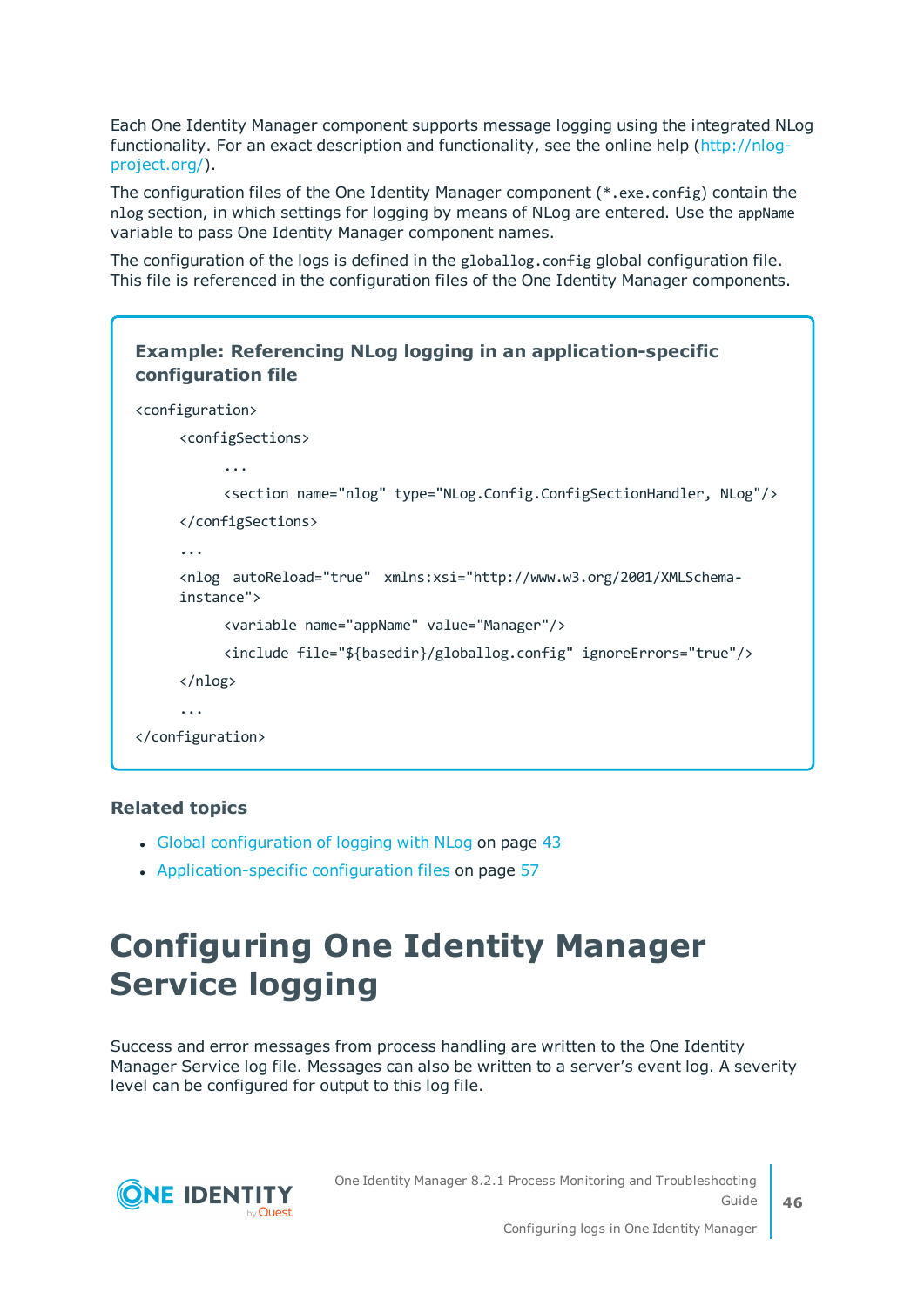You can create most of the settings in the One Identity Manager Service configuration file. Use the Job Service Configuration program to do this. For more information about working with Job Service Configuration and configuring the One Identity Manager Service, see the *One Identity Manager Configuration Guide*.

### **Detailed information about this topic**

- [Prerequisites](#page-46-0) for displaying the One Identity Manager Service log file on page 47
- [Advanced](#page-49-0) logging in the One Identity Manager Service on page 50
- Extended [debugging](#page-49-1) in One Identity Manager Service on page 50
- [Outputting](#page-50-0) custom messages in the One Identity Manager Service log file on page 51
- Logging One Identity Manager Service [messages](#page-51-0) in the event view on page 52
- [HTTPLogPlugins](#page-52-1) log file on page 53
- Global [configuration](#page-42-0) of logging with NLog on page 43

### <span id="page-46-0"></span>**Prerequisites for displaying the One Identity Manager Service log file**

The One Identity Manager Service log files can be displayed using a HTTP server (http://<server name>:<port number>).

• Users require permission to open an HTTP server. The administrator must grant URL approval to the user to do this. This can be run with the following command line call:

netsh http add urlacl url=http://\*:<port number>/ user=<domain>\<user name>

If the One Identity Manager Service has to run under the Network Service's user account (**NT Authority\NetworkService**), explicit permissions for the internal web service must be granted. This can be run with the following command line call:

netsh http add urlacl url=http://<IP address>:<port number>/ user="NT AUTHORITY\NETWORKSERVICE"

You can check the result with the following command line call:

netsh http show urlacl

To display the One Identity Manager Service log file, configure the following modules in the One Identity Manager Service configuration file:

**· FileLogWriter** module

Create the log file settings in this module.

**. Configuration** module

Configure the port for displaying the services. The default value is port 1880.

**. HTTP authentication** module

Set up an authentication method to display the log file.

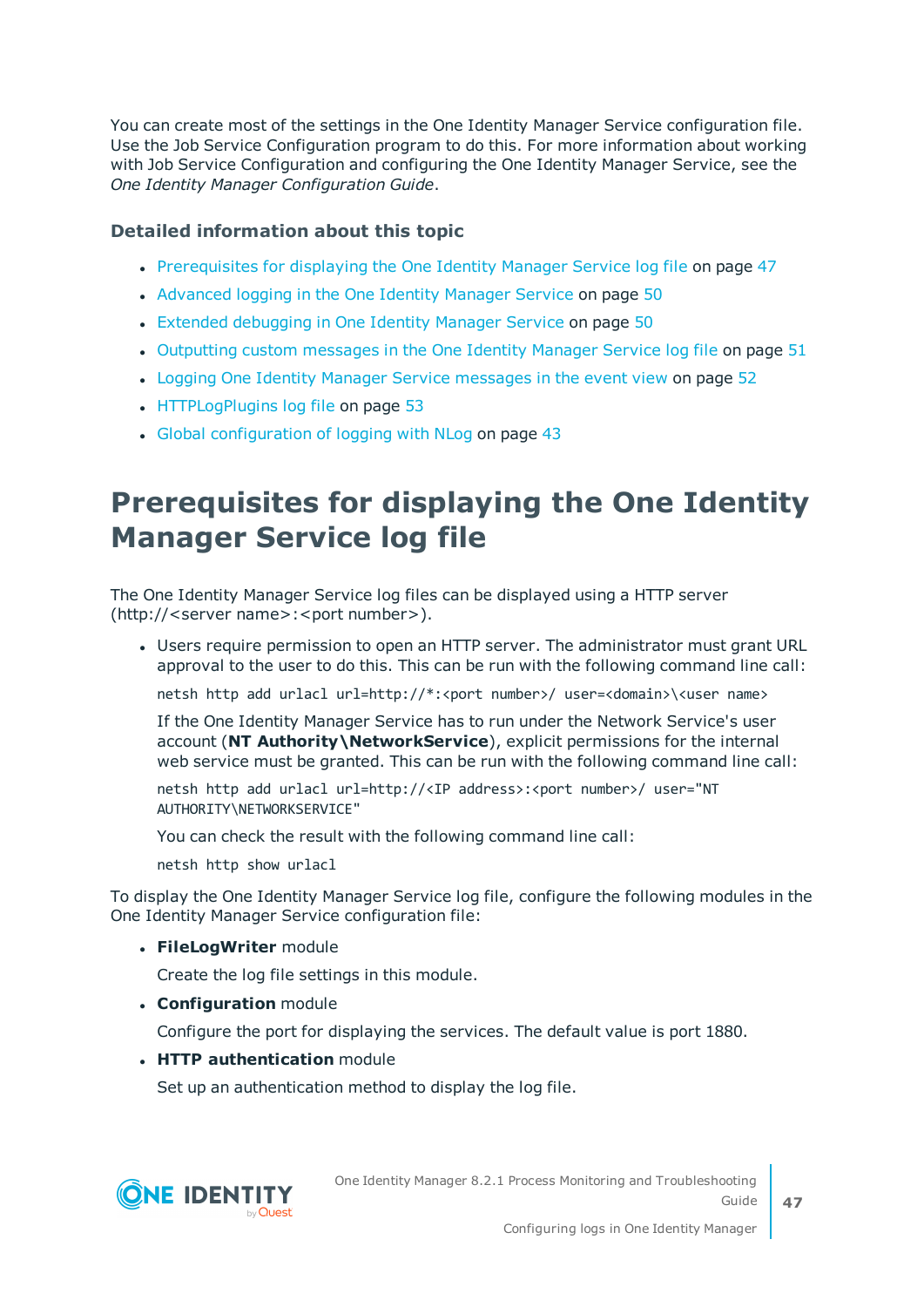For more information about configuring the One Identity Manager Service, see the *One Identity Manager Configuration Guide*.

### **Detailed information about this topic**

- [Configuring](#page-47-0) the One Identity Manager Service log file on page 48
- [Authentication](#page-48-0) method for displaying the One Identity Manager Service log file on [page](#page-48-0) 49

### <span id="page-47-0"></span>**Configuring the One Identity Manager Service log file**

To generate the log file, customize the **FileLogWriter** module in the One Identity Manager Service configuration file for each One Identity Manager Service.

### **Table 17: FileLogWriter parameters**

| <b>Parameters</b>                       | <b>Description</b>                                                                                                                                                                                                                                                                                                                                                                                                                             |
|-----------------------------------------|------------------------------------------------------------------------------------------------------------------------------------------------------------------------------------------------------------------------------------------------------------------------------------------------------------------------------------------------------------------------------------------------------------------------------------------------|
| Log file<br>(OutputFile)                | Name of the log file, including the directory name. Log information for<br>the One Identity Manager Service is written to this file.                                                                                                                                                                                                                                                                                                           |
|                                         | IMPORTANT: The directory specified for the file must exist. If the file<br>cannot be created, no error output is possible. Error messages then<br>appear under Windows operating systems in the event log or under<br>Linux operating systems in /var/log/messages.                                                                                                                                                                            |
| Log rename<br>interval<br>(LogLifeTime) | In order to avoid unnecessarily large log files, the module supports the<br>functionality of exchanging the log file with a history list. The<br>LogLifeTime specifies the maximum life of a log file before it is renamed<br>as backup. If the log file has reached its maximum age, the file is<br>renamed (for example, as JobService.log_20040819-083554) and a new<br>log file is started.<br>Timeout format:<br>day.hour:minutes:seconds |
| Process step                            | Retention time for process step logs. After this expires, the logs are                                                                                                                                                                                                                                                                                                                                                                         |
| log lifetime (                          | deleted.                                                                                                                                                                                                                                                                                                                                                                                                                                       |
| JobLogLifeTime                          | Timeout format:                                                                                                                                                                                                                                                                                                                                                                                                                                |
|                                         | day.hour: minutes: seconds                                                                                                                                                                                                                                                                                                                                                                                                                     |
|                                         | For test purposes, you can enable logging of individual process steps in<br>the Job Queue Info. The processing messages of the process step is<br>written to a separate log with the <b>Debug</b> NLog severity. The files are<br>stored in the log directory.                                                                                                                                                                                 |
|                                         |                                                                                                                                                                                                                                                                                                                                                                                                                                                |

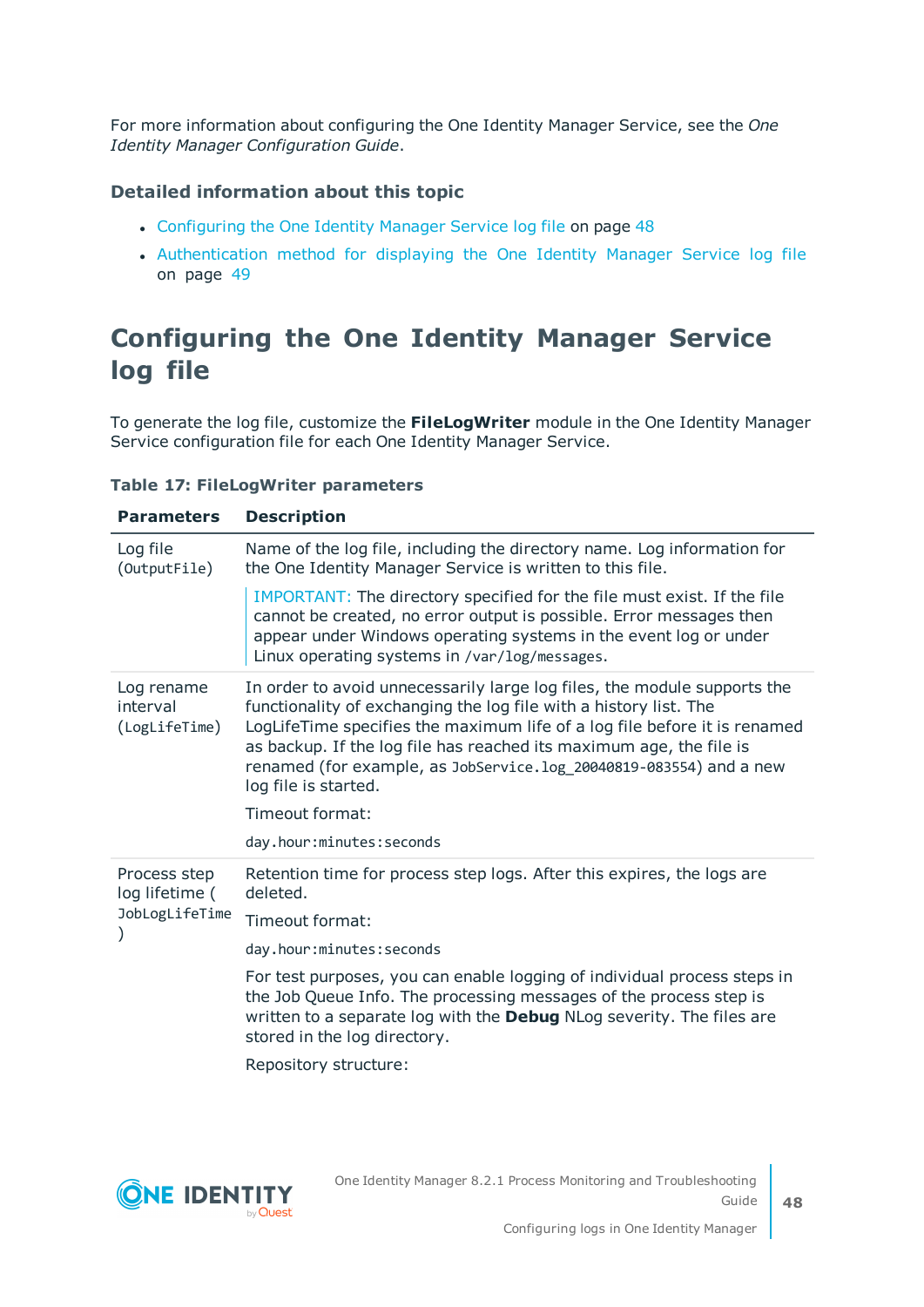| <b>Parameters</b>                                | <b>Description</b>                                                                                                                                                       |
|--------------------------------------------------|--------------------------------------------------------------------------------------------------------------------------------------------------------------------------|
|                                                  | <log directory="">\JobLogs\<first 4="" digits="" of="" the="" uid_job="">\Job_<uid_<br>Job&gt;_<yyyymmdd>_<timestamp>.log</timestamp></yyyymmdd></uid_<br></first></log> |
| Number of<br>history logs<br>(HistorySize)       | Maximum number of log files. If several log files exist, the oldest backup<br>file is deleted when a new log file is created so that the limit is not<br>exceeded.       |
| Max. log file<br>size (MB)<br>(MaxLogSize)       | Maximum size in MB of the log file. Once the log file has reached the<br>limit, it is renamed as a backup file and a new log file is created.                            |
| Max. length of<br>parameters (<br>ParamMaxLength | Maximum number of characters allowed in a process step parameter so<br>that they are written to the log file.                                                            |
| LogSeverity                                      | Severity levels of the logged messages.                                                                                                                                  |
|                                                  | Permitted values are:                                                                                                                                                    |
|                                                  | • Info: All messages are written to the event log. The event log<br>quickly becomes large and confusing.                                                                 |
|                                                  | • Warning: Only warnings and exception errors are written to the<br>event log (default).                                                                                 |
|                                                  | • Serious: Only exception messages are written to the event log.                                                                                                         |
| Add server<br>name<br>AddServerName)             | Specifies whether the server name is to be added to the log entries.                                                                                                     |

For more information about configuring the One Identity Manager Service, see the *One Identity Manager Configuration Guide*.

### <span id="page-48-0"></span>**Authentication method for displaying the One Identity Manager Service log file**

Use the HTTP authentication module to specify how authentication on the HTTP server works to access the services, for example, to display the log file or status display.

The following module types may be selected:

- BasicHttpAuthentication
	- Use this authentication type to specify a user account and the corresponding password for accessing the HTTP server.
- WindowsHttpAuthentication

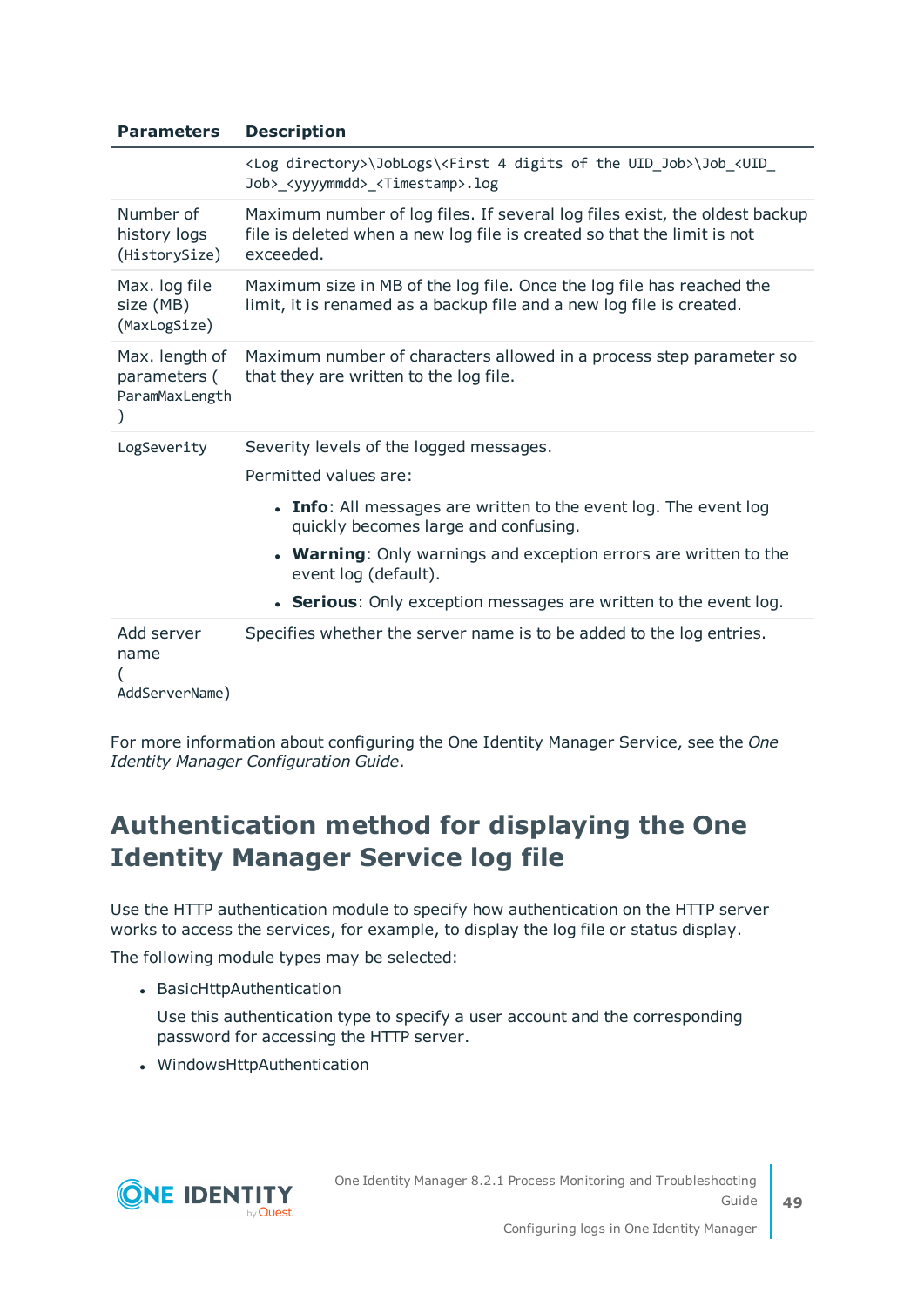Use this authentication type to specify an Active Directory group, whose users can be authenticated on the HTTP server. A security ID (SID) or the Active Directory group name in the domain of the Job server can be specified. If Active Directory is not located in the domain of the Job server, the SID must be used.

NOTE: If a module is not specified, authentication is not required. In this case, all users can access the services.

For more information about configuring the One Identity Manager Service, see the *One Identity Manager Configuration Guide*.

### <span id="page-49-0"></span>**Advanced logging in the One Identity Manager Service**

To use advanced logging for the One Identity Manager Service, configure the storage of log files in the One Identity Manager Service configuration file in the **Connection** module.

NOTE: The given directories must exist and the One Identity Manager Service user account must have write permissions to the directory.

Following parameters are available:

• Process generation log directory (JobGenLogDir)

Log files are created in the specified directory to log the process generation instructions generated by One Identity Manager Service.

For more information about configuring the One Identity Manager Service, see the *One Identity Manager Configuration Guide*.

### <span id="page-49-1"></span>**Extended debugging in One Identity Manager Service**

The **Configuration** module of the One Identity Manager Service configuration file provides two parameters for advanced debugging:

- DebugMode
- ComponentDebugMode

If the **Debug mode** (DebugMode) parameter is enabled, the One Identity Manager Service writes more extensive information into the log file, such as all parameters transferred to a component and the results of the process handling and their Out parameters.

Individual One Identity Manager Service process components can output additional process data to the One Identity Manager Service log file. For this purpose, you can enable the **Component debug mode** (ComponentDebugMode) parameter in the configuration module. Use this debug mode only for localizing errors because the effect on performance means that it is not recommended for normal use.

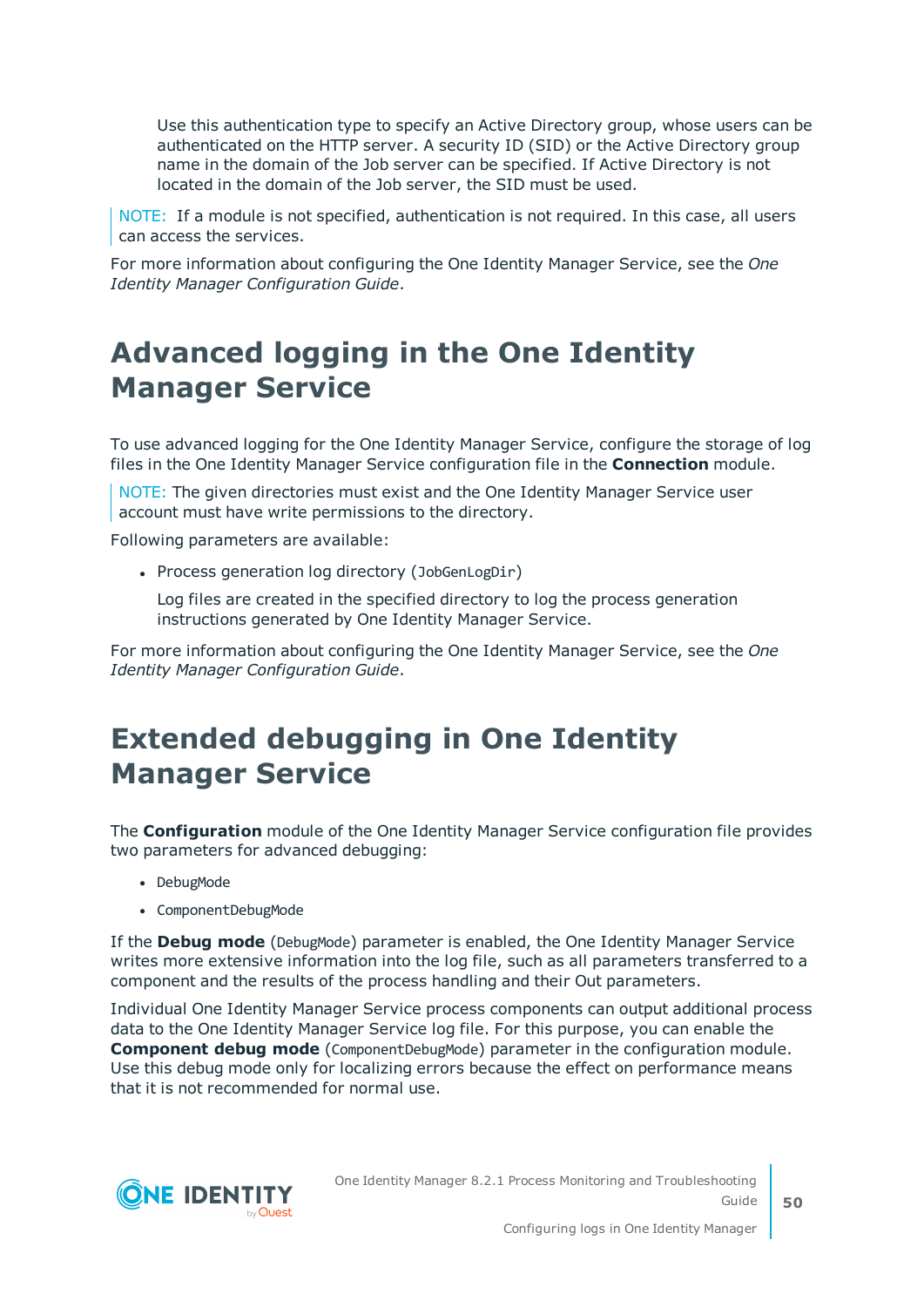For more information about configuring the One Identity Manager Service, see the *One Identity Manager Configuration Guide*.

### <span id="page-50-0"></span>**Outputting custom messages in the One Identity Manager Service log file**

IMPORTANT: You should never use the VB.NET functions Msgbox and Inputbox on servers. Use the functions VID\_Write2Log, RaiseMessage or AppData.Instance.RaiseMessage.

You can use the RaiseMessage and AppData. Instance. RaiseMessage script engine tasks from within process steps to write custom messages to the One Identity Manager Service log file. Use the ScriptComponent process component to run the scripts.

The messages in the log file are marked in color depending on the specified severity (MsgSeverity parameter).

### **Figure 8: Example output of custom messages to the One Identity Manager Service log file**

2007-08-10 12:48:58 - Warning: Example warning message 2007-08-10 12:48:58 - Info: Example Info message 2007-08-10 12:48:58 - Serious: Example error message

### **RaiseMessage**

The output is consolidated with other messages and logged at the end of processing the process step.

Syntax:

```
RaiseMessage (MsgSeverity, "string")
```
#### **Example:**

RaiseMessage (MsgSeverity.Warning, "Example warning message") RaiseMessage (MsgSeverity.Info, "Example Info message") RaiseMessage (MsgSeverity.Serious, "Example error marked message")

#### **AppData.Instance.RaiseMessage**

The output is issued immediately during processing regardless of whether processing of the process step has ended.

Syntax:

```
AppData.Instance.RaiseMessage (MsgSeverity, "string")
```
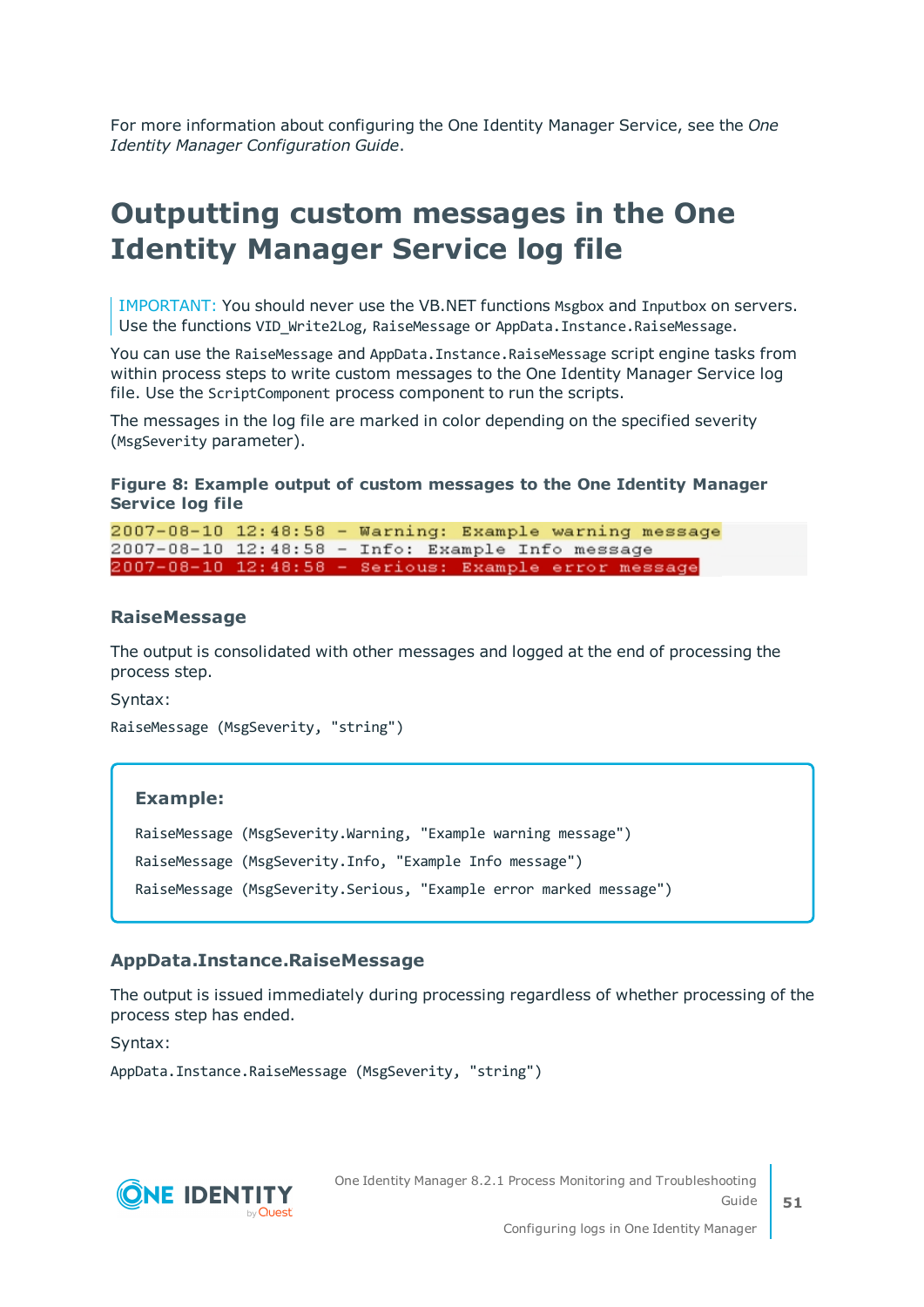

For more examples of One Identity Manager Service log file output, see the script example on the installation medium in the directory QBM\dvd\AddOn\SDK\ScriptSamples.

### <span id="page-51-0"></span>**Logging One Identity Manager Service messages in the event view**

To log One Identity Manager Service messages in the server's event log, modify the **EventLogLogWriter** module in the One Identity Manager Service's configuration file. To view the event log, you can use the results display in the Microsoft Management Console, for example.

### **Table 18: EventLogLogWriter parameters**

| <b>Parameters Description</b> |                                                                                                                                                                          |
|-------------------------------|--------------------------------------------------------------------------------------------------------------------------------------------------------------------------|
| EventLog                      | Name of the event log to which the messages are written. The messages<br>are written to the application log with <b>Application</b> as the default value.                |
|                               | NOTE: If more than one One Identity Manager Service write event logs<br>on a server, make sure that the first eight letters in the log name are<br>unique on the server. |
| LogSeverity                   | Severity levels of the logged messages.                                                                                                                                  |
|                               | Permitted values are:                                                                                                                                                    |
|                               | • Info: All messages are written to the event log. The event log<br>quickly becomes large and confusing.                                                                 |
|                               | • Warning: Only warnings and exception errors are written to the<br>event log (default).                                                                                 |
|                               | • Serious: Only exception messages are written to the event log.                                                                                                         |
| EventID                       | The ID of the messages written to the event log.                                                                                                                         |
| Category                      | The category of the messages written to the event log.                                                                                                                   |
| Source                        | The name of the source of the messages written to the event log.                                                                                                         |

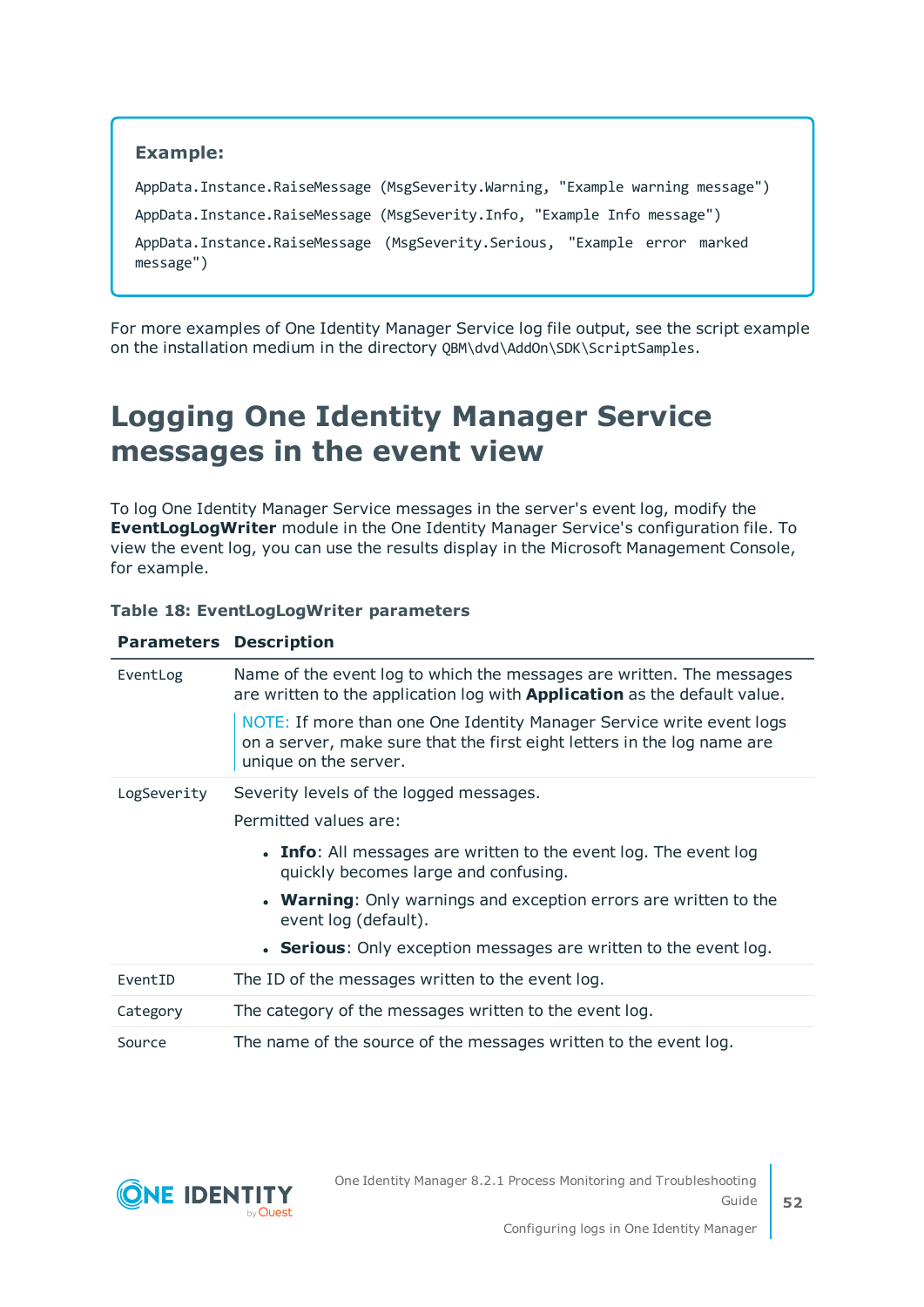Process handling errors can also be written to a server's result log. To do this, use the LogComponent process component.

For more information about configuring the One Identity Manager Service, see the *One Identity Manager Configuration Guide*.

### **Related topics**

• [Changing](#page-52-0) the event log for the One Identity Manager Service on page 53

### <span id="page-52-0"></span>**Changing the event log for the One Identity Manager Service**

By default, the One Identity Manager Service only logs messages in the event log **Application**.

### *To use an event log with a different name*

- 1. On the Job server, manually add the file for theOne Identity Manager Service to write to. You can use Windows PowerShell, for example, to do this.
	- a. Run Windows PowerShell as administrator on the Job server.
	- b. Run the following CmdLet:

```
New-EventLog -Source "Foobar" -LogName "<file name>"
```
- 2. Enter this file name in the One Identity Manager Service configuration file, in the module **EventLogWriter** as the name for the event log.
- 3. Restart the computer.
- <span id="page-52-1"></span>4. Restart the One Identity Manager Service.

### **HTTPLogPlugins log file**

If the **HTTPLogPlugin** plugin is configured in the One Identity Manager Service configuration file, a log file is generated with the HTTP queries of the One Identity Manager Service. The file is written in Apache HTTP Server Combined Log Format.

### **Example:**

```
172.19.2.18 - - [03/Feb/2005:14:55:48 +0100] "GET /resources/JobService.css
HTTP/1.x" OK - "http://<server name>:<port>/status/LogWriter/Config""Mozilla/5.0
(Windows; U; 5.1; en-US; rv:1.7.5) Gecko/20041108Firefox/1.0"
```
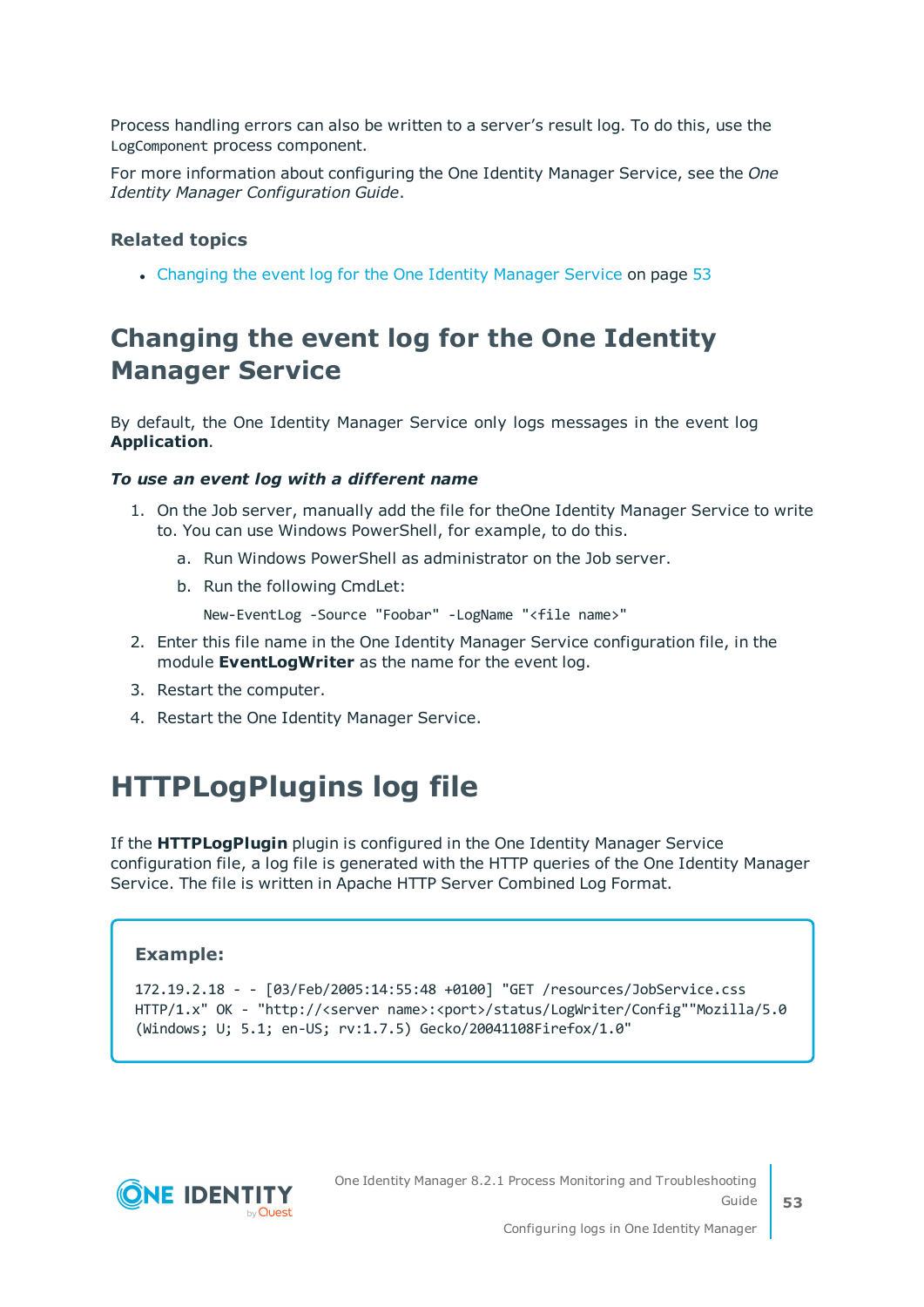| <b>Entry</b>                                                                              | <b>Meaning</b>                                                    |
|-------------------------------------------------------------------------------------------|-------------------------------------------------------------------|
| 172.19.2.18                                                                               | IP address that sent the<br>request.                              |
|                                                                                           | Client user name using IDENT<br>protocol (RFC 1413)-              |
|                                                                                           | User name of the client<br>according to HTTP authen-<br>tication. |
| $[03/Feb/2005:14:55:48 + 0100]$                                                           | Time that the request is<br>processed on the server               |
| GET /resources/JobService.css HTTP/1.x                                                    | Request                                                           |
| OK.                                                                                       | Status code-                                                      |
|                                                                                           | Size of data sent back to the<br>browser                          |
| "http:// <server<br>name&gt;:<port>/status/LogWriter/Config"</port></server<br>           | URL from which the page can<br>be accessed                        |
| "Mozilla/5.0 (Windows; U; Windows NT 5.1; de-<br>DE; rv:1.7.5) Gecko/20041108Firefox/1.0" | Browser name                                                      |

For more information about configuring the One Identity Manager Service, see the *One Identity Manager Configuration Guide*.

## <span id="page-53-0"></span>**Output of extended return values from individual process components**

Individual process components have process tasks with parameters that supply extended return values (OUT).

The entire output of the parameter is written to the One Identity Manager Service log file when a error occurs. For example, the output text of the listed commands or programs can be returned when you run a command or a program using the CommandComponent process component.

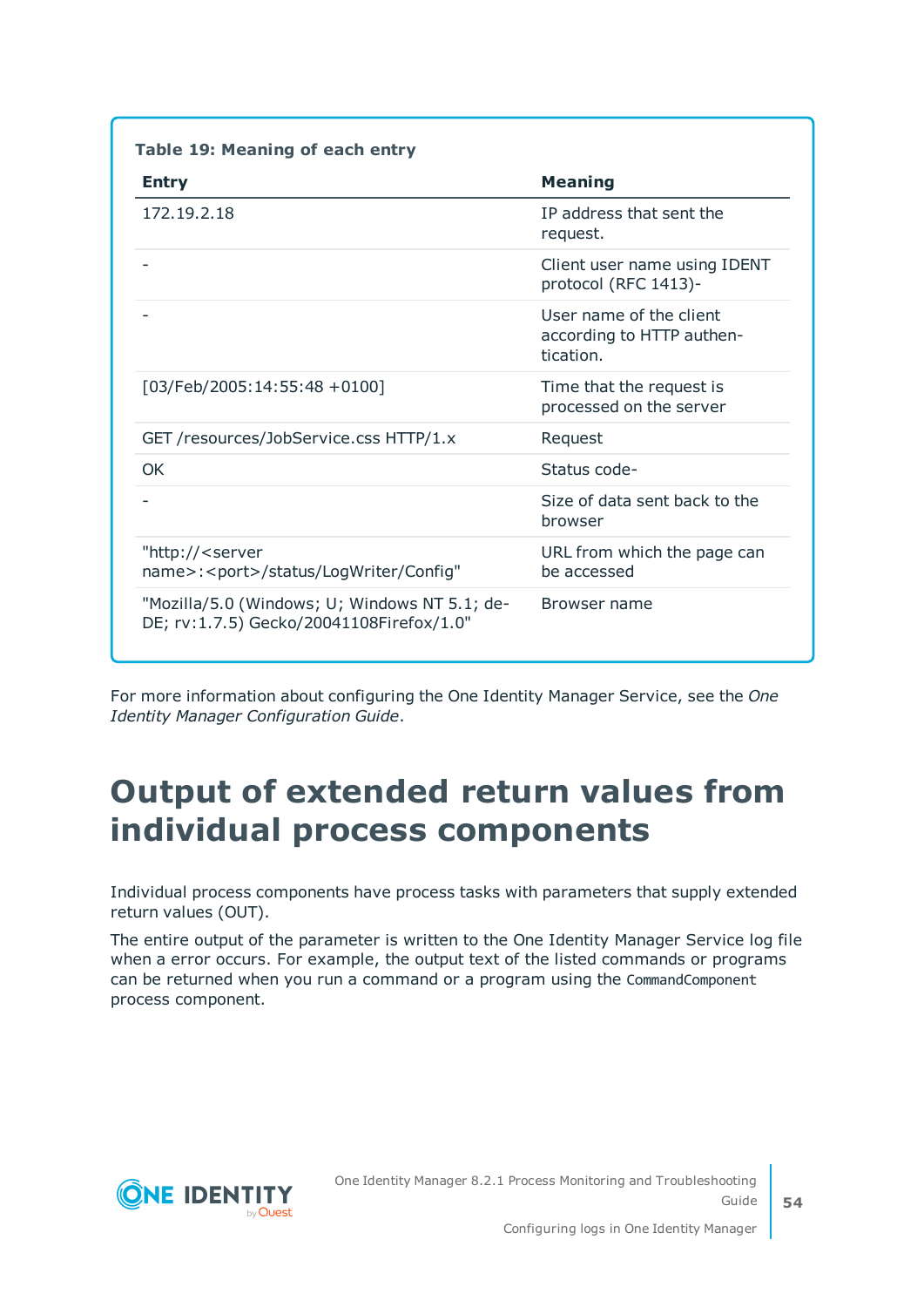### *To log return values*

<sup>l</sup> In the Designer, enable the **Common | Jobservice | DoReturnOutput** configuration parameter.

### **Related topics**

• OUT [parameters](#page-15-1) on page 16

## <span id="page-54-0"></span>**Configuring notification behavior for DBQueue Processor initialization**

If errors occur during initialization of the DBQueue Processor, messages are written to the application log. You can use the results display in the Microsoft Management Console, for example, to view the application log.

Use the **QBM | DBServerAgent | CreateNotification** configuration parameter to configure in which cases error messages are written to the application log. In the Designer, you can modify the configuration parameter as required.

Permitted values are:

- $\cdot$  **0**: No logging.
- **1**: Only success messages are logged.
- 2: Only error messages are logged.
- 3: All messages are logged.

For more information about the DBQueue Processor, see the *One Identity Manager Configuration Guide*.

## <span id="page-54-1"></span>**Enabling the crash recorder**

The crash recorder saves the previous **128** messages starting at **Debug** level and issues these in the error message window. You can configure the crash recorder using the configuration files for the One Identity Manager tools (\*.exe.config).

- **.** If the variable CrashRecorderBuffer is set to the value **0**, the crash record functionality is disabled.
- <sup>l</sup> Permitted values for CrashRecorderLevel are **Debug**, **Error**, **Fatal**, **Info**, **Off**, **Trace** and **Warn**.

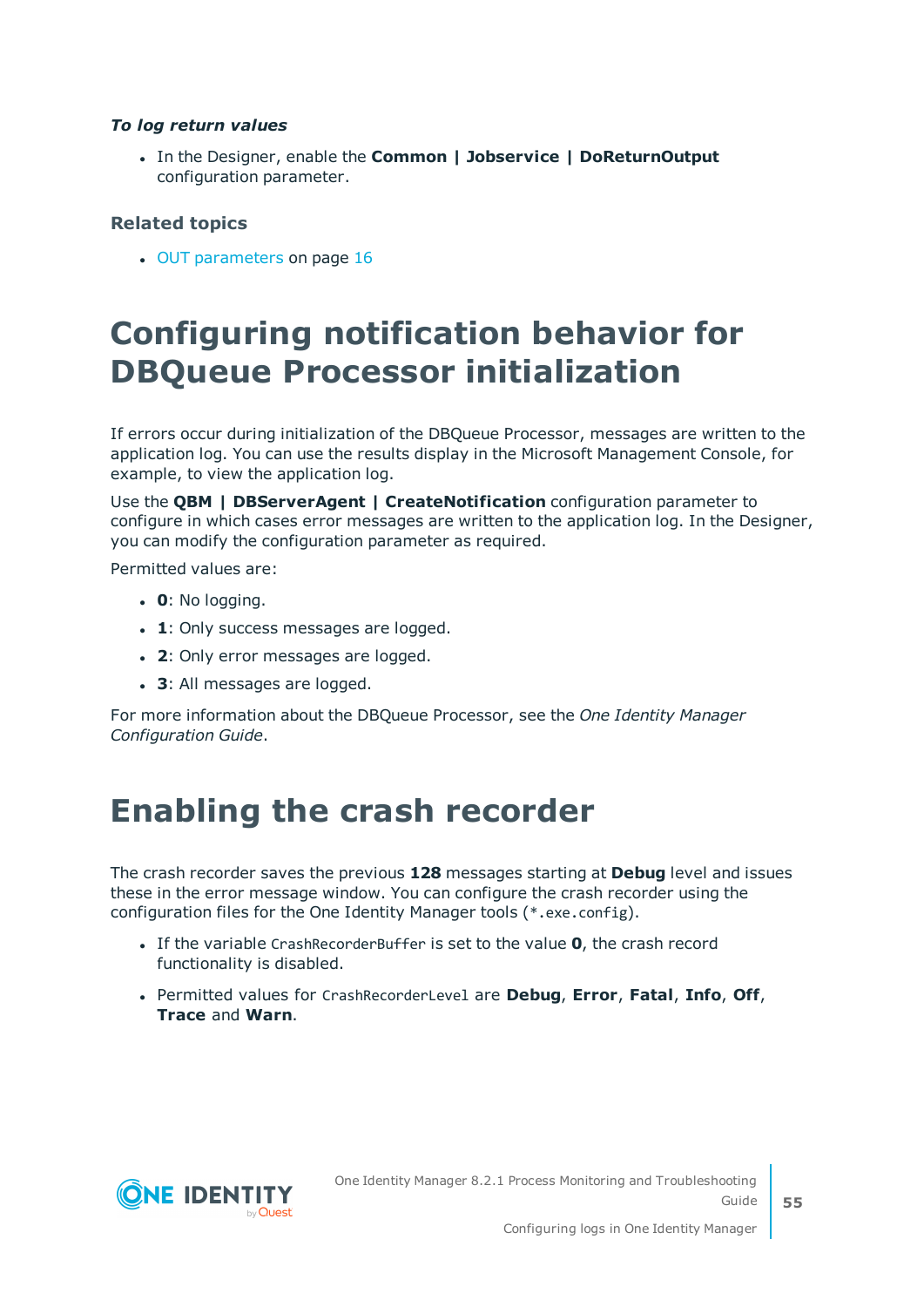

### **Related topics**

• The error [message](#page-25-1) window in One Identity Manager tools on page 26

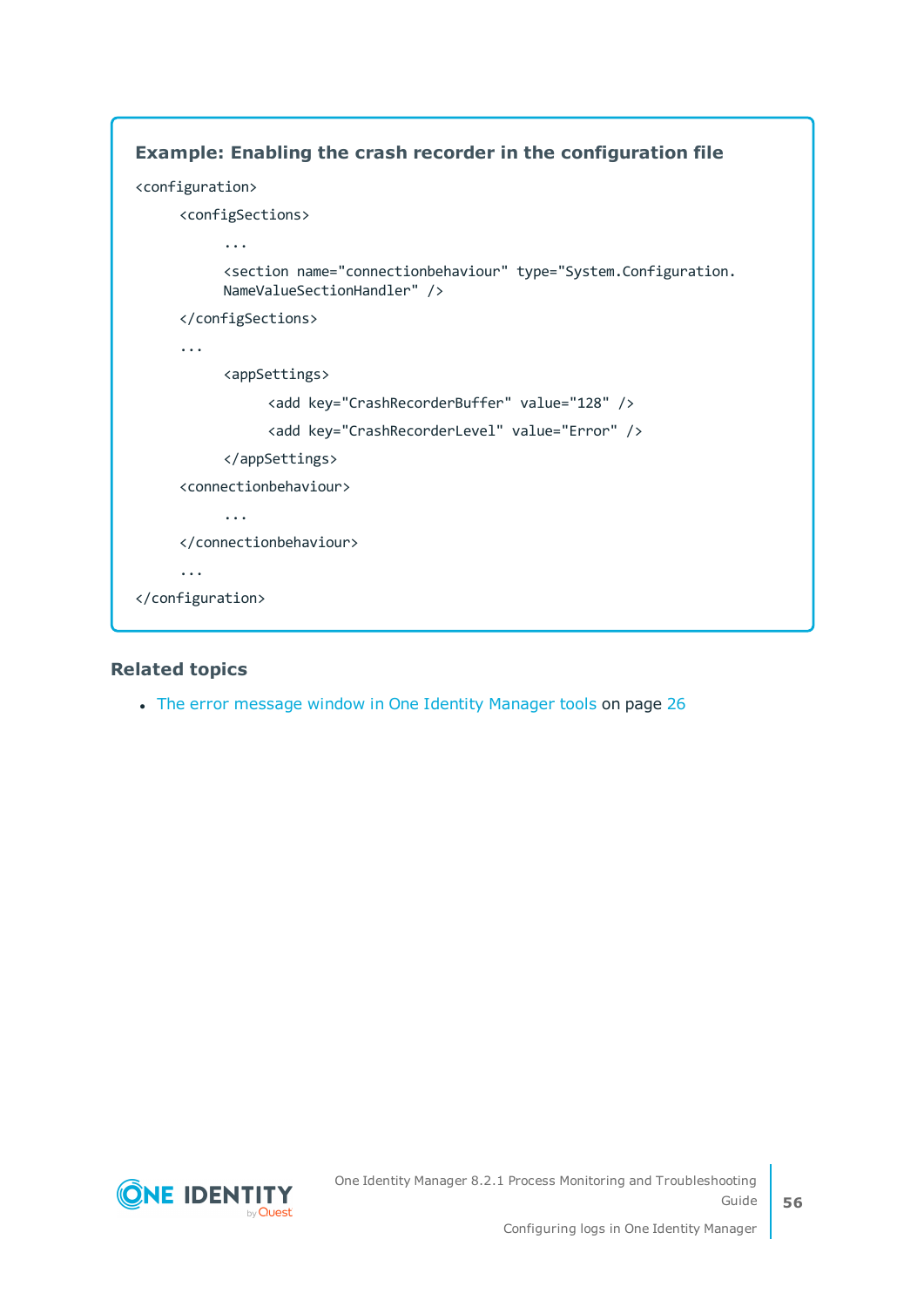# **Appendix:One Identity Manager configuration files**

<span id="page-56-0"></span>General configuration settings can be preset in a configuration file. The configuration file is kept in the program directory. Each administration tool can take its settings from a configuration file in .NET .exe format. Valid global configuration settings can also be defined through a configuration file in One Identity Manager's own format.

### **Detailed information about this topic**

- [Application-specific](#page-56-1) configuration files on page 57
- Global [configuration](#page-58-0) file for One Identity Manager tools on page 59

# <span id="page-56-1"></span>**Application-specific configuration files**

NOTE: Use the globallog.config configuration file to define global settings that apply to all One Identity Manager components.

One Identity Manager components, such as the Manager or the Designer, have a configuration file for .NET exe's with a predefined format for this. There is a configuration section in the file for each of the different modules of a One Identity Manager component.

The root in the XML file is always called configuration. All other sections of the configuration file must be in the mandatory configSections section and their type must be defined.

NOTE: Entries are case-sensitive.

### **Format of the configuration file using .exe.config as an example**

<?xml version="1.0" encoding="utf-8" ?>

<configuration>

<configSections>

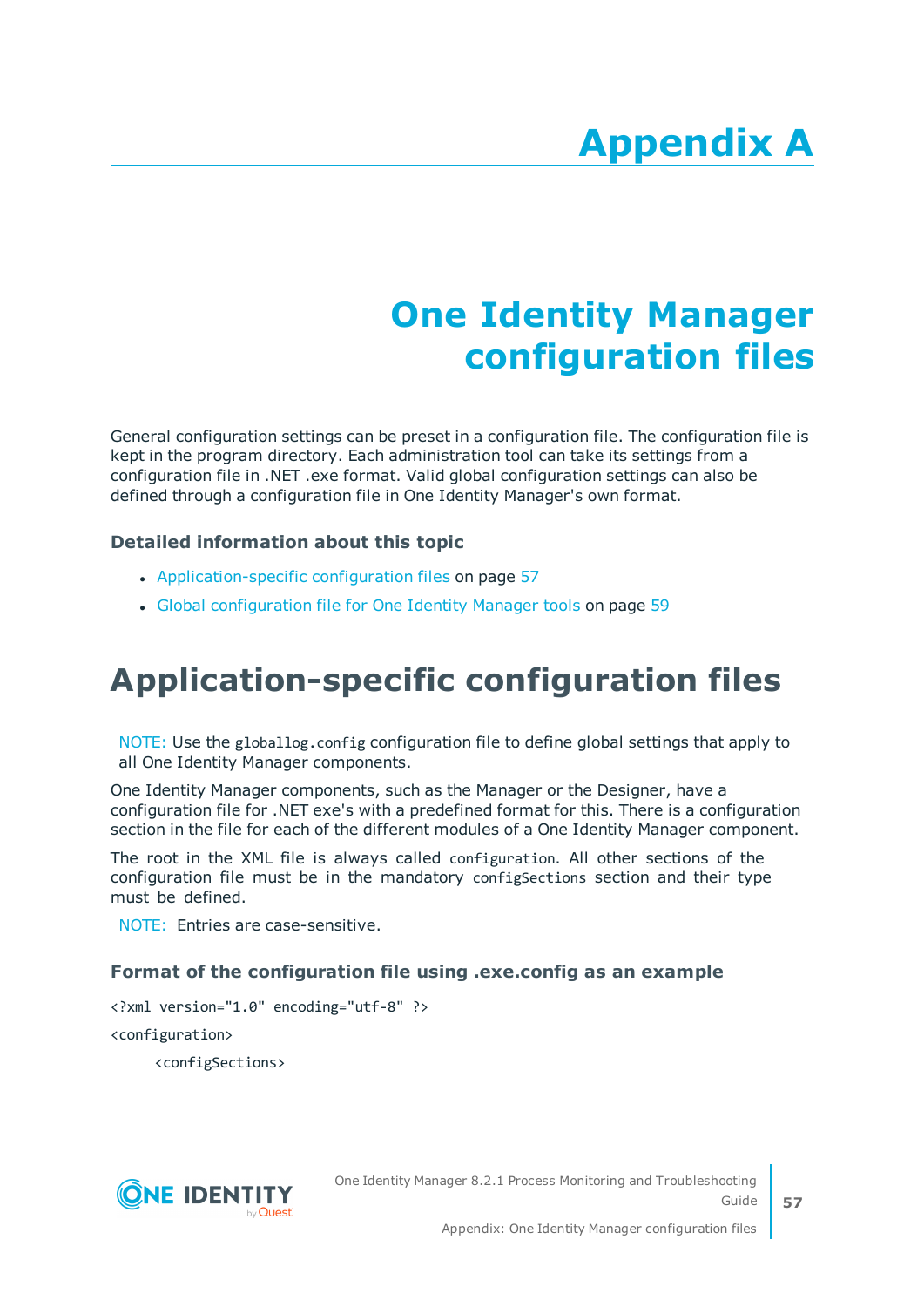```
<section name="formprovider"
     type="System.Configuration.NameValueSectionHandler" />
     <section name="formarchives"
     type="System.Configuration.NameValueSectionHandler" />
     <section name="vicontrols"
     type="System.Configuration.NameValueSectionHandler" />
     <section name="connectionbehaviour"
     type="System.Configuration.NameValueSectionHandler" />
     <section name="dialogplugins"
     type="System.Configuration.NameValueSectionHandler" />
     <section name="consistencychecks"
     type="System.Configuration.NameValueSectionHandler" />
     <section name="nlog" type="NLog.Config.ConfigSectionHandler, NLog"/>
</configSections>
<dialogplugins>
     <add key="ComplianceRuleSimulation"
     value="VI.DialogEngine.Plugins.ComplianceRuleSimulation,
     AE.DialogEngine.Plugins" />
     <add key="ComplianceRuleSimulationSummary"
     value="VI.DialogEngine.Plugins.ComplianceRuleSimulationSummary,
     AE.DialogEngine.Plugins" />
</dialogplugins>
<consistencychecks>
     <add key="AE" value="VI.ConsistencyChecks.AE.dll" />
     <add key="Common" value="VI.ConsistencyChecks.Common.dll" />
</consistencychecks>
<formarchives>
     <add key="Forms" value="archive:.\???.Forms*.vif;10" />
     <add key="CustomForms" value="archive:.\AE.CustomForms.*.vif;5" />
     <add key="CommonForms" value="archive:.\Common.Forms*.vif;5" />
</formarchives>
<vicontrols>
     <add key="defaultcontroldesign" value="System" />
</vicontrols>
<nlog autoReload="true" xmlns:xsi="http://www.w3.org/2001/XMLSchema-instance">
```

```
<variable name="appName" value="Manager"/>
```

```
<include file="${basedir}/globallog.config" ignoreErrors="true"/>
```

```
</nlog>
```

```
</configuration>
```
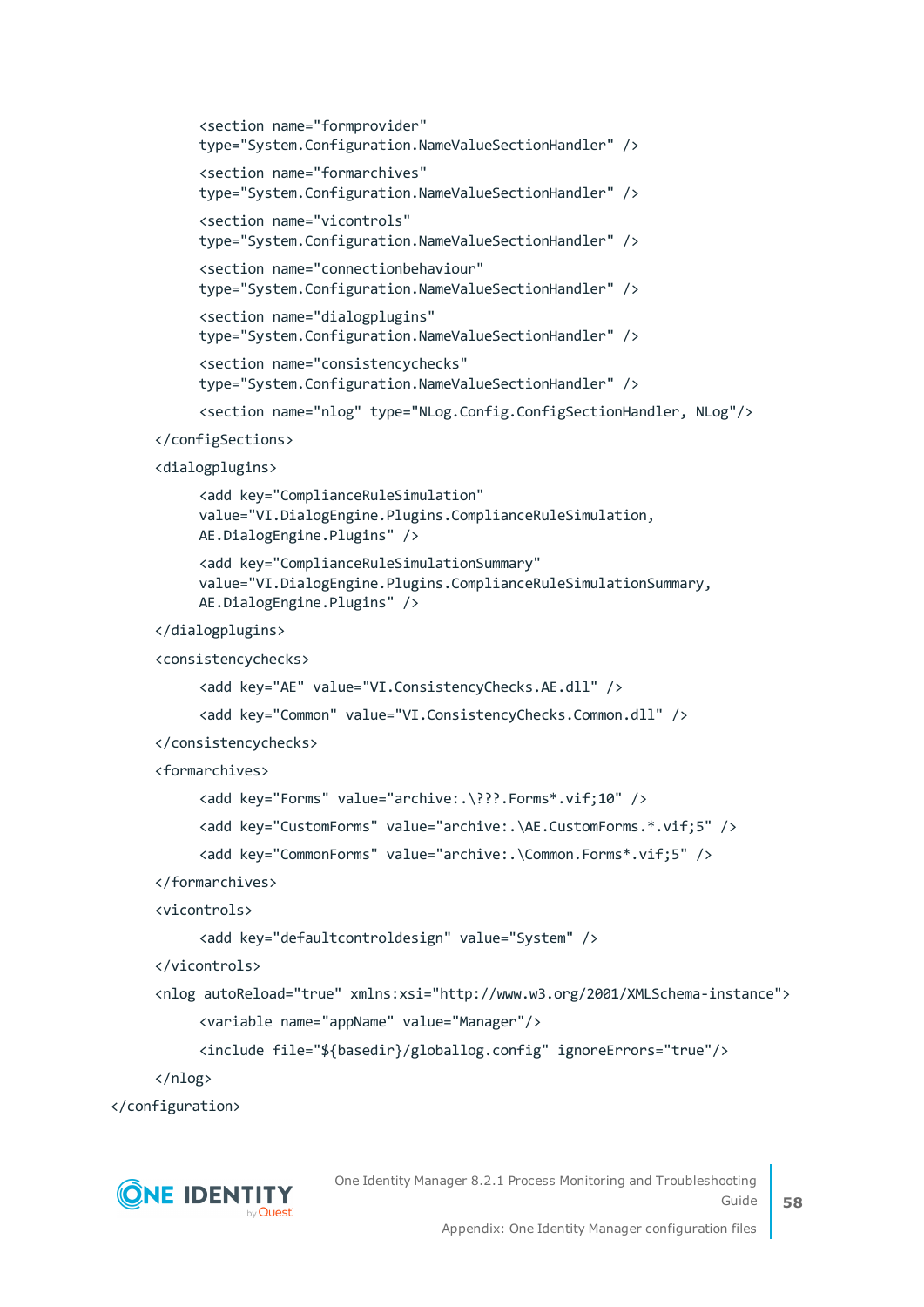### **Related topics**

- $\cdot$  Global [configuration](#page-42-0) of logging with NLog on page 43
- Global [configuration](#page-58-0) file for One Identity Manager tools on page 59

## <span id="page-58-0"></span>**Global configuration file for One Identity Manager tools**

The Global.cfg is an XML configuration file in One Identity Manager's own simplified format. The advantage of this file is that run-time loading is supported. Each of the different modules has its own section allocated within the file.

You can find an example of a configuration file on the installation medium in the QBM\dvd\AddOn\SDK\ConfigSample directory. If the file Global.cfg is in the program directory, it is used when the One Identity Manager tools start up.

The root in the XML file is always called configuration. Each configuration file module and its values are defined in a section category respectively.

NOTE: Entries are case-sensitive. Both the sections and the names of the values must be written in lower case.

### **Format of global.cfg**

<configuration>

<category name="settings">

<value name="language">English</value>

<value name="autoupdateenabled">true</value>

<value name="connectiontimeout">15</value>

</category>

<category name="connections">

<value name="database display 1">ConnectionString</value>

<value name="database display 2">ConnectionString</value>

</category>

</configuration>

TIP: To generate the (ConnectionString) connection parameters, use the Config Encryptor program. You will find this program on the installation medium in the directory QBM\dvd\AddOn\ConfigEncryptor.

### **Related topics**

• [Application-specific](#page-56-1) configuration files on page 57

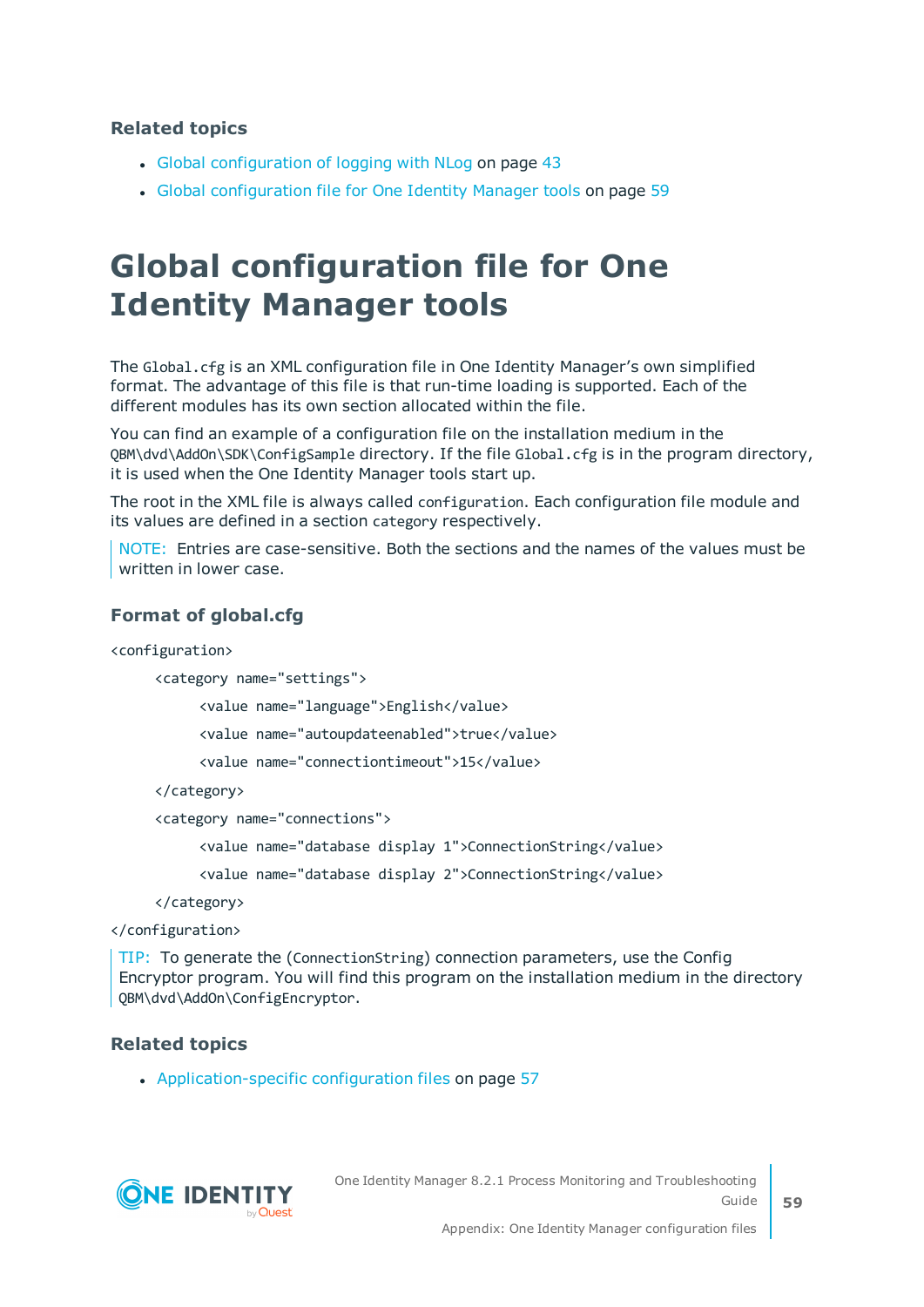<span id="page-59-0"></span>One Identity solutions eliminate the complexities and time-consuming processes often required to govern identities, manage privileged accounts and control access. Our solutions enhance business agility while addressing your IAM challenges with on-premises, cloud and hybrid environments.

# <span id="page-59-1"></span>**Contacting us**

For sales and other inquiries, such as licensing, support, and renewals, visit <https://www.oneidentity.com/company/contact-us.aspx>.

## <span id="page-59-2"></span>**Technical support resources**

Technical support is available to One Identity customers with a valid maintenance contract and customers who have trial versions. You can access the Support Portal at [https://support.oneidentity.com/.](https://support.oneidentity.com/)

The Support Portal provides self-help tools you can use to solve problems quickly and independently, 24 hours a day, 365 days a year. The Support Portal enables you to:

- Submit and manage a Service Request
- View Knowledge Base articles
- Sign up for product notifications
- Download software and technical documentation
- View how-to videos at [www.YouTube.com/OneIdentity](http://www.youtube.com/OneIdentity)
- Engage in community discussions
- Chat with support engineers online
- View services to assist you with your product

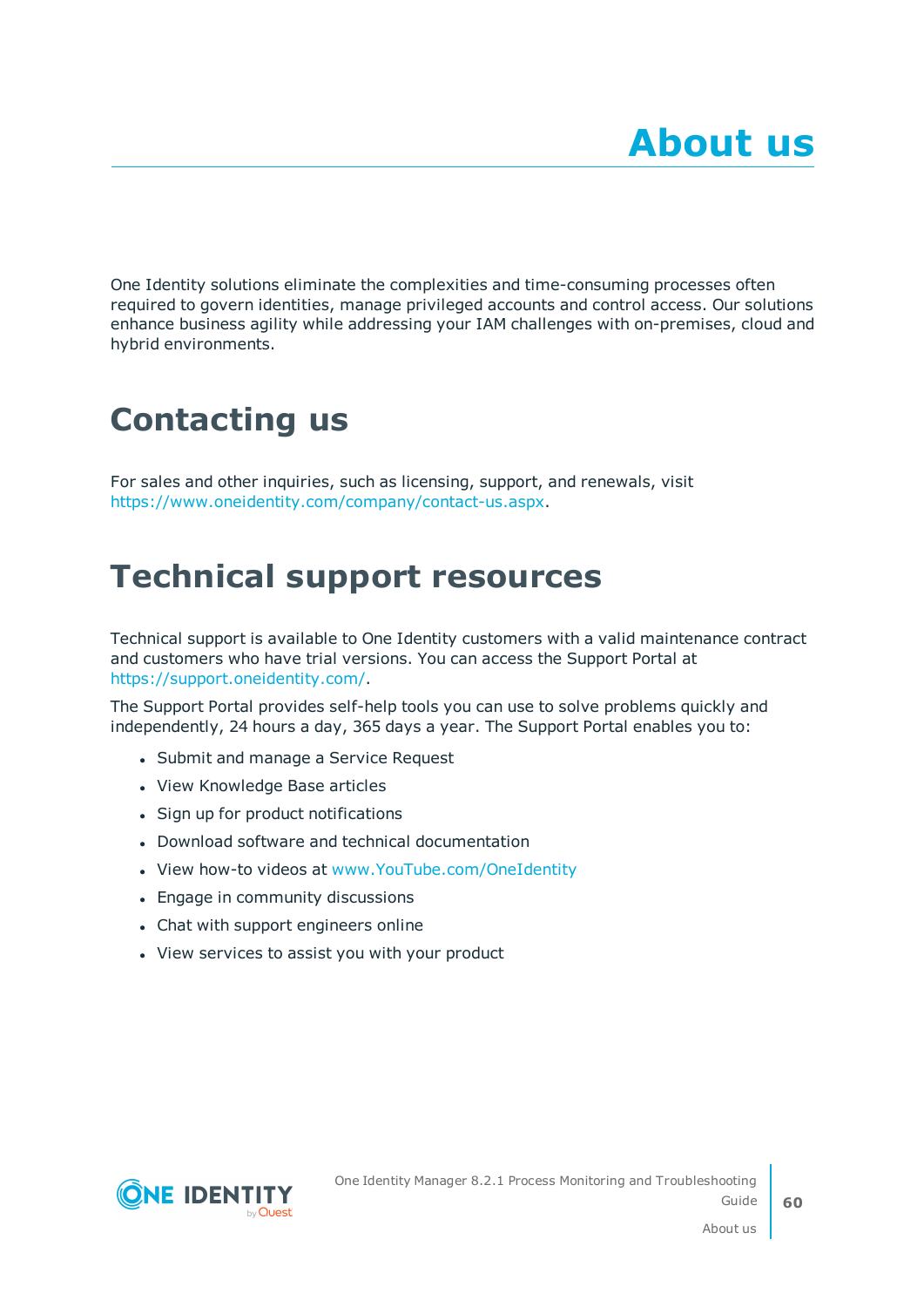# **Index**

### <span id="page-60-0"></span>**\***

\*.exe.config [57](#page-56-0)

### **A**

application server status display [35](#page-34-0)

### **C**

combined log format [53](#page-52-1) configurations ComponentDebugMode [50](#page-49-1) DebugMode [50](#page-49-1) connection JobGenLogDir [50](#page-49-0) Crashrecorder [55](#page-54-1) custom-log-targets.config [43](#page-42-0) custom-log-variables.config [43](#page-42-0)

### **D**

database journal delete [40](#page-39-1) display [31](#page-30-0) log login [42](#page-41-0) log logoff [42](#page-41-0) retention period [40](#page-39-1) DBQueue display [22](#page-21-1) stop processing [23](#page-22-1) DBQueue Processor stop [23](#page-22-1)

### **E**

emergency stop [23](#page-22-1) error log [28](#page-27-0) error message window [26](#page-25-1) EventLogLogWriter EventLog [52](#page-51-0) LogSeverity [52](#page-51-0)

### **F**

FileLogWriter [48](#page-47-0) HistorySize [48](#page-47-0) JobLogLifeTime [48](#page-47-0) LogLifeTime [48](#page-47-0) LogSeverity [48](#page-47-0) MaxLogSize [48](#page-47-0) OutPutFile [48](#page-47-0) ParamMaxLength [48](#page-47-0)

### **G**

Global.cfg [59](#page-58-0) Globallog.config [43](#page-42-0)

### **H**

HTTP authentication BasicHttpAuthentication [49](#page-48-0) WindowsHttpAuthentication [49](#page-48-0) HTTPLogPlugin log file [53](#page-52-1)

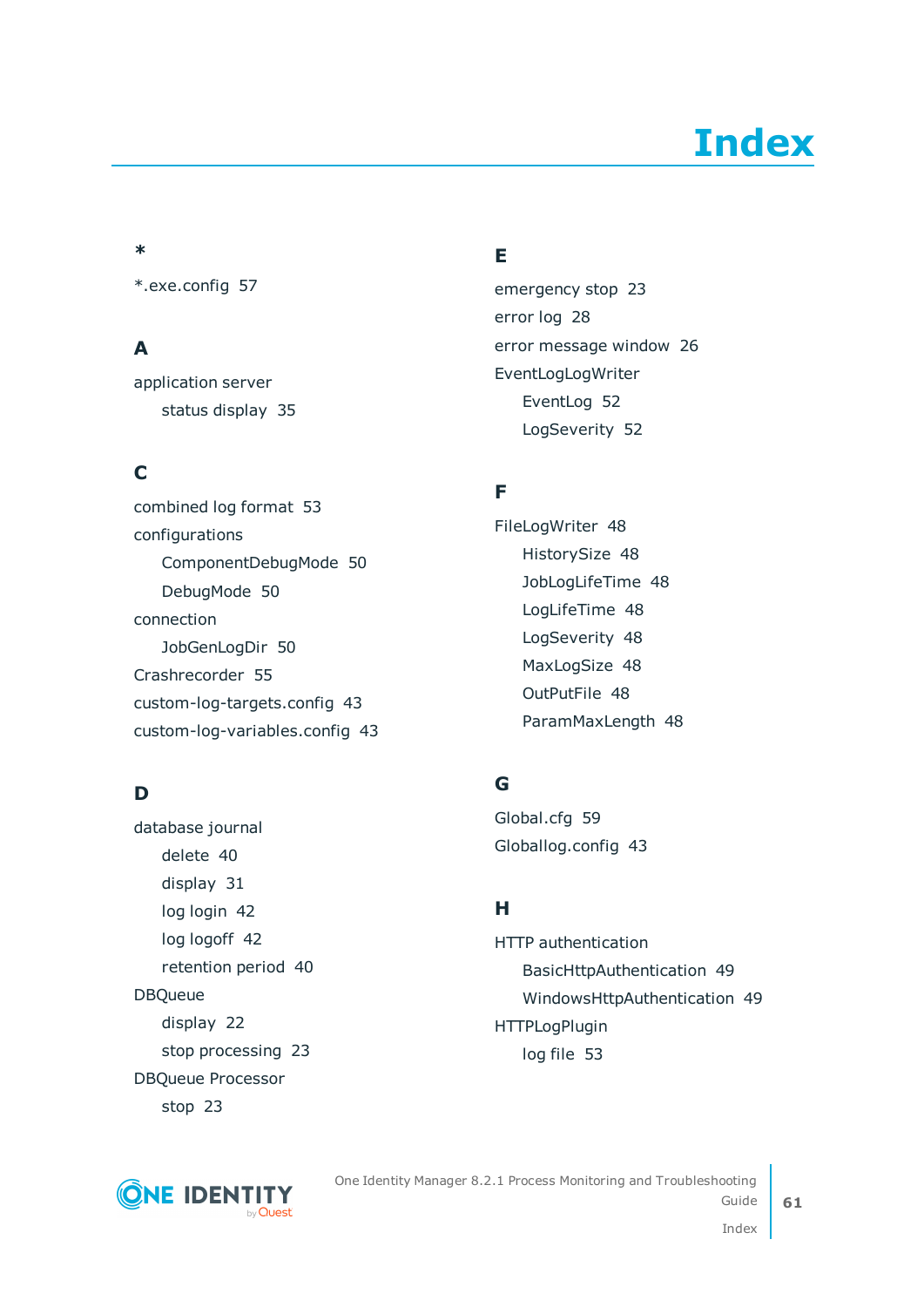### **J**

Job queue initialization [22](#page-21-0) progress [23](#page-22-0) stop processing [23](#page-22-1) Job Queue Info [6](#page-5-1) column configuration [9](#page-8-0) database journal [31](#page-30-0) emergency stop [23](#page-22-1) filter apply [10](#page-9-0) create [10](#page-9-0) publish [10](#page-9-0) HTTP port [9](#page-8-1) language [9](#page-8-1) One Identity Manager Service log file [33](#page-32-0) polling interval [9](#page-8-1) process history [9](#page-8-1) program setting [9](#page-8-1) stop system [23](#page-22-1) timeout [9](#page-8-1) update [8](#page-7-0) Job server continue processing [23](#page-22-1) find state [20](#page-19-0) stop processing [23](#page-22-1)

### **L**

Logger name FrontendLog [43](#page-42-0) JobGenLog [43](#page-42-0) Jobservice [43](#page-42-0)

ObjectLog [43](#page-42-0) ProjectorEngine [43](#page-42-0) SqlLog [43](#page-42-0) StopWatch [43](#page-42-0) SyncLog [43](#page-42-0) SystemConnection [43](#page-42-0) SystemConnector [43](#page-42-0) update [43](#page-42-0) WebLog [43](#page-42-0) LogWriter FileLogWriter [48](#page-47-0)

### **N**

NLog [45](#page-44-0) Logger name [43](#page-42-0) severity level [43](#page-42-0)

### **O**

One Identity Manager Service ComponentDebugMode [50](#page-49-1) DebugMode [50](#page-49-1) event log [52-53](#page-51-0) FileLogWriter [48](#page-47-0) generation log [50](#page-49-0) HTTP Server [47](#page-46-0) log file [19](#page-18-0), [48](#page-47-0), [50](#page-49-1) display [33](#page-32-0), [47](#page-46-0) log file (HTTPLogPlugin) [53](#page-52-1) NSProviderTrace.log [50](#page-49-1) out parameter [54](#page-53-0) RaiseMessage [51](#page-50-0) services [47](#page-46-0) stop [23](#page-22-1)